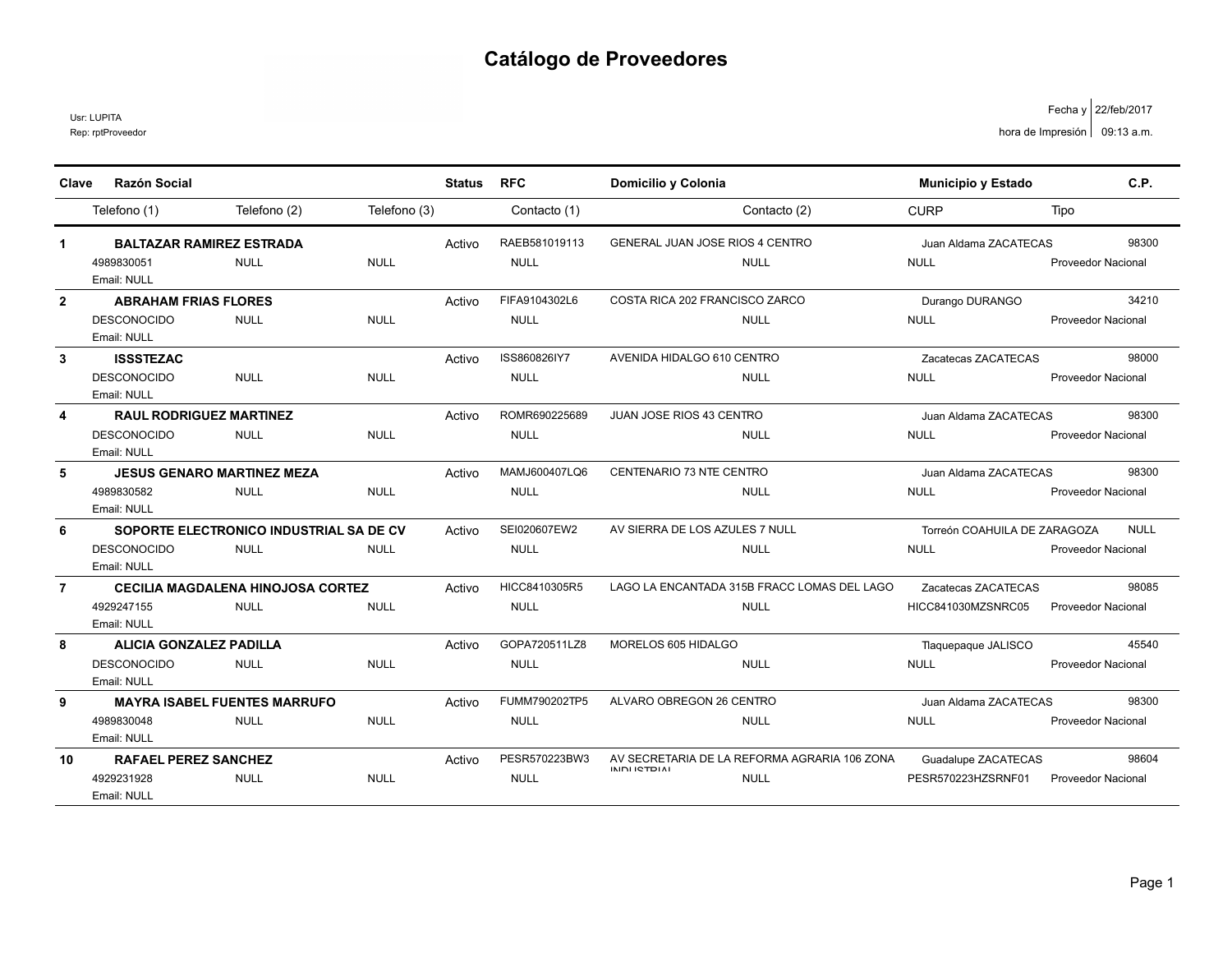Rep: rptProveedor Usr: LUPITA

| Clave | <b>Razón Social</b>                     |              | <b>Status</b> | <b>RFC</b>    | Domicilio y Colonia             | <b>Municipio y Estado</b> | C.P.                      |
|-------|-----------------------------------------|--------------|---------------|---------------|---------------------------------|---------------------------|---------------------------|
|       |                                         |              |               |               |                                 |                           |                           |
|       | Telefono (2)<br>Telefono (1)            | Telefono (3) |               | Contacto (1)  | Contacto (2)                    | <b>CURP</b>               | Tipo                      |
| 11    | <b>CARLOS FRANCISCO TORRES SORIANO</b>  |              | Activo        | TOSC850108M67 | PRIVADA LOS PINOS 204 HIPODROMO | Durango DURANGO           | 34270                     |
|       | <b>DESCONOCIDO</b><br><b>NULL</b>       | <b>NULL</b>  |               | <b>NULL</b>   | <b>NULL</b>                     | TOSC850108HDGRRR02        | <b>Proveedor Nacional</b> |
|       | Email: NULL                             |              |               |               |                                 |                           |                           |
| 12    | <b>MANUEL DE JESUS ESTRADA PEREZ</b>    |              | Activo        | EAPM7102146EA | SEGUNDA ORIENTE 14 ORIENTE      | Juan Aldama ZACATECAS     | 98300                     |
|       | <b>DESCONOCIDO</b><br><b>NULL</b>       | <b>NULL</b>  |               | <b>NULL</b>   | <b>NULL</b>                     | EAPM710214HZSSRN05        | <b>Proveedor Nacional</b> |
|       | Email: NULL                             |              |               |               |                                 |                           |                           |
| 13    | <b>NORMA L ARREDONDO ALVAREZ</b>        |              | Activo        | AEAN660104DQ3 | CENTENARIO NTE 45 CENTRO        | Juan Aldama ZACATECAS     | 98300                     |
|       | 4989830255<br><b>NULL</b>               | <b>NULL</b>  |               | <b>NULL</b>   | <b>NULL</b>                     | <b>NULL</b>               | <b>Proveedor Nacional</b> |
|       | Email: NULL                             |              |               |               |                                 |                           |                           |
| 14    | <b>CIRIACO SANCHEZ GONZALEZ</b>         |              | Activo        | SAGC800911FL8 | DURAZNO 20 CENTRO               | Juan Aldama ZACATECAS     | 98300                     |
|       | <b>NULL</b><br><b>DESCONOCIDO</b>       | <b>NULL</b>  |               | <b>NULL</b>   | <b>NULL</b>                     | SAGC800911HZSNNR09        | <b>Proveedor Nacional</b> |
|       | Email: NULL                             |              |               |               |                                 |                           |                           |
| 15    | <b>FRANCISCO RODRIGUEZ MUÑOZ</b>        |              | Activo        | ROMF800819D25 | CALLEJON DEL MONTE 204 NULL     | Zacatecas ZACATECAS       | 98000                     |
|       | <b>DESCONOCIDO</b><br><b>NULL</b>       | <b>NULL</b>  |               | <b>NULL</b>   | <b>NULL</b>                     | <b>NULL</b>               | Proveedor Nacional        |
|       | Email: NULL                             |              |               |               |                                 |                           |                           |
| 16    | DANIEL OMAR DIAZ GONZALEZ               |              | Activo        | DIGD8107179G8 | DURAZNOS 1380 NULL              | Gómez Palacio DURANGO     | <b>NULL</b>               |
|       | <b>DESCONOCIDO</b><br><b>NULL</b>       | <b>NULL</b>  |               | <b>NULL</b>   | <b>NULL</b>                     | DIGD810717HDGZNN00        | <b>Proveedor Nacional</b> |
|       | Email: NULL                             |              |               |               |                                 |                           |                           |
| 17    | <b>INDUSTRIAS ZERIMAR</b>               |              | Activo        | XOXX010101000 | AV. CENTENARIO SUR 5 CENTRO     | Juan Aldama ZACATECAS     | 98300                     |
|       | <b>DESCONOCIDO</b><br><b>NULL</b>       | <b>NULL</b>  |               | <b>NULL</b>   | <b>NULL</b>                     | <b>NULL</b>               | Proveedor Nacional        |
|       | Email: NULL                             |              |               |               |                                 |                           |                           |
| 18    | <b>HERRERIA ESTRADA</b>                 |              | Activo        | XOXX010101000 | AV. CENTENARIO SUR 5 CENTRO     | Juan Aldama ZACATECAS     | 98300                     |
|       | <b>DESCONOCIDO</b><br><b>NULL</b>       | <b>NULL</b>  |               | <b>NULL</b>   | <b>NULL</b>                     | <b>NULL</b>               | <b>Proveedor Nacional</b> |
|       | Email: NULL                             |              |               |               |                                 |                           |                           |
| 19    | <b>DISTRIBUIDOR AUTORIZADO SKY</b>      |              | Activo        | XOXX010101000 | AV. CENTENARIO SUR 5 CENTRO     | Juan Aldama ZACATECAS     | 98300                     |
|       | <b>DESCONOCIDO</b><br><b>NULL</b>       | <b>NULL</b>  |               | <b>NULL</b>   | <b>NULL</b>                     | <b>NULL</b>               | Proveedor Nacional        |
|       | Email: NULL                             |              |               |               |                                 |                           |                           |
| 20    | <b>EQUIPOS Y SERVICIOS INDUSTRIALES</b> |              | Activo        | XOXX010101000 | AV. CENTENARIO SUR 5 CENTRO     | Juan Aldama ZACATECAS     | 98300                     |
|       | <b>DESCONOCIDO</b><br><b>NULL</b>       | <b>NULL</b>  |               | <b>NULL</b>   | <b>NULL</b>                     | <b>NULL</b>               | Proveedor Nacional        |
|       | Email: NULL                             |              |               |               |                                 |                           |                           |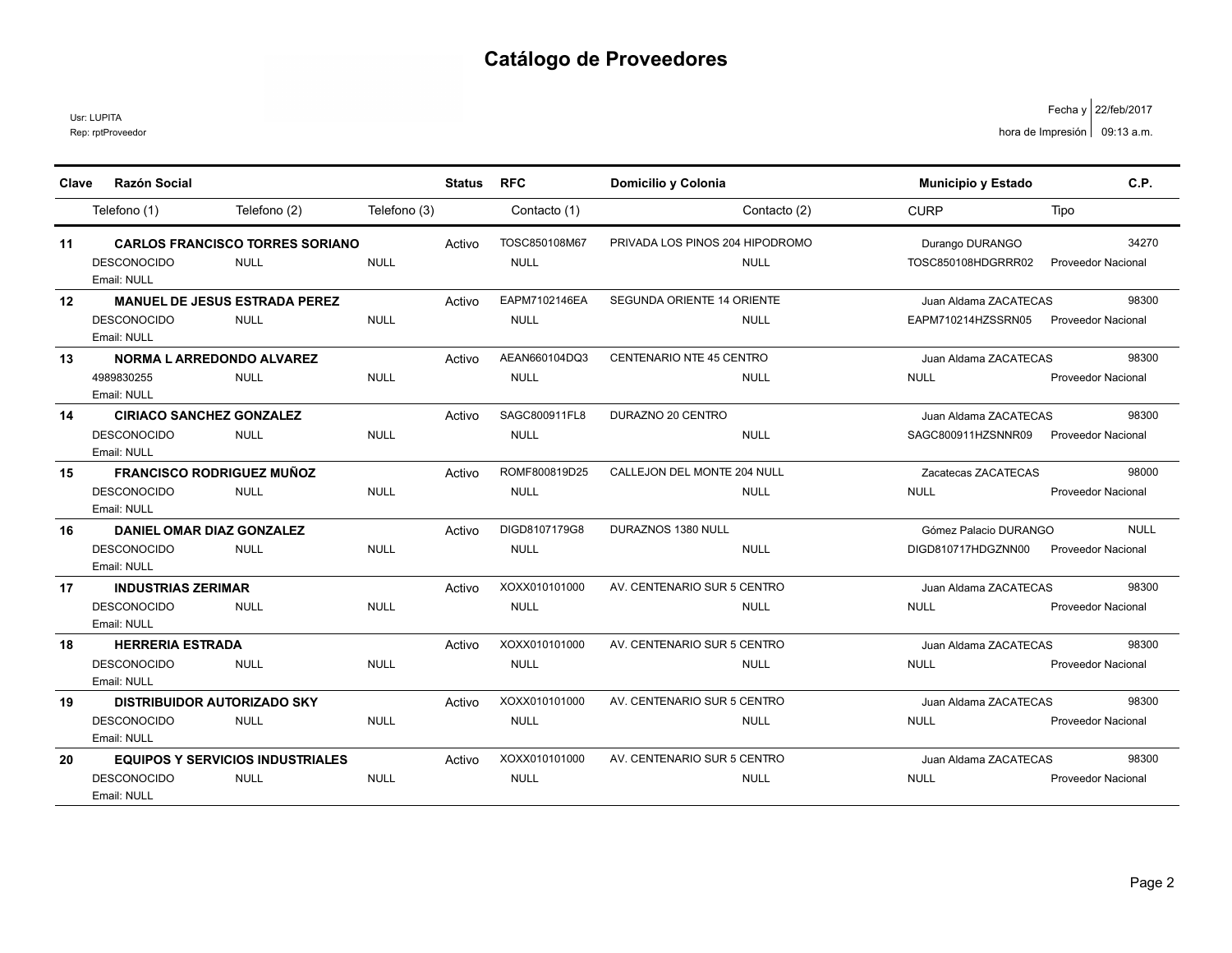Rep: rptProveedor Usr: LUPITA

| Clave | <b>Razón Social</b>               |                                           |              | <b>Status</b> | <b>RFC</b>    | Domicilio y Colonia         |              | Municipio y Estado    | C.P.                      |
|-------|-----------------------------------|-------------------------------------------|--------------|---------------|---------------|-----------------------------|--------------|-----------------------|---------------------------|
|       | Telefono (1)                      | Telefono (2)                              | Telefono (3) |               | Contacto (1)  |                             | Contacto (2) | <b>CURP</b>           | Tipo                      |
| 21    |                                   | <b>LLANTAS DE RIO GRANDE SA DE CV</b>     |              | Activo        | XOXX010101000 | AV. CENTENARIO SUR 5 CENTRO |              | Juan Aldama ZACATECAS | 98300                     |
|       | <b>DESCONOCIDO</b><br>Email: NULL | <b>NULL</b>                               | <b>NULL</b>  |               | <b>NULL</b>   |                             | <b>NULL</b>  | <b>NULL</b>           | <b>Proveedor Nacional</b> |
| 22    | <b>COMERCIAL DA-MART</b>          |                                           |              | Activo        | XOXX010101000 | AV. CENTENARIO SUR 5 CENTRO |              | Juan Aldama ZACATECAS | 98300                     |
|       | <b>DESCONOCIDO</b><br>Email: NULL | <b>NULL</b>                               | <b>NULL</b>  |               | <b>NULL</b>   |                             | <b>NULL</b>  | <b>NULL</b>           | <b>Proveedor Nacional</b> |
| 23    |                                   | <b>FRANCISCO HERNANDEZ ARELLANO</b>       |              | Activo        | XOXX010101000 | AV. CENTENARIO SUR 5 CENTRO |              | Juan Aldama ZACATECAS | 98300                     |
|       | <b>DESCONOCIDO</b><br>Email: NULL | <b>NULL</b>                               | <b>NULL</b>  |               | <b>NULL</b>   |                             | <b>NULL</b>  | <b>NULL</b>           | <b>Proveedor Nacional</b> |
| 24    | <b>MICHER</b>                     |                                           |              | Activo        | XOXX010101000 | AV. CENTENARIO SUR 5 CENTRO |              | Juan Aldama ZACATECAS | 98300                     |
|       | <b>DESCONOCIDO</b><br>Email: NULL | <b>NULL</b>                               | <b>NULL</b>  |               | <b>NULL</b>   |                             | <b>NULL</b>  | <b>NULL</b>           | <b>Proveedor Nacional</b> |
| 25    | <b>LA JORNADA</b>                 |                                           |              | Activo        | XOXX010101000 | AV. CENTENARIO SUR 5 CENTRO |              | Juan Aldama ZACATECAS | 98300                     |
|       | <b>DESCONOCIDO</b><br>Email: NULL | <b>NULL</b>                               | <b>NULL</b>  |               | <b>NULL</b>   |                             | <b>NULL</b>  | <b>NULL</b>           | <b>Proveedor Nacional</b> |
| 26    |                                   | <b>EDICIONES LIBERTAD DE EXPRESION</b>    |              | Activo        | XOXX010101000 | AV. CENTENARIO SUR 5 CENTRO |              | Juan Aldama ZACATECAS | 98300                     |
|       | <b>DESCONOCIDO</b><br>Email: NULL | <b>NULL</b>                               | <b>NULL</b>  |               | <b>NULL</b>   |                             | <b>NULL</b>  | <b>NULL</b>           | <b>Proveedor Nacional</b> |
| 27    | <b>COMPUNET</b>                   |                                           |              | Activo        | XOXX010101000 | AV. CENTENARIO SUR 5 CENTRO |              | Juan Aldama ZACATECAS | 98300                     |
|       | <b>DESCONOCIDO</b><br>Email: NULL | <b>NULL</b>                               | <b>NULL</b>  |               | <b>NULL</b>   |                             | <b>NULL</b>  | <b>NULL</b>           | <b>Proveedor Nacional</b> |
| 28    |                                   | <b>MARIA ALEJANDRINA LOZANO GANDORA</b>   |              | Activo        | XOXX010101000 | AV. CENTENARIO SUR 5 CENTRO |              | Juan Aldama ZACATECAS | 98300                     |
|       | <b>DESCONOCIDO</b><br>Email: NULL | <b>NULL</b>                               | <b>NULL</b>  |               | <b>NULL</b>   |                             | <b>NULL</b>  | <b>NULL</b>           | <b>Proveedor Nacional</b> |
| 29    |                                   | <b>SERVICIO DE AUTOTRANSPORTE PUBLICO</b> |              | Activo        | XOXX010101000 | AV. CENTENARIO SUR 5 CENTRO |              | Juan Aldama ZACATECAS | 98300                     |
|       | <b>DESCONOCIDO</b><br>Email: NULL | <b>NULL</b>                               | <b>NULL</b>  |               | <b>NULL</b>   |                             | <b>NULL</b>  | <b>NULL</b>           | <b>Proveedor Nacional</b> |
| 30    | <b>MAQUINTER</b>                  |                                           |              | Activo        | XOXX010101000 | AV. CENTENARIO SUR 5 CENTRO |              | Juan Aldama ZACATECAS | 98300                     |
|       | DESCONOCIDO<br>Email: NULL        | <b>NULL</b>                               | <b>NULL</b>  |               | <b>NULL</b>   |                             | <b>NULL</b>  | <b>NULL</b>           | <b>Proveedor Nacional</b> |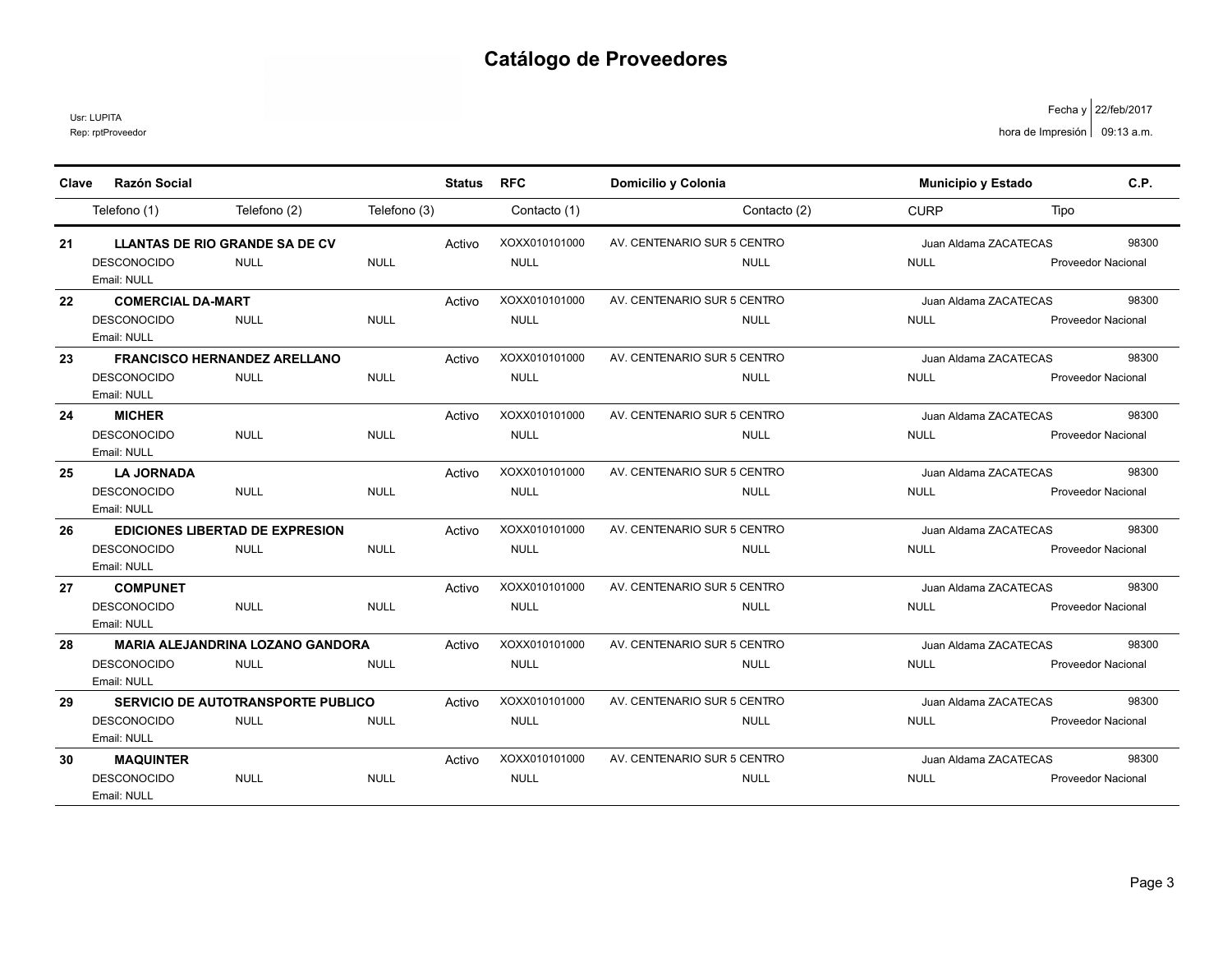Usr: LUPITA

Rep: rptProveedor

| Clave | <b>Razón Social</b>           |                                                            |              | <b>Status</b> | <b>RFC</b>    | Domicilio y Colonia         |              | Municipio y Estado    |      | C.P.                      |
|-------|-------------------------------|------------------------------------------------------------|--------------|---------------|---------------|-----------------------------|--------------|-----------------------|------|---------------------------|
|       |                               | Telefono (2)                                               | Telefono (3) |               |               |                             | Contacto (2) | <b>CURP</b>           |      |                           |
|       | Telefono (1)                  |                                                            |              |               | Contacto (1)  |                             |              |                       | Tipo |                           |
| 31    | <b>GRUPO FG</b>               |                                                            |              | Activo        | XOXX010101000 | AV. CENTENARIO SUR 5 CENTRO |              | Juan Aldama ZACATECAS |      | 98300                     |
|       | <b>DESCONOCIDO</b>            | <b>NULL</b>                                                | <b>NULL</b>  |               | <b>NULL</b>   |                             | <b>NULL</b>  | <b>NULL</b>           |      | Proveedor Nacional        |
|       | Email: NULL                   |                                                            |              |               |               |                             |              |                       |      |                           |
| 32    |                               | <b>DESASOLVE Y PROTECCION ECOLOGICA</b>                    |              | Activo        | XOXX010101000 | AV. CENTENARIO SUR 5 CENTRO |              | Juan Aldama ZACATECAS |      | 98300                     |
|       | <b>DESCONOCIDO</b>            | <b>NULL</b>                                                | <b>NULL</b>  |               | <b>NULL</b>   |                             | <b>NULL</b>  | <b>NULL</b>           |      | <b>Proveedor Nacional</b> |
|       | Email: NULL                   |                                                            |              |               |               |                             |              |                       |      |                           |
| 33    | <b>MOSAICOS RESIDENCIALES</b> |                                                            |              | Activo        | XOXX010101000 | AV. CENTENARIO SUR 5 CENTRO |              | Juan Aldama ZACATECAS |      | 98300                     |
|       | <b>DESCONOCIDO</b>            | <b>NULL</b>                                                | <b>NULL</b>  |               | <b>NULL</b>   |                             | <b>NULL</b>  | <b>NULL</b>           |      | <b>Proveedor Nacional</b> |
|       | Email: NULL                   |                                                            |              |               |               |                             |              |                       |      |                           |
| 34    |                               | <b>ACARREO DE MATERIALES EL FORASTERO</b>                  |              | Activo        | XOXX010101000 | AV. CENTENARIO SUR 5 CENTRO |              | Juan Aldama ZACATECAS |      | 98300                     |
|       | <b>DESCONOCIDO</b>            | <b>NULL</b>                                                | <b>NULL</b>  |               | <b>NULL</b>   |                             | <b>NULL</b>  | <b>NULL</b>           |      | <b>Proveedor Nacional</b> |
|       | Email: NULL                   |                                                            |              |               |               |                             |              |                       |      |                           |
| 35    | <b>ENLACE AGUA</b>            |                                                            |              | Activo        | XOXX010101000 | AV. CENTENARIO SUR 5 CENTRO |              | Juan Aldama ZACATECAS |      | 98300                     |
|       | <b>DESCONOCIDO</b>            | <b>NULL</b>                                                | <b>NULL</b>  |               | <b>NULL</b>   |                             | NULL         | <b>NULL</b>           |      | <b>Proveedor Nacional</b> |
|       | Email: NULL                   |                                                            |              |               |               |                             |              |                       |      |                           |
| 36    |                               | <b>SERVICIOS Y SUMINISTROS PARA LA CONSTRUCCION Activo</b> |              |               | XOXX010101000 | AV. CENTENARIO SUR 5 CENTRO |              | Juan Aldama ZACATECAS |      | 98300                     |
|       | <b>DESCONOCIDO</b>            | <b>NULL</b>                                                | <b>NULL</b>  |               | <b>NULL</b>   |                             | <b>NULL</b>  | <b>NULL</b>           |      | Proveedor Nacional        |
|       | Email: NULL                   |                                                            |              |               |               |                             |              |                       |      |                           |
| 37    | <b>MEXALIT INDUSTIRAL</b>     |                                                            |              | Activo        | XOXX010101000 | AV. CENTENARIO SUR 5 CENTRO |              | Juan Aldama ZACATECAS |      | 98300                     |
|       | <b>DESCONOCIDO</b>            | <b>NULL</b>                                                | <b>NULL</b>  |               | <b>NULL</b>   |                             | <b>NULL</b>  | <b>NULL</b>           |      | <b>Proveedor Nacional</b> |
|       | Email: NULL                   |                                                            |              |               |               |                             |              |                       |      |                           |
| 38    |                               | <b>RAGGSA COMERCIAL ELECTRICA</b>                          |              | Activo        | XOXX010101000 | AV. CENTENARIO SUR 5 CENTRO |              | Juan Aldama ZACATECAS |      | 98300                     |
|       | <b>DESCONOCIDO</b>            | <b>NULL</b>                                                | <b>NULL</b>  |               | <b>NULL</b>   |                             | <b>NULL</b>  | <b>NULL</b>           |      | <b>Proveedor Nacional</b> |
|       | Email: NULL                   |                                                            |              |               |               |                             |              |                       |      |                           |
| 39    | <b>MAQSA</b>                  |                                                            |              | Activo        | XOXX010101000 | AV. CENTENARIO SUR 5 CENTRO |              | Juan Aldama ZACATECAS |      | 98300                     |
|       | <b>DESCONOCIDO</b>            | <b>NULL</b>                                                | <b>NULL</b>  |               | <b>NULL</b>   |                             | <b>NULL</b>  | <b>NULL</b>           |      | <b>Proveedor Nacional</b> |
|       | Email: NULL                   |                                                            |              |               |               |                             |              |                       |      |                           |
| 40    | <b>GRUPO DELTA</b>            |                                                            |              | Activo        | XOXX010101000 | AV. CENTENARIO SUR 5 CENTRO |              | Juan Aldama ZACATECAS |      | 98300                     |
|       | <b>DESCONOCIDO</b>            | <b>NULL</b>                                                | <b>NULL</b>  |               | <b>NULL</b>   |                             | <b>NULL</b>  | <b>NULL</b>           |      | <b>Proveedor Nacional</b> |
|       | Email: NULL                   |                                                            |              |               |               |                             |              |                       |      |                           |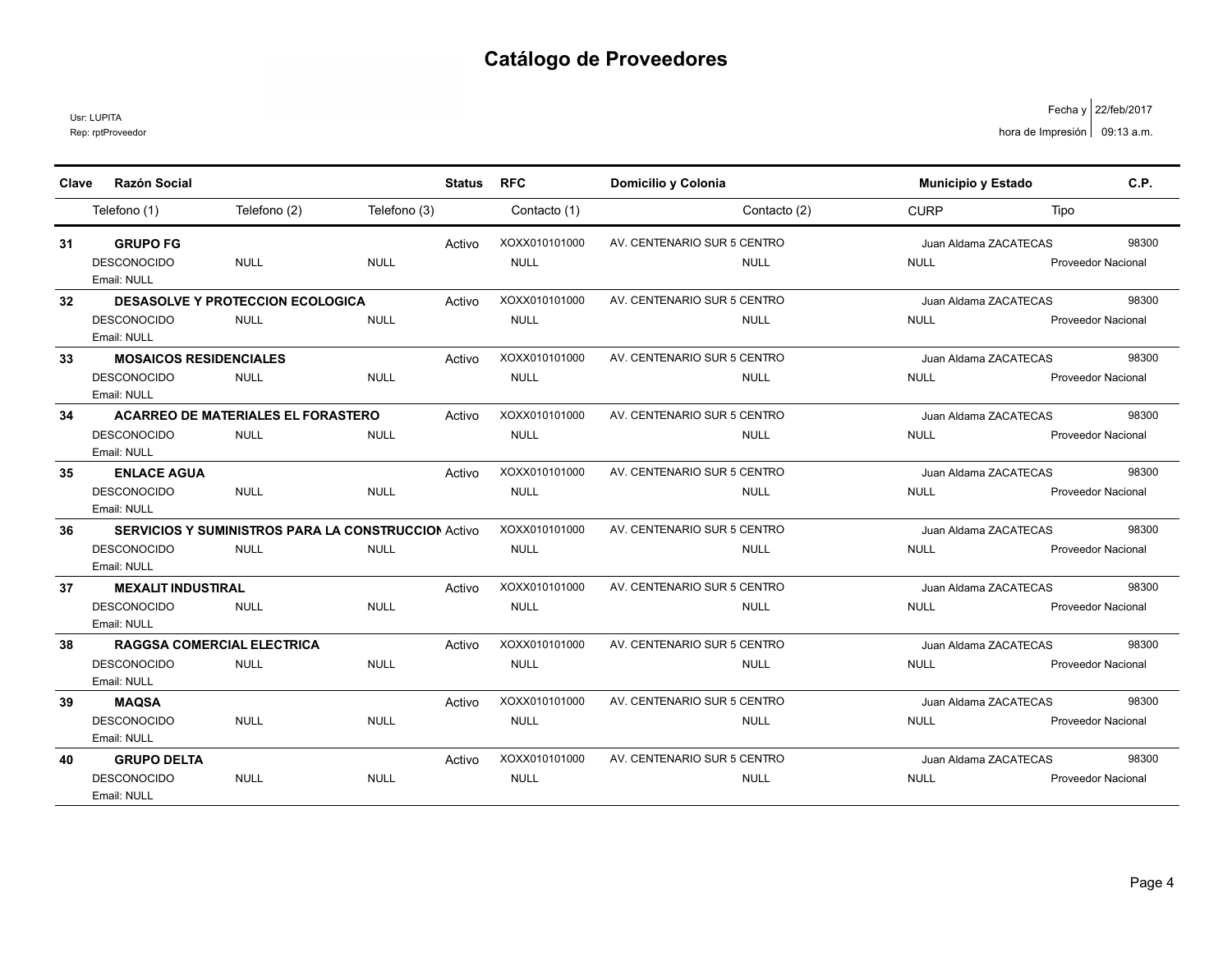Usr: LUPITA

Rep: rptProveedor

| Clave | <b>Razón Social</b>              |                                         |              | <b>Status</b> | <b>RFC</b>    | Domicilio y Colonia               |                                            | <b>Municipio y Estado</b>      | C.P.                      |
|-------|----------------------------------|-----------------------------------------|--------------|---------------|---------------|-----------------------------------|--------------------------------------------|--------------------------------|---------------------------|
|       |                                  |                                         |              |               |               |                                   |                                            |                                |                           |
|       | Telefono (1)                     | Telefono (2)                            | Telefono (3) |               | Contacto (1)  |                                   | Contacto (2)                               | <b>CURP</b>                    | Tipo                      |
| 41    | <b>MACMA</b>                     |                                         |              | Activo        | XOXX010101000 | AV. CENTENARIO SUR 5 CENTRO       |                                            | Juan Aldama ZACATECAS          | 98300                     |
|       | <b>DESCONOCIDO</b>               | <b>NULL</b>                             | <b>NULL</b>  |               | <b>NULL</b>   |                                   | <b>NULL</b>                                | <b>NULL</b>                    | Proveedor Nacional        |
|       | Email: NULL                      |                                         |              |               |               |                                   |                                            |                                |                           |
| 42    |                                  | <b>PROYECTOS PRESUPUESTOS Y CONST</b>   |              | Activo        | XOXX010101000 | AV. CENTENARIO SUR 5 CENTRO       |                                            | Juan Aldama ZACATECAS          | 98300                     |
|       | <b>DESCONOCIDO</b>               | <b>NULL</b>                             | <b>NULL</b>  |               | <b>NULL</b>   |                                   | <b>NULL</b>                                | <b>NULL</b>                    | <b>Proveedor Nacional</b> |
|       | Email: NULL                      |                                         |              |               |               |                                   |                                            |                                |                           |
| 43    |                                  | <b>ESTRUCTURAS METALICAS GALINDO</b>    |              | Activo        | XOXX010101000 | AV. CENTENARIO SUR 5 CENTRO       |                                            | Juan Aldama ZACATECAS          | 98300                     |
|       | <b>DESCONOCIDO</b>               | <b>NULL</b>                             | <b>NULL</b>  |               | <b>NULL</b>   |                                   | <b>NULL</b>                                | <b>NULL</b>                    | Proveedor Nacional        |
|       | Email: NULL                      |                                         |              |               |               |                                   |                                            |                                |                           |
| 44    | <b>ACEROS LA HONDA</b>           |                                         |              | Activo        | XOXX010101000 | AV. CENTENARIO SUR 5 CENTRO       |                                            | Juan Aldama ZACATECAS          | 98300                     |
|       | <b>DESCONOCIDO</b>               | <b>NULL</b>                             | <b>NULL</b>  |               | <b>NULL</b>   |                                   | <b>NULL</b>                                | <b>NULL</b>                    | <b>Proveedor Nacional</b> |
|       | Email: NULL                      |                                         |              |               |               |                                   |                                            |                                |                           |
| 45    |                                  | R.M.M. (REFACCIONES MECANICA, MAQUILA)  |              | Activo        | XOXX010101000 | AV. CENTENARIO SUR 5 CENTRO       |                                            | Juan Aldama ZACATECAS          | 98300                     |
|       | <b>DESCONOCIDO</b>               | <b>NULL</b>                             | <b>NULL</b>  |               | <b>NULL</b>   |                                   | <b>NULL</b>                                | <b>NULL</b>                    | Proveedor Nacional        |
|       | Email: NULL                      |                                         |              |               |               |                                   |                                            |                                |                           |
| 46    | <b>PROCESO NACIONAL</b>          |                                         |              | Activo        | TOSC850108M67 | PRIVADA LOS PINOS NULL            |                                            | Durango DURANGO                | 34270                     |
|       | <b>DESCONOCIDO</b>               | <b>NULL</b>                             | <b>NULL</b>  |               | <b>NULL</b>   |                                   | <b>NULL</b>                                | TOSC850108HDGRRR02             | <b>Proveedor Nacional</b> |
|       | Email: NULL                      |                                         |              |               |               |                                   |                                            |                                |                           |
| 47    |                                  | <b>TELEFONOS DE MEXICO SAB DE CV</b>    |              | Activo        | TME840315KT6  | PARQUE VIA 198 CUAUHTEMOC         |                                            | Cuauhtémoc DISTRITO FEDERAL    | 06500                     |
|       | 014989824512                     | <b>NULL</b>                             | <b>NULL</b>  |               | <b>NULL</b>   |                                   | <b>NULL</b>                                | <b>NULL</b>                    | <b>Proveedor Nacional</b> |
|       | Email: NULL                      |                                         |              |               |               |                                   |                                            |                                |                           |
| 48    | <b>MANUEL CERRILLO RODRIGUEZ</b> |                                         |              | Activo        | CERM5804197R8 | CENTENARIO 33 CENTRO              |                                            | Juan Aldama ZACATECAS          | 98300                     |
|       | <b>DESCONOCIDO</b>               | <b>NULL</b>                             | <b>NULL</b>  |               | <b>NULL</b>   |                                   | <b>NULL</b>                                | <b>NULL</b>                    | <b>Proveedor Nacional</b> |
|       | Email: NULL                      |                                         |              |               |               |                                   |                                            |                                |                           |
| 49    |                                  | <b>COMISION FEDERAL DE ELECTRICIDAD</b> |              | Activo        | CFE370814IQ0  | AV PASEO DE LA REFORMA 164 JUAREZ |                                            | Benito Juárez DISTRITO FEDERAL | <b>NULL</b>               |
|       | 014339840015                     | <b>NULL</b>                             | <b>NULL</b>  |               | <b>NULL</b>   |                                   | <b>NULL</b>                                | <b>NULL</b>                    | <b>Proveedor Nacional</b> |
|       | Email: NULL                      |                                         |              |               |               |                                   |                                            |                                |                           |
| 50    | <b>SECRETARIA DE FINANZAS</b>    |                                         |              | Activo        | SFI950101DU2  | 000                               | BLVD HEROES DE CHAPULTEPEC NUM 1902 CIUDAD | Zacatecas ZACATECAS            | 98160                     |
|       | 4929256220                       | 4929256224                              | <b>NULL</b>  |               | <b>NULL</b>   |                                   | <b>NULL</b>                                | <b>NULL</b>                    | <b>Proveedor Nacional</b> |
|       | Email: NULL                      |                                         |              |               |               |                                   |                                            |                                |                           |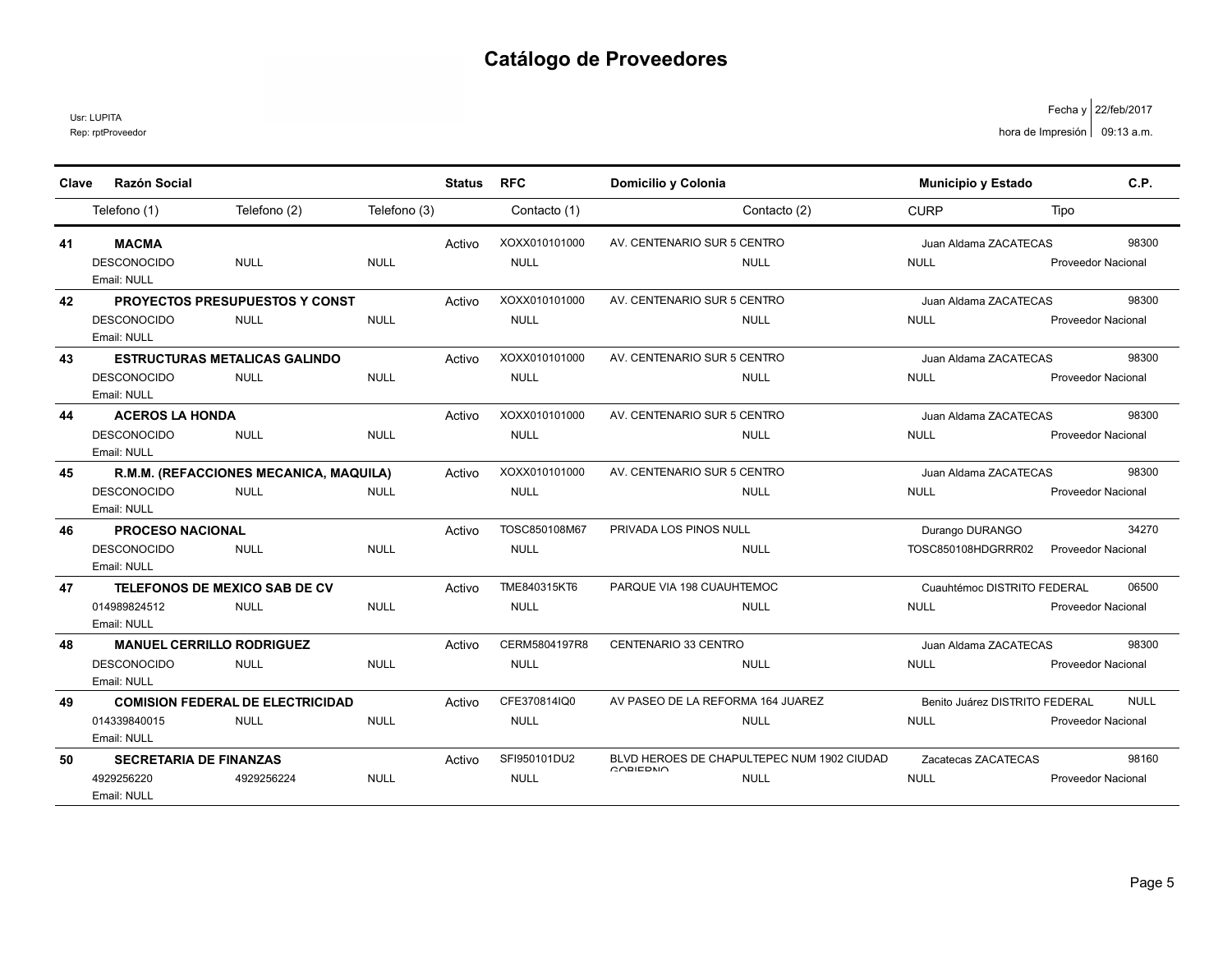Usr: LUPITA

| <b>Razón Social</b><br><b>RFC</b><br>Domicilio y Colonia<br>Municipio y Estado<br><b>Status</b><br>Clave<br>Telefono (2)<br>Telefono (3)<br>Contacto (1)<br>Contacto (2)<br><b>CURP</b><br>Telefono (1) | C.P.<br>Tipo              |
|---------------------------------------------------------------------------------------------------------------------------------------------------------------------------------------------------------|---------------------------|
|                                                                                                                                                                                                         |                           |
|                                                                                                                                                                                                         |                           |
| XOXX010101000<br><b>ESCOBEDO 59 CENTRO</b><br><b>ROMAN GERARDO FABELA LIMONES</b><br>51<br>Activo<br>Juan Aldama ZACATECAS                                                                              | 98300                     |
| <b>NULL</b><br><b>DESCONOCIDO</b><br><b>NULL</b><br><b>NULL</b><br><b>NULL</b><br><b>NULL</b>                                                                                                           | <b>Proveedor Nacional</b> |
| Email: NULL                                                                                                                                                                                             |                           |
| FACB5801046R8<br>52<br><b>BENJAMIN FRAIRE CARRILLO</b><br>Activo<br>LUIS MOYA # 20 NULL<br>Juan Aldama ZACATECAS                                                                                        | 98300                     |
| <b>NULL</b><br><b>NULL</b><br><b>DESCONOCIDO</b><br><b>NULL</b><br><b>NULL</b><br><b>NULL</b>                                                                                                           | <b>Proveedor Nacional</b> |
| Email: NULL                                                                                                                                                                                             |                           |
| LURM6503037C0<br>MIGUEL AUZA #3-B CENTRO<br><b>MIGUEL ANGEL LUNA RAMIREZ</b><br>53<br>Activo<br>Juan Aldama ZACATECAS                                                                                   | 98300                     |
| <b>NULL</b><br><b>NULL</b><br><b>DESCONOCIDO</b><br><b>NULL</b><br><b>NULL</b><br><b>NULL</b>                                                                                                           | <b>Proveedor Nacional</b> |
| Email: NULL                                                                                                                                                                                             |                           |
| GOGM7306212D5<br><b>MANUEL DE JESUS GONZALEZ GOMEZ</b><br>CENTENARIO 65 NTE CENTRO<br>54<br>Activo<br>Juan Aldama ZACATECAS                                                                             | 98300                     |
| 498 983 17 09<br><b>NULL</b><br><b>NULL</b><br><b>NULL</b><br><b>NULL</b><br><b>NULL</b>                                                                                                                | <b>Proveedor Nacional</b> |
| Email: NULL                                                                                                                                                                                             |                           |
| <b>ANTONIO VARGAS CRUZ</b><br>XOXX010101000<br>PLAZA ZARAGOZA 28 CENTRO<br>Activo<br>Juan Aldama ZACATECAS<br>55                                                                                        | 98300                     |
| <b>NULL</b><br><b>NULL</b><br><b>NULL</b><br><b>DESCONOCIDO</b><br><b>NULL</b><br><b>NULL</b>                                                                                                           | <b>Proveedor Nacional</b> |
| Email: NULL                                                                                                                                                                                             |                           |
| NOPJ8202039CA<br>PROL CONSTITUCION NUM 200 JARDINES DE LA<br><b>JOHAN ALONSO NORMAN PEREZ</b><br>Activo<br>56<br>Miquel Auza ZACATECAS<br>NUITVA FODAÑA                                                 | 98330                     |
| <b>NULL</b><br><b>NULL</b><br>433 984 05 87<br><b>NULL</b><br><b>NULL</b><br><b>NULL</b>                                                                                                                | Proveedor Nacional        |
| Email: NULL                                                                                                                                                                                             |                           |
| FUSH7504177G7<br><b>HECTOR CESAR FUENTES SANTOS</b><br>FELIPE CARRILLO PUERTO 82 CENTRO<br>Activo<br>Juan Aldama ZACATECAS<br>57                                                                        | 98300                     |
| <b>NULL</b><br><b>NULL</b><br><b>NULL</b><br><b>NULL</b><br>498 982 92 35<br><b>NULL</b><br>Email: NULL                                                                                                 | <b>Proveedor Nacional</b> |
| FAM090525IL2<br>AVENIDA JOSE MARIA MORELOS 44 CENTRO<br>58<br><b>FRUTAS Y ABARROTES MORALES SA DE CV</b><br>Activo<br>Juan Aldama ZACATECAS                                                             | 98300                     |
| <b>NULL</b><br><b>NULL</b><br><b>DESCONOCIDO</b><br><b>NULL</b><br><b>NULL</b><br><b>NULL</b>                                                                                                           |                           |
| Email: NULL                                                                                                                                                                                             | <b>Proveedor Nacional</b> |
| XOXX010101000<br><b>CARRILLO PUERTO NULL</b><br>Juan Aldama ZACATECAS<br><b>LUIS FERNANDEZ ALVARADO</b><br>Activo<br>59                                                                                 | 98300                     |
| <b>DESCONOCIDO</b><br><b>NULL</b><br><b>NULL</b><br><b>NULL</b><br><b>NULL</b><br><b>NULL</b>                                                                                                           | <b>Proveedor Nacional</b> |
| Email: NULL                                                                                                                                                                                             |                           |
| XOXX010101000<br><b>DESCONOCIDO NULL</b><br><b>JESUS MANUEL GOMEZ CUEVAS</b><br>60<br>Activo<br>Juan Aldama ZACATECAS                                                                                   | <b>NULL</b>               |
| <b>NULL</b><br><b>DESCONOCIDO</b><br><b>NULL</b><br><b>NULL</b><br><b>NULL</b><br><b>NULL</b>                                                                                                           | <b>Proveedor Nacional</b> |
| Email: NULL                                                                                                                                                                                             |                           |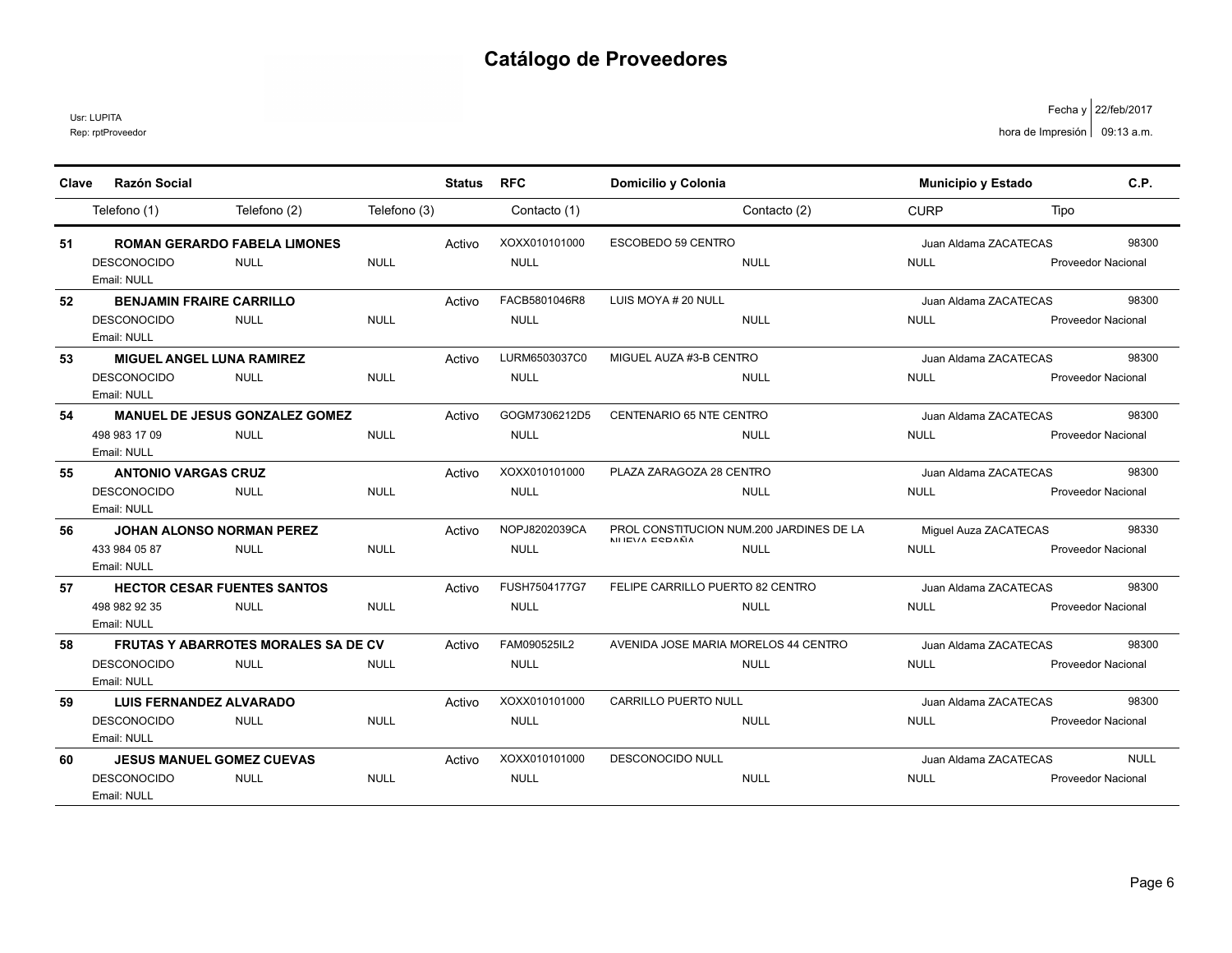Rep: rptProveedor Usr: LUPITA

| Clave | <b>Razón Social</b>            |                                                           |              | <b>Status</b> | <b>RFC</b>    | Domicilio y Colonia                                                 | <b>Municipio y Estado</b>    |                           | C.P.        |
|-------|--------------------------------|-----------------------------------------------------------|--------------|---------------|---------------|---------------------------------------------------------------------|------------------------------|---------------------------|-------------|
|       |                                |                                                           |              |               |               |                                                                     |                              |                           |             |
|       | Telefono (1)                   | Telefono (2)                                              | Telefono (3) |               | Contacto (1)  | Contacto (2)                                                        | <b>CURP</b>                  | Tipo                      |             |
| 61    |                                | <b>GALA DISEÑO EN MUEBLES SA DE CV</b>                    |              | Activo        | GDM9610245G9  | ADOLFO AYMES NUM 150 ZONA INDUSTRIAL                                | Torreón COAHUILA DE ZARAGOZA |                           | <b>NULL</b> |
|       | 871 749 39 00                  | <b>NULL</b>                                               | <b>NULL</b>  |               | <b>NULL</b>   | <b>NULL</b>                                                         | <b>NULL</b>                  | <b>Proveedor Nacional</b> |             |
|       | Email: NULL                    |                                                           |              |               |               |                                                                     |                              |                           |             |
| 62    | MIGUEL ANGEL ROMERO ZUÑIGA     |                                                           |              | Activo        | ROZM730115MU3 | LOCAL #3 EXTERIOR MERCADO MUNICIPAL CENTRO                          | Juan Aldama ZACATECAS        |                           | 98300       |
|       | <b>DESCONOCIDO</b>             | <b>NULL</b>                                               | <b>NULL</b>  |               | <b>NULL</b>   | <b>NULL</b>                                                         | ROZM730115HZSMXG06           | <b>Proveedor Nacional</b> |             |
|       | Email: NULL                    |                                                           |              |               |               |                                                                     |                              |                           |             |
| 63    | <b>LUZ MARIA PAMANES OCHOA</b> |                                                           |              | Activo        | PAOL781117CA5 | LUIS MOYA 35A CENTRO                                                | Juan Aldama ZACATECAS        |                           | 98300       |
|       | 498 982 94 23                  | <b>NULL</b>                                               | <b>NULL</b>  |               | <b>NULL</b>   | <b>NULL</b>                                                         | PAOL781117MZSMCZ19           | <b>Proveedor Nacional</b> |             |
|       | Email: NULL                    |                                                           |              |               |               |                                                                     |                              |                           |             |
| 64    | <b>ABRAHAM ORTEGA HERRERA</b>  |                                                           |              | Activo        | XX0X010101000 | MORELOS 30 CENTRO                                                   | Juan Aldama ZACATECAS        |                           | 98300       |
|       | <b>DESCONOCIDO</b>             | <b>NULL</b>                                               | <b>NULL</b>  |               | <b>NULL</b>   | <b>NULL</b>                                                         | OEHA800226HZSRRB05           | Proveedor Nacional        |             |
|       | Email: NULL                    |                                                           |              |               |               |                                                                     |                              |                           |             |
| 65    |                                | <b>EDGAR ROBERTO CHAIREZ GARCIA</b>                       |              | Activo        | X0XX010101000 | <b>ESCOBEDO CENTRO</b>                                              | Juan Aldama ZACATECAS        |                           | 98300       |
|       | <b>DESCONOCIDO</b>             | <b>NULL</b>                                               | <b>NULL</b>  |               | <b>NULL</b>   | <b>NULL</b>                                                         | <b>NULL</b>                  | Proveedor Nacional        |             |
|       | Email: NULL                    |                                                           |              |               |               |                                                                     |                              |                           |             |
| 66    |                                | <b>CUBIERTAS Y LAMINADOS DE LA LAGUNA SA DE CV</b> Activo |              |               | CLL9803091U1  | DIAGONAL REFORMA 3333 NULL                                          | Torreón COAHUILA DE ZARAGOZA |                           | <b>NULL</b> |
|       | 871 732 16 44                  | <b>NULL</b>                                               | <b>NULL</b>  |               | <b>NULL</b>   | <b>NULL</b>                                                         | <b>NULL</b>                  | <b>Proveedor Nacional</b> |             |
|       | Email: NULL                    |                                                           |              |               |               |                                                                     |                              |                           |             |
| 67    |                                | <b>NORMAN AUTO SERVICIO SA DE CV</b>                      |              | Activo        | NAS940210BQ1  | CARRETERA FEDERAL NULL                                              | Juan Aldama ZACATECAS        |                           | 98300       |
|       | <b>DESCONOCIDO</b>             | <b>NULL</b>                                               | <b>NULL</b>  |               | <b>NULL</b>   | <b>NULL</b>                                                         | <b>NULL</b>                  | <b>Proveedor Nacional</b> |             |
|       | Email: NULL                    |                                                           |              |               |               |                                                                     |                              |                           |             |
| 68    |                                | <b>SECRETARIA DEL MEDIO AMBIENTE Y RECURSOS NA Activo</b> |              |               | SMA030121QQ9  | AV SECRETARIA DE LA DEFENSA NACIONAL #90 ZONA<br><b>INIDUCTDIAL</b> | Guadalupe ZACATECAS          |                           | 98604       |
|       | <b>DESCONOCIDO</b>             | <b>NULL</b>                                               | <b>NULL</b>  |               | <b>NULL</b>   | <b>NULL</b>                                                         | <b>NULL</b>                  | <b>Proveedor Nacional</b> |             |
|       | Email: NULL                    |                                                           |              |               |               |                                                                     |                              |                           |             |
| 69    | <b>IMAGEN+TOTAL SA DE CV</b>   |                                                           |              | Activo        | IMA110608SS7  | MEXICAPAN 1406-A DIAZ ORDAZ                                         | Guadalupe ZACATECAS          |                           | 98610       |
|       | 492 156 58 78                  | <b>NULL</b>                                               | <b>NULL</b>  |               | <b>NULL</b>   | <b>NULL</b>                                                         | <b>NULL</b>                  | <b>Proveedor Nacional</b> |             |
|       | Email: NULL                    |                                                           |              |               |               |                                                                     |                              |                           |             |
| 70    |                                | <b>MERCED MIGUEL GUERRERO ACOSTA</b>                      |              | Activo        | XOXX010101000 | <b>CONOCIDO NULL</b>                                                | Juan Aldama ZACATECAS        |                           | <b>NULL</b> |
|       | <b>DESCONOCIDO</b>             | <b>NULL</b>                                               | <b>NULL</b>  |               | <b>NULL</b>   | <b>NULL</b>                                                         | <b>NULL</b>                  | <b>Proveedor Nacional</b> |             |
|       | Email: NULL                    |                                                           |              |               |               |                                                                     |                              |                           |             |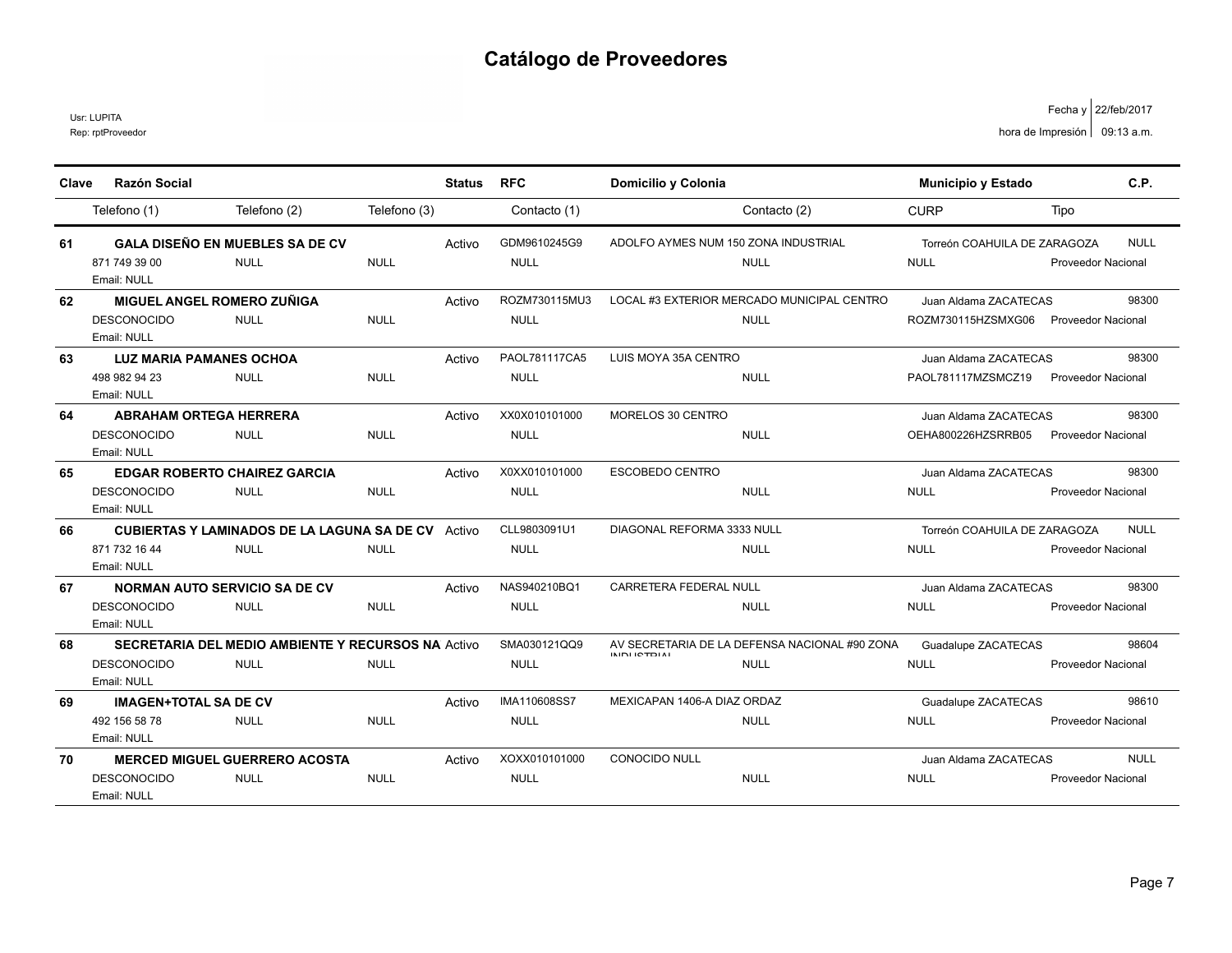Rep: rptProveedor Usr: LUPITA

| Clave | <b>Razón Social</b>               |                                       |              | <b>Status</b> | <b>RFC</b>    | Domicilio y Colonia                                          | <b>Municipio y Estado</b>     | C.P.                      |
|-------|-----------------------------------|---------------------------------------|--------------|---------------|---------------|--------------------------------------------------------------|-------------------------------|---------------------------|
|       | Telefono (1)                      | Telefono (2)                          | Telefono (3) |               | Contacto (1)  | Contacto (2)                                                 | <b>CURP</b>                   | Tipo                      |
| 71    | <b>GERARDO BRISEÑO AGUERO</b>     |                                       |              | Activo        | BIAG8610034U5 | CALLE FRANCISCO I MADERO CENTRO                              | Juan Aldama ZACATECAS         | 98300                     |
|       | <b>DESCONOCIDO</b><br>Email: NULL | <b>NULL</b>                           | <b>NULL</b>  |               | <b>NULL</b>   | <b>NULL</b>                                                  | <b>NULL</b>                   | <b>Proveedor Nacional</b> |
| 72    | <b>MONICA ROBLES DE LA TORRE</b>  |                                       |              | Activo        | ROTM840717ME9 | LUIS MOYA NUM 80-B CENTRO                                    | Aquascalientes AGUASCALIENTES | 98300                     |
|       | 498 982 95 37<br>Email: NULL      | <b>NULL</b>                           | <b>NULL</b>  |               | <b>NULL</b>   | <b>NULL</b>                                                  | <b>NULL</b>                   | <b>Proveedor Nacional</b> |
| 73    |                                   | ARQUITECTURA ADMINISTRATIVA SA DE CV  |              | Activo        | AAD040527595  | AVENIDA TULIPANES NUM 39 JARDINES DE SAUCEDA                 | Guadalupe ZACATECAS           | 98612                     |
|       | <b>DESCONOCIDO</b><br>Email: NULL | <b>NULL</b>                           | <b>NULL</b>  |               | <b>NULL</b>   | <b>NULL</b>                                                  | <b>NULL</b>                   | Contratista Obra Pública  |
| 74    |                                   | <b>CRISTOBAL IVAN SALINAS ARANDA</b>  |              | Activo        | SAAC560304V15 | PRIVADA SIERRA HERMOSA NUM 19<br>FRACCIONIAMIENTO CANTA DITA | Guadalupe ZACATECAS           | 98610                     |
|       | 492 927 58 95<br>Email: NULL      | <b>NULL</b>                           | <b>NULL</b>  |               | <b>NULL</b>   | <b>NULL</b>                                                  | <b>NULL</b>                   | Contratista Obra Pública  |
| 75    | <b>MA ISABEL JACQUEZ GUZMAN</b>   |                                       |              | Activo        | JAGI720312F96 | PINO SUAREZ NUM 1 CENTRO                                     | Juan Aldama ZACATECAS         | 98300                     |
|       | 498 983 01 51<br>Email: NULL      | <b>NULL</b>                           | <b>NULL</b>  |               | <b>NULL</b>   | <b>NULL</b>                                                  | <b>NULL</b>                   | <b>Proveedor Nacional</b> |
| 76    |                                   | <b>MA GUADALUPE SALAZAR CONTRERAS</b> |              | Activo        | SACG680905CH5 | PRIV ALCATRAZ NUM 8 LOS GERANIOS                             | Guadalupe ZACATECAS           | 98300                     |
|       | <b>DESCONOCIDO</b><br>Email: NULL | <b>NULL</b>                           | <b>NULL</b>  |               | <b>NULL</b>   | <b>NULL</b>                                                  | <b>NULL</b>                   | Proveedor Nacional        |
| 77    | <b>JOSEFINA PEREZ ANGUIANO</b>    |                                       |              | Activo        | PEAJ7403193R9 | CALLE MIGUEL AUZA NUM 1 CENTRO                               | Juan Aldama ZACATECAS         | 98300                     |
|       | 498 982 92 44<br>Email: NULL      | <b>NULL</b>                           | <b>NULL</b>  |               | <b>NULL</b>   | <b>NULL</b>                                                  | PEAJ740319MZSRN04             | <b>Proveedor Nacional</b> |
| 78    |                                   | <b>SAYDA JETZABE SERRANO HERRERA</b>  |              | Activo        | XOXX010101000 | CALLE JESUS MEZA NUM 5 CENTRO                                | Juan Aldama ZACATECAS         | 98300                     |
|       | 498 983 16 63<br>Email: NULL      | <b>NULL</b>                           | <b>NULL</b>  |               | <b>NULL</b>   | <b>NULL</b>                                                  | <b>NULL</b>                   | Proveedor Nacional        |
| 79    | <b>NORA ELIA GALVAN FLORES</b>    |                                       |              | Activo        | GAFN710302FI1 | 13 DE MAYO NUM 1030 RAFAEL RAMIREZ                           | Guadalupe NUEVO LEON          | 37180                     |
|       | <b>DESCONOCIDO</b><br>Email: NULL | <b>NULL</b>                           | <b>NULL</b>  |               | <b>NULL</b>   | <b>NULL</b>                                                  | <b>NULL</b>                   | <b>Proveedor Nacional</b> |
| 80    | <b>DANIELA VALLES ARREDONDO</b>   |                                       |              | Activo        | VAAD910112G46 | CALZADA VENUSTIANO CARRANZA NUM 15 CENTRO                    | Juan Aldama ZACATECAS         | 98300                     |
|       | 498 983 10 50<br>Email: NULL      | <b>NULL</b>                           | <b>NULL</b>  |               | <b>NULL</b>   | <b>NULL</b>                                                  | <b>NULL</b>                   | <b>Proveedor Nacional</b> |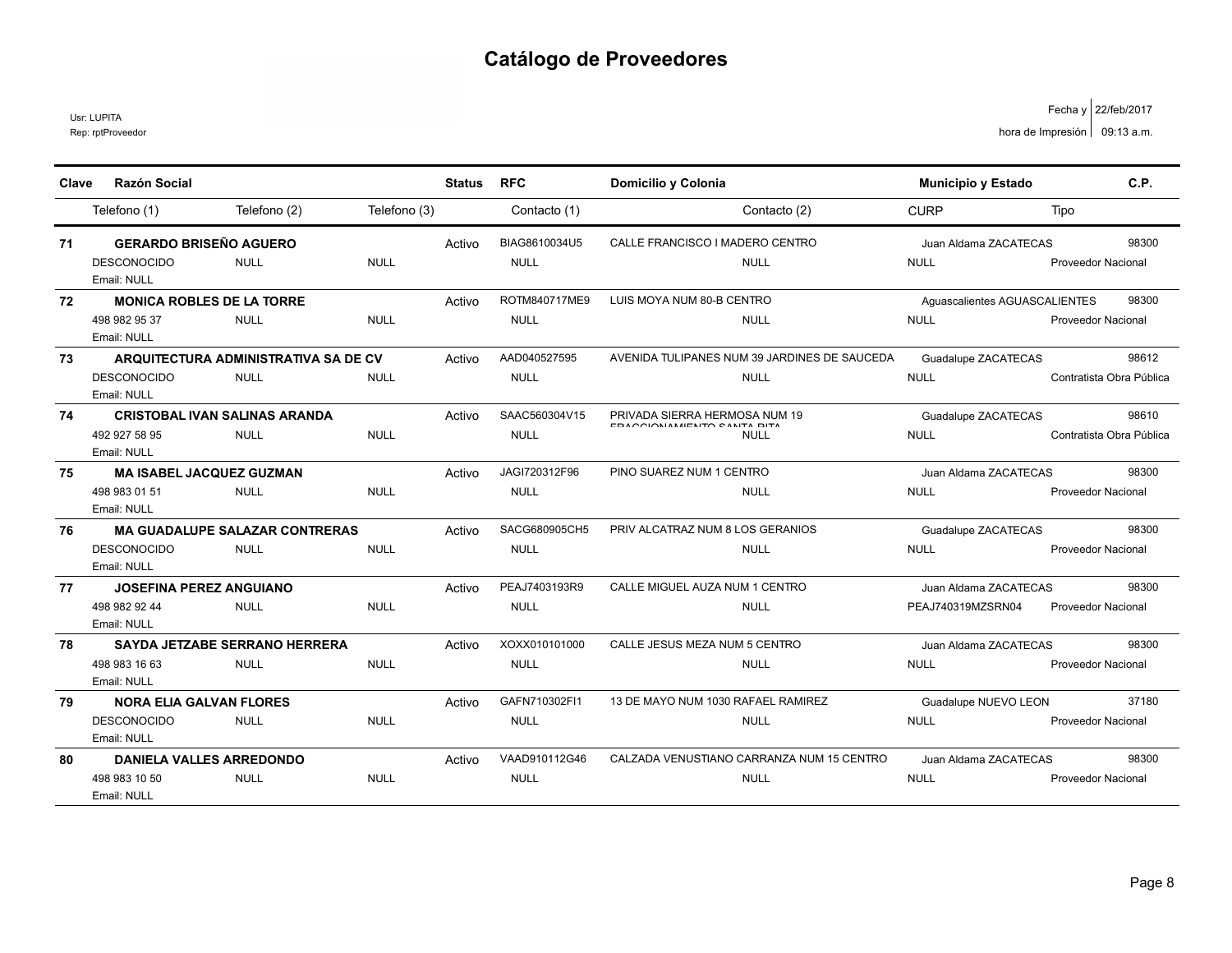Usr: LUPITA

| Clave | <b>Razón Social</b>               |                                          |              | <b>Status</b> | <b>RFC</b>    | Domicilio y Colonia                 | Municipio y Estado    | C.P.                      |
|-------|-----------------------------------|------------------------------------------|--------------|---------------|---------------|-------------------------------------|-----------------------|---------------------------|
|       | Telefono (1)                      | Telefono (2)                             | Telefono (3) |               | Contacto (1)  | Contacto (2)                        | <b>CURP</b>           | Tipo                      |
| 81    | <b>HECTOR GUZMAN AGUILAR</b>      |                                          |              | Activo        | GUAH840314T24 | ALTAMIRANO NUM 29 CENTRO            | Juan Aldama ZACATECAS | 98300                     |
|       | <b>DESCONOCIDO</b><br>Email: NULL | <b>NULL</b>                              | <b>NULL</b>  |               | <b>NULL</b>   | <b>NULL</b>                         | <b>NULL</b>           | <b>Proveedor Nacional</b> |
| 82    | <b>ELADIO RAMIREZ RAMOS</b>       |                                          |              | Activo        | XOXX010101000 | <b>GALEANA NUM 12 CENTRO</b>        | Juan Aldama ZACATECAS | 98300                     |
|       | <b>DESCONOCIDO</b><br>Email: NULL | <b>NULL</b>                              | <b>NULL</b>  |               | <b>NULL</b>   | <b>NULL</b>                         | <b>NULL</b>           | <b>Proveedor Nacional</b> |
| 83    | <b>ALBERTO GUZMAN RAMIREZ</b>     |                                          |              | Activo        | GURA830820EZ9 | LOPEZ MATEOS NUM 2 CENTRO           | Juan Aldama ZACATECAS | 98300                     |
|       | <b>DESCONOCIDO</b><br>Email: NULL | <b>NULL</b>                              | <b>NULL</b>  |               | <b>NULL</b>   | <b>NULL</b>                         | <b>NULL</b>           | <b>Proveedor Nacional</b> |
| 84    |                                   | URIEL ROGELIO ALVAREZ CERRILLO           |              | Activo        | XOXX010101000 | CENTENARIO 62 SUR CENTRO            | Juan Aldama ZACATECAS | 98300                     |
|       | <b>DESCONOCIDO</b><br>Email: NULL | <b>NULL</b>                              | <b>NULL</b>  |               | <b>NULL</b>   | <b>NULL</b>                         | <b>NULL</b>           | <b>Proveedor Nacional</b> |
| 85    | <b>JOSE ROMAN ORTEGA VIDAÑA</b>   |                                          |              | Activo        | XOXX010101000 | JAVIER MINA NUM 50 NULL             | Juan Aldama ZACATECAS | 98300                     |
|       | <b>DESCONOCIDO</b><br>Email: NULL | <b>NULL</b>                              | <b>NULL</b>  |               | <b>NULL</b>   | <b>NULL</b>                         | <b>NULL</b>           | <b>Proveedor Nacional</b> |
| 86    |                                   | <b>FRANCISCO JAVIER GIACOMAN LAZALDE</b> |              | Activo        | XOXX010101000 | MIGUEL HIDALGO NUM 25 CENTRO        | Juan Aldama ZACATECAS | 98300                     |
|       | 498 983 09 33<br>Email: NULL      | <b>NULL</b>                              | <b>NULL</b>  |               | <b>NULL</b>   | <b>NULL</b>                         | <b>NULL</b>           | Proveedor Nacional        |
| 87    |                                   | <b>MARIA DE LOS ANGELES FABELA VITAL</b> |              | Activo        | XOXX010101000 | SALOME CANALES NUM 27 CENTRO        | Juan Aldama ZACATECAS | 98300                     |
|       | <b>DESCONOCIDO</b><br>Email: NULL | <b>NULL</b>                              | <b>NULL</b>  |               | <b>NULL</b>   | <b>NULL</b>                         | <b>NULL</b>           | <b>Proveedor Nacional</b> |
| 88    | <b>MANUEL LOZANO MORALES</b>      |                                          |              | Activo        | XOXX010101000 | CALLE LUIS MOYA NUMERO 3 ALTOS NULL | Juan Aldama ZACATECAS | 99000                     |
|       | <b>DESCONOCIDO</b><br>Email: NULL | <b>NULL</b>                              | <b>NULL</b>  |               | <b>NULL</b>   | <b>NULL</b>                         | <b>NULL</b>           | <b>Proveedor Nacional</b> |
| 89    | <b>AMALIO GUZMAN PEREZ</b>        |                                          |              | Activo        | XOXX010101000 | CALLE AGRARISTA NUM 18 NULL         | Juan Aldama ZACATECAS | 98300                     |
|       | <b>DESCONOCIDO</b><br>Email: NULL | <b>NULL</b>                              | <b>NULL</b>  |               | <b>NULL</b>   | <b>NULL</b>                         | <b>NULL</b>           | <b>Proveedor Nacional</b> |
| 90    | <b>JORGE LOMAS HERNANDEZ</b>      |                                          |              | Activo        | XOXX010101000 | CENTENARIO 64B CENTRO               | Juan Aldama ZACATECAS | 98300                     |
|       | <b>DESCONOCIDO</b><br>Email: NULL | <b>NULL</b>                              | <b>NULL</b>  |               | <b>NULL</b>   | <b>NULL</b>                         | <b>NULL</b>           | <b>Proveedor Nacional</b> |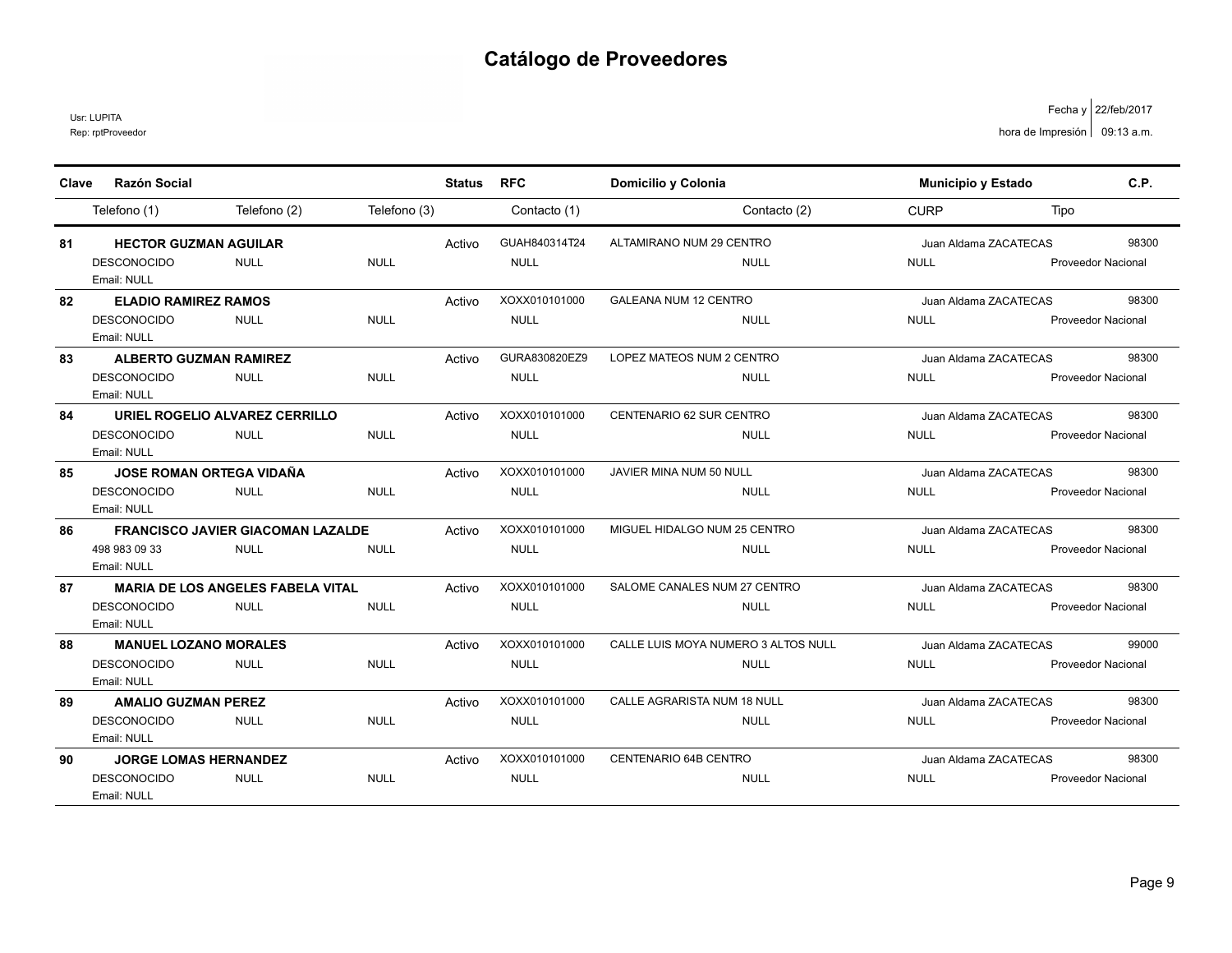Rep: rptProveedor Usr: LUPITA

| Clave | <b>Razón Social</b>                   |              |              | <b>Status</b> | <b>RFC</b>    | Domicilio y Colonia                                           | <b>Municipio y Estado</b> |                            | C.P.                      |
|-------|---------------------------------------|--------------|--------------|---------------|---------------|---------------------------------------------------------------|---------------------------|----------------------------|---------------------------|
|       | Telefono (1)                          | Telefono (2) | Telefono (3) |               | Contacto (1)  | Contacto (2)                                                  | <b>CURP</b>               | Tipo                       |                           |
| 91    | <b>MANUEL DE JESUS GUZMAN CHAIREZ</b> |              |              | Activo        | GUCM771224QL2 | <b>GUADALUPE CERVANTES CORONA NUM19</b><br><b>MACICTEDIAL</b> |                           | Juan Aldama ZACATECAS      | 98300                     |
|       | <b>DESCONOCIDO</b><br>Email: NULL     | <b>NULL</b>  | <b>NULL</b>  |               | <b>NULL</b>   | <b>NULL</b>                                                   | <b>NULL</b>               |                            | Proveedor Nacional        |
| 92    | ALBERTINA VIDAÑA ROMERO               |              |              | Activo        | VIRA620714QW0 | LUIS MOYA NUMERO 20 CENTRO                                    |                           | Juan Aldama ZACATECAS      | 98300                     |
|       | 498 983 04 84<br>Email: NULL          | <b>NULL</b>  | <b>NULL</b>  |               | <b>NULL</b>   | <b>NULL</b>                                                   | <b>NULL</b>               |                            | <b>Proveedor Nacional</b> |
| 93    | <b>MANUEL ANTONIO ORTEGA HERRERA</b>  |              |              | Activo        | XOXX010101000 | MORELOS NUM 30 CENTRO                                         |                           | Juan Aldama ZACATECAS      | 98300                     |
|       | <b>DESCONOCIDO</b><br>Email: NULL     | <b>NULL</b>  | <b>NULL</b>  |               | <b>NULL</b>   | <b>NULL</b>                                                   | <b>NULL</b>               |                            | Proveedor Nacional        |
| 94    | <b>LORENA RIVERA RODRIGUEZ</b>        |              |              | Activo        | RIRL7006107R8 | SANTIAGO PAPASQUIARO NUM 203 HIPODROMO                        | Durango DURANGO           |                            | 34270                     |
|       | 618 810 0028<br>Email: NULL           | <b>NULL</b>  | <b>NULL</b>  |               | <b>NULL</b>   | <b>NULL</b>                                                   | <b>NULL</b>               |                            | <b>Proveedor Nacional</b> |
| 95    | <b>MIREYA TERESA RIVERA CISNEROS</b>  |              |              | Activo        | RICM840403S74 | CALLE TAMAZULA NUM 109A HIPODROMO                             | Durango DURANGO           |                            | 34270                     |
|       | 618 818 89 45<br>Email: NULL          | <b>NULL</b>  | <b>NULL</b>  |               | <b>NULL</b>   | <b>NULL</b>                                                   | <b>NULL</b>               |                            | Proveedor Nacional        |
| 96    | <b>ABEL RODRIGUEZ AGUAYO</b>          |              |              | Activo        | ROAA6411012FA | CARRETERA A SAN RAMON KM 0+800 NULL                           |                           | Guadalupe ZACATECAS        | 98600                     |
|       | 492 924 0407<br>Email: NULL           | <b>NULL</b>  | <b>NULL</b>  |               | <b>NULL</b>   | <b>NULL</b>                                                   | <b>NULL</b>               |                            | <b>Proveedor Nacional</b> |
| 97    | <b>PEDRO BRAUN REDECOP</b>            |              |              | Activo        | BARP7606017L0 | CAMPO 15 2B EX HDA LA HONDA                                   |                           | Miguel Auza ZACATECAS      | 98340                     |
|       | <b>DESCONOCIDO</b><br>Email: NULL     | <b>NULL</b>  | <b>NULL</b>  |               | <b>NULL</b>   | <b>NULL</b>                                                   | <b>NULL</b>               |                            | <b>Proveedor Nacional</b> |
| 98    | <b>ABRAM BRAUN REDECOP</b>            |              |              | Activo        | BARA870703KM0 | CAMPO 15 2 EXHACIENDA LA HONDA                                |                           | Miguel Auza ZACATECAS      | 98340                     |
|       | <b>DESCONOCIDO</b><br>Email: NULL     | <b>NULL</b>  | <b>NULL</b>  |               | <b>NULL</b>   | <b>NULL</b>                                                   | <b>NULL</b>               |                            | <b>Proveedor Nacional</b> |
| 99    | <b>PEORT SA DE CV</b>                 |              |              | Activo        | PEO970611U37  | VALLE DE NAUTLA MZ 19 LOTE 16B FUENTES DE                     |                           | Ecatepec de Morelos MEXICO | 55210                     |
|       | <b>DESCONOCIDO</b><br>Email: NULL     | <b>NULL</b>  | <b>NULL</b>  |               | <b>NULL</b>   | ANIAI II IAO<br><b>NULL</b>                                   | <b>NULL</b>               |                            | <b>Proveedor Nacional</b> |
| 100   | <b>ALBERTO ALBA MENDIETA</b>          |              |              | Activo        | XOXX010101000 | AV ALTAMIRANO NUM 111 CENTRO                                  |                           | Juan Aldama ZACATECAS      | 98300                     |
|       | <b>DESCONOCIDO</b><br>Email: NULL     | <b>NULL</b>  | <b>NULL</b>  |               | <b>NULL</b>   | <b>NULL</b>                                                   | <b>NULL</b>               |                            | <b>Proveedor Nacional</b> |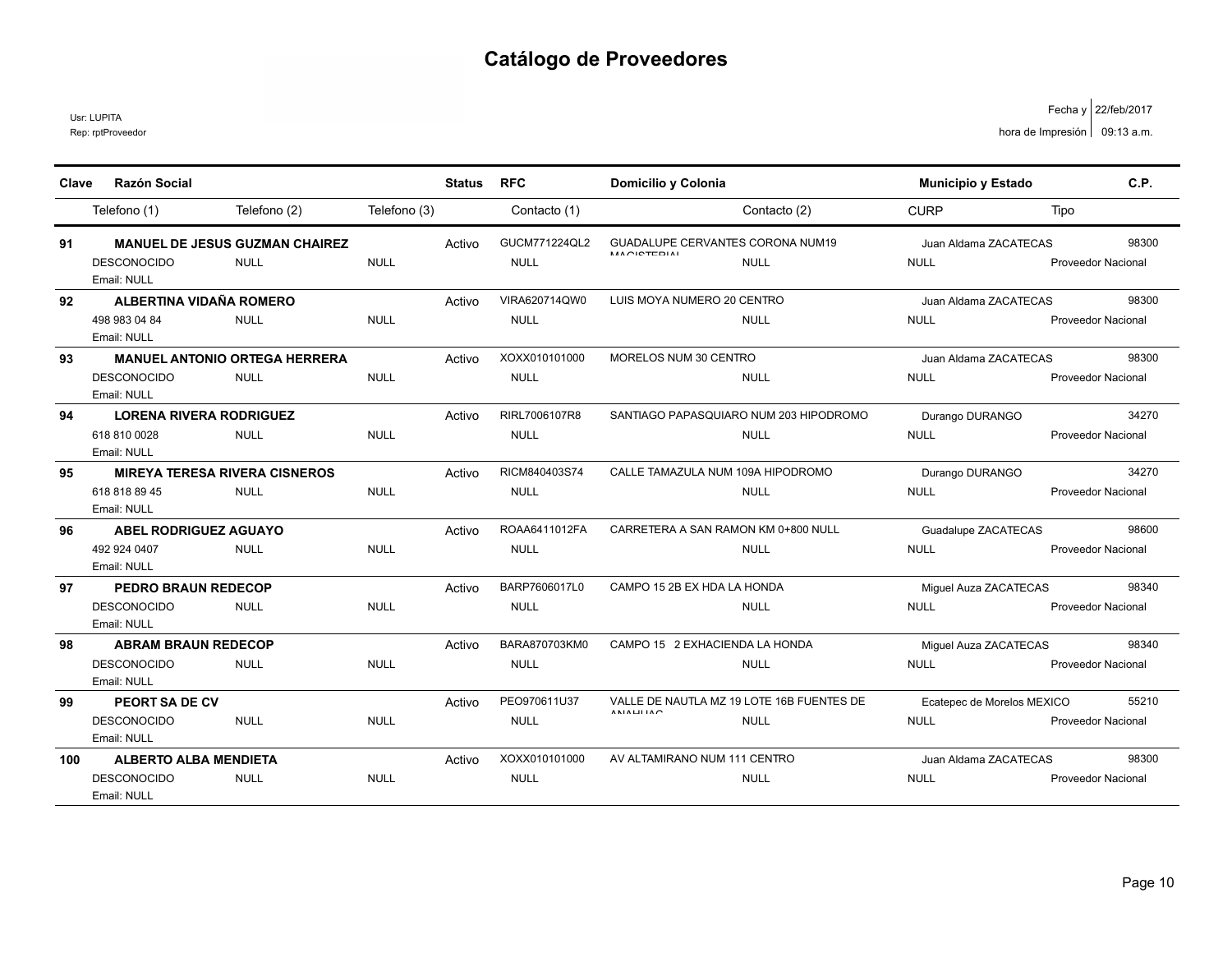Usr: LUPITA

| Clave | Razón Social                                                     |                                                                           |              | <b>Status</b> | <b>RFC</b>                   | Domicilio y Colonia                                                     | Municipio y Estado                             | C.P.                               |
|-------|------------------------------------------------------------------|---------------------------------------------------------------------------|--------------|---------------|------------------------------|-------------------------------------------------------------------------|------------------------------------------------|------------------------------------|
|       | Telefono (1)                                                     | Telefono (2)                                                              | Telefono (3) |               | Contacto (1)                 | Contacto (2)                                                            | <b>CURP</b>                                    | Tipo                               |
| 101   | <b>DESCONOCIDO</b><br>Email: NULL                                | <b>CESAR AUGUSTO DERAS ALMODOVA</b><br><b>NULL</b>                        | <b>NULL</b>  | Activo        | DEAC540225112<br><b>NULL</b> | CALZADA HEROES DE CHAPULTEPEC NUM 1602-C<br><b>MILIE</b><br><b>NULL</b> | Zacatecas ZACATECAS<br><b>NULL</b>             | 98040<br><b>Proveedor Nacional</b> |
| 102   | <b>MARIA BRAUN GUENTHER</b><br><b>DESCONOCIDO</b><br>Email: NULL | <b>NULL</b>                                                               | <b>NULL</b>  | Activo        | BAGM680115CI0<br><b>NULL</b> | CAMPO 17 CASA 37 S/N EXHACIENDA LA HONDA<br><b>NULL</b>                 | Miguel Auza ZACATECAS<br><b>NULL</b>           | 98340<br><b>Proveedor Nacional</b> |
| 103   | 492 923 2023<br>Email: NULL                                      | <b>DISTRIBUIDORA AEREA DE AGUASCALIENTES SA DE Activo</b><br><b>NULL</b>  | <b>NULL</b>  |               | DAA0606158N8<br><b>NULL</b>  | AV FRANCISCO I MADERO NUM 474 CENTRO<br><b>NULL</b>                     | Aguascalientes AGUASCALIENTES<br><b>NULL</b>   | 20000<br><b>Proveedor Nacional</b> |
| 104   | <b>RADIOMOVIL DIPSA SA DE CV</b><br>25813700<br>Email: NULL      | <b>NULL</b>                                                               | <b>NULL</b>  | Activo        | RDI841003QJ4<br><b>NULL</b>  | LAGO ZURICH NUM 245 AMPLIACION GRANADA<br><b>NULL</b>                   | Miguel Hidalgo DISTRITO FEDERAL<br><b>NULL</b> | 11529<br>Proveedor Nacional        |
| 105   | <b>J ARMANDO GARCIA VALDES</b><br>945 2412<br>Email: NULL        | <b>NULL</b>                                                               | <b>NULL</b>  | Activo        | GAVJ420616QL1<br><b>NULL</b> | CALLE KM2 CARRETERA SALIDA TEPETONGO<br>CENTRO<br><b>NULL</b>           | Jerez ZACATECAS<br><b>NULL</b>                 | 99300<br><b>Proveedor Nacional</b> |
| 106   | 55 5729 9637<br>Email: NULL                                      | <b>FEDERACION NACIONAL DE MUNICIPIOS DE MEXICO, Activo</b><br><b>NULL</b> | <b>NULL</b>  |               | FNM990528T46<br><b>NULL</b>  | <b>BRUSELAS NUM 9 EL CARMEN</b><br><b>NULL</b>                          | Coyoacán DISTRITO FEDERAL<br><b>NULL</b>       | 04100<br><b>Proveedor Nacional</b> |
| 107   | <b>BBVA BANCOMER SA</b><br><b>DESCONOCIDO</b><br>Email: NULL     | <b>NULL</b>                                                               | <b>NULL</b>  | Activo        | BBA830831LJ2<br><b>NULL</b>  | AV UNIVERSIDAD 1200 XOCO<br><b>NULL</b>                                 | Benito Juárez DISTRITO FEDERAL<br><b>NULL</b>  | 03339<br><b>Proveedor Nacional</b> |
| 108   | <b>DESCONOCIDO</b><br>Email: NULL                                | <b>ERIK ESTEBAN RODRIGUEZ RAYAS</b><br><b>NULL</b>                        | <b>NULL</b>  | Activo        | RORE7811036R4<br><b>NULL</b> | CALLE HERREROS NUM 2 TRES CRUCES<br><b>NULL</b>                         | Zacatecas ZACATECAS<br><b>NULL</b>             | 98064<br><b>Proveedor Nacional</b> |
| 109   | 01 4499152143<br>Email: NULL                                     | <b>MATERIALES Y CONSTRUCCIONES HERCULES SA DE Activo</b><br><b>NULL</b>   | <b>NULL</b>  |               | MCH830210M9A<br><b>NULL</b>  | <b>GRAL BARRAGAN NUM 410 CENTRO</b><br><b>NULL</b>                      | Aquascalientes AGUASCALIENTES<br><b>NULL</b>   | 2000<br><b>Proveedor Nacional</b>  |
| 110   | 433 984 1052<br>Email: NULL                                      | <b>CONSTRUCTORA PEDROMO SA DE CV</b><br><b>NULL</b>                       | <b>NULL</b>  | Activo        | CPE1109217D5<br><b>NULL</b>  | GONZALO VILLASEÑOR NUMERO 30B CENTRO<br><b>NULL</b>                     | Miguel Auza ZACATECAS<br><b>NULL</b>           | 98330<br>Contratista Obra Pública  |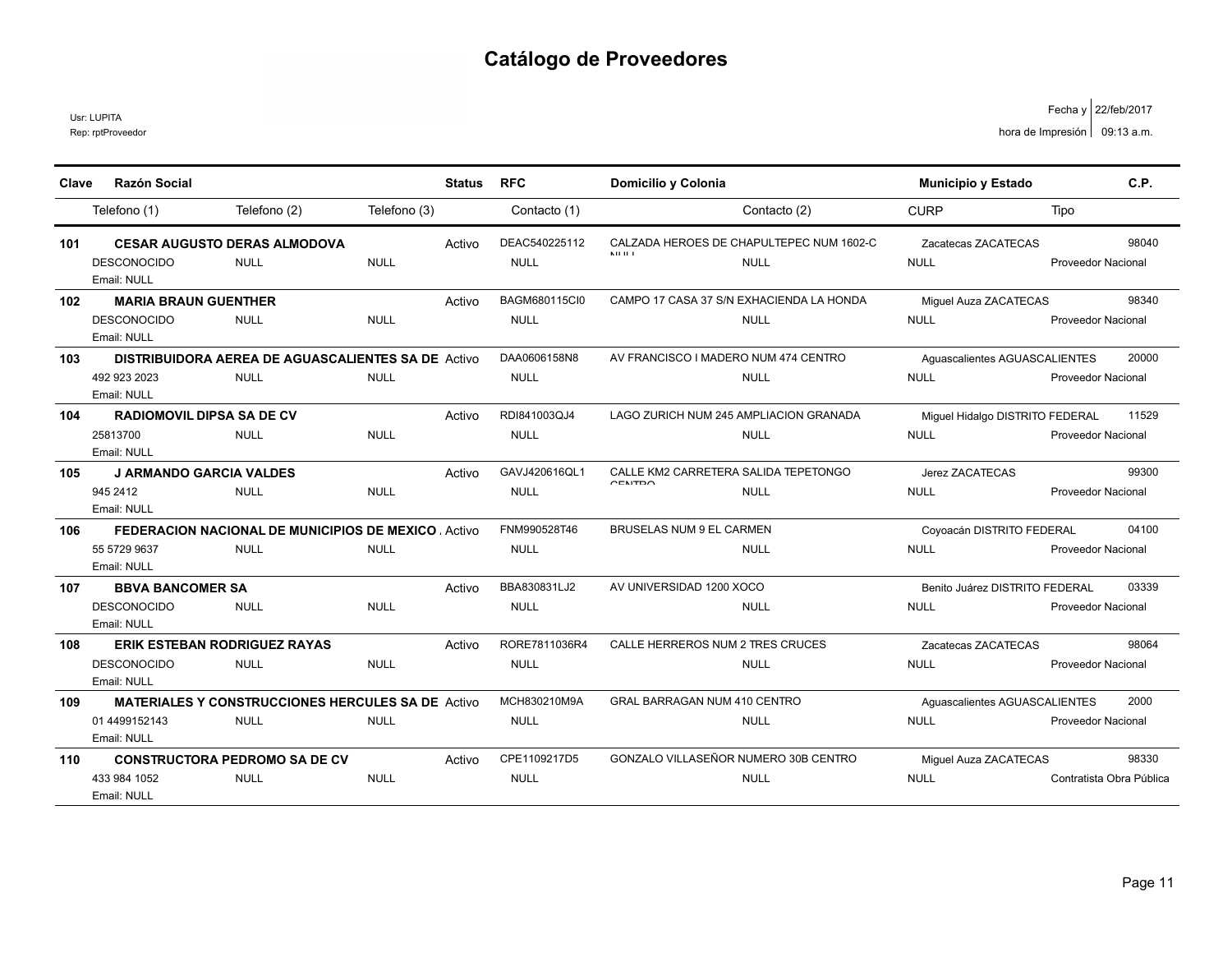Usr: LUPITA

| Clave | <b>Razón Social</b>                    |                                         |              | <b>Status</b> | <b>RFC</b>    | Domicilio y Colonia                     | <b>Municipio y Estado</b> | C.P.                      |
|-------|----------------------------------------|-----------------------------------------|--------------|---------------|---------------|-----------------------------------------|---------------------------|---------------------------|
|       | Telefono (1)                           | Telefono (2)                            | Telefono (3) |               | Contacto (1)  | Contacto (2)                            | <b>CURP</b>               | Tipo                      |
| 111   | <b>LYDIA MAY DUECK LOEWEN</b>          |                                         |              | Activo        | DULL7003147P9 | CAMPO NUM 15 EX-HACIENDA LA HONDA NULL  | Miquel Auza ZACATECAS     | 98340                     |
|       | 493 983 2810<br>Email: NULL            | <b>NULL</b>                             | <b>NULL</b>  |               | <b>NULL</b>   | <b>NULL</b>                             | <b>NULL</b>               | Proveedor Nacional        |
| 112   | <b>REBECA MACIAS MARTINEZ</b>          |                                         |              | Activo        | XOXX010101000 | CALLE ZACATECAS NUM 1 NULL              | Miguel Auza ZACATECAS     | 98330                     |
|       | <b>DESCONOCIDO</b><br>Email: NULL      | <b>NULL</b>                             | <b>NULL</b>  |               | <b>NULL</b>   | <b>NULL</b>                             | <b>NULL</b>               | <b>Proveedor Nacional</b> |
| 113   | <b>GASPAR RAMIREZ ESTRADA</b>          |                                         |              | Activo        | XOXX010101000 | CALLE IGANCIO ALLENDE NUM 3 CENTRO      | Juan Aldama ZACATECAS     | 98300                     |
|       | <b>DESCONOCIDO</b><br>Email: NULL      | <b>NULL</b>                             | <b>NULL</b>  |               | <b>NULL</b>   | <b>NULL</b>                             | <b>NULL</b>               | <b>Proveedor Nacional</b> |
| 114   |                                        | <b>JORGE ALBERTO VILLANUEVA DELGADO</b> |              | Activo        | XOXX010101000 | CALLE VICENTE GUERRERO NUM 15 NULL      | Juan Aldama ZACATECAS     | 98300                     |
|       | 498 983 0969<br>Email: NULL            | <b>NULL</b>                             | <b>NULL</b>  |               | <b>NULL</b>   | <b>NULL</b>                             | <b>NULL</b>               | <b>Proveedor Nacional</b> |
| 115   | <b>MARIA ALBERTINA ROCHA ALVAREZ</b>   |                                         |              | Activo        | XOXX010101000 | CALLE MATAMOROS NUMERO 11 NULL          | Juan Aldama ZACATECAS     | 98300                     |
|       | 498 983 0251<br>Email: NULL            | <b>NULL</b>                             | <b>NULL</b>  |               | <b>NULL</b>   | <b>NULL</b>                             | <b>NULL</b>               | <b>Proveedor Nacional</b> |
| 116   | <b>PABLO PEREZ PEÑA</b>                |                                         |              | Activo        | XOXX010101000 | CALLE 20 DE NOVIEMBRE #6 LOS PEÑA       | Juan Aldama ZACATECAS     | 98300                     |
|       | <b>DESCONOCIDO</b><br>Email: NULL      | <b>NULL</b>                             | <b>NULL</b>  |               | <b>NULL</b>   | <b>NULL</b>                             | <b>NULL</b>               | <b>Proveedor Nacional</b> |
| 117   | <b>RUTH ANAHI SANTANA PEREZ</b>        |                                         |              | Activo        | XOXX010101000 | CALLE EMILIANO ZAPATA NUM 126 ARBOLEDAS | <b>Tabasco ZACATECAS</b>  | 98300                     |
|       | <b>DESCONOCIDO</b><br>Email: NULL      | <b>NULL</b>                             | <b>NULL</b>  |               | <b>NULL</b>   | <b>NULL</b>                             | <b>NULL</b>               | <b>Proveedor Nacional</b> |
| 118   | <b>RIGOBERTO GOMEZ MARTINEZ</b>        |                                         |              | Activo        | GOCG430217FC5 | 1RA ORIENTE NUM 32 OTE NULL             | Juan Aldama ZACATECAS     | <b>NULL</b>               |
|       | 498 983 0968<br>Email: NULL            | <b>NULL</b>                             | <b>NULL</b>  |               | <b>NULL</b>   | <b>NULL</b>                             | <b>NULL</b>               | <b>Proveedor Nacional</b> |
| 119   | <b>MARIA GUADALUPE GARCIA MEZA</b>     |                                         |              | Activo        | GAMG591225TR3 | AV CENTENARIO SUR #65 CENTRO            | Juan Aldama ZACATECAS     | 98300                     |
|       | <b>DESCONOCIDO</b><br>Email: NULL      | <b>NULL</b>                             | <b>NULL</b>  |               | <b>NULL</b>   | <b>NULL</b>                             | <b>NULL</b>               | <b>Proveedor Nacional</b> |
| 120   | <b>IZCOATL JAVIER GARCIA ARREDONDO</b> |                                         |              | Activo        | XOXX010101000 | HIDALGO NUMERO 10 CENTRO                | Juan Aldama ZACATECAS     | 98300                     |
|       | <b>DESCONOCIDO</b><br>Email: NULL      | <b>NULL</b>                             | <b>NULL</b>  |               | <b>NULL</b>   | <b>NULL</b>                             | <b>NULL</b>               | <b>Proveedor Nacional</b> |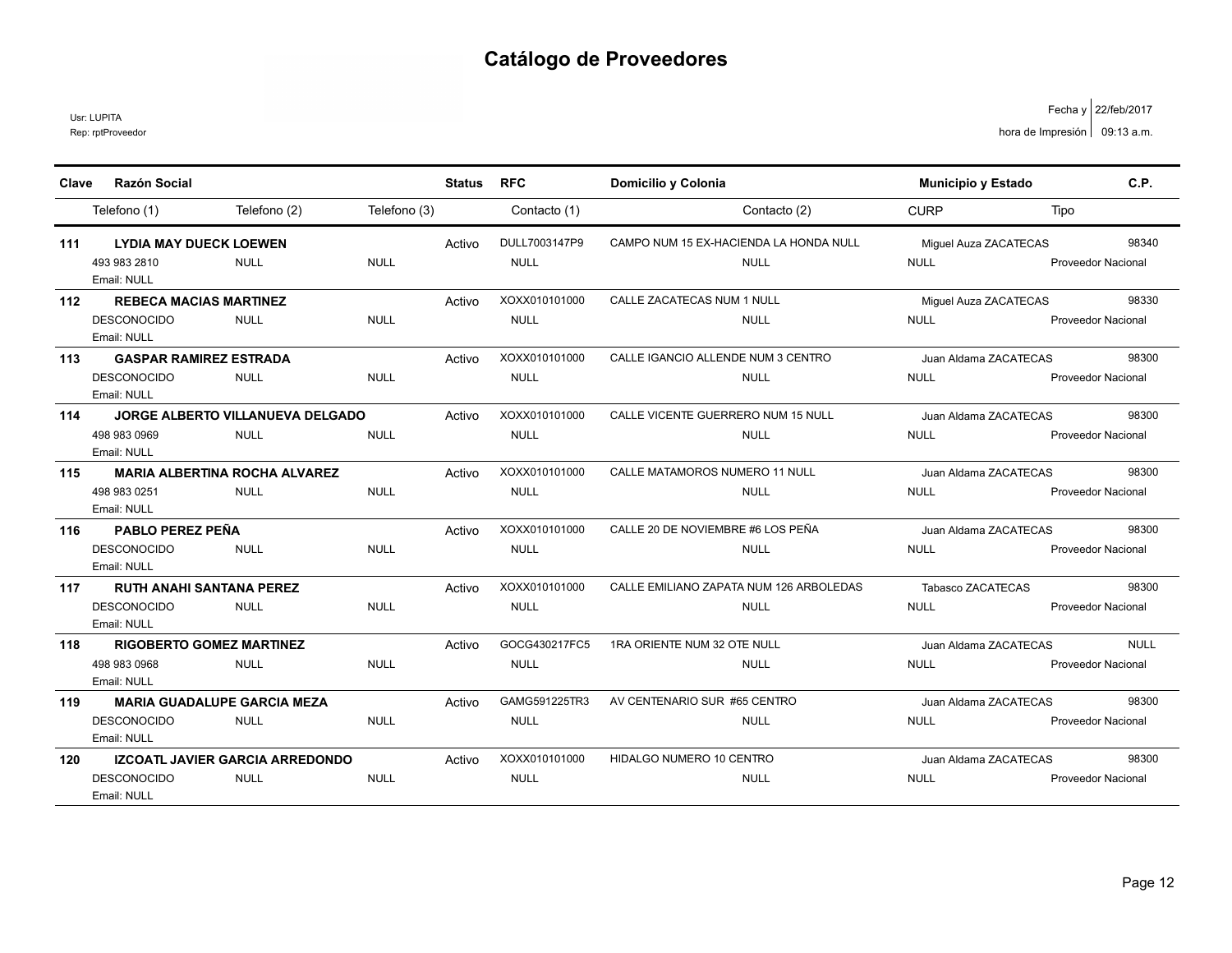Usr: LUPITA

| Clave | Razón Social                                                                              |              | <b>Status</b> | <b>RFC</b>                   | Domicilio y Colonia                                                       | <b>Municipio y Estado</b>                    | C.P.                                     |
|-------|-------------------------------------------------------------------------------------------|--------------|---------------|------------------------------|---------------------------------------------------------------------------|----------------------------------------------|------------------------------------------|
|       | Telefono (2)<br>Telefono (1)                                                              | Telefono (3) |               | Contacto (1)                 | Contacto (2)                                                              | <b>CURP</b>                                  | Tipo                                     |
| 121   | <b>RAFAEL MORALES SIFUENTES</b><br><b>DESCONOCIDO</b><br><b>NULL</b><br>Email: NULL       | <b>NULL</b>  | Activo        | XOXX010101000<br><b>NULL</b> | VILLARREAL NUMERO 10 CENTRO<br><b>NULL</b>                                | Juan Aldama ZACATECAS<br><b>NULL</b>         | 98300<br><b>Proveedor Nacional</b>       |
| 122   | <b>ISIDRO RODRIGUEZ ALARCON</b><br><b>DESCONOCIDO</b><br><b>NULL</b><br>Email: NULL       | <b>NULL</b>  | Activo        | ROAI8105153N0<br><b>NULL</b> | CALLE ESCOBEDO NUM 6-A CENTRO<br><b>NULL</b>                              | Juan Aldama ZACATECAS<br><b>NULL</b>         | 98300<br><b>Proveedor Nacional</b>       |
| 123   | <b>FRANCISCO GARAMENDI VILLARREAL</b><br><b>DESCONOCIDO</b><br><b>NULL</b><br>Email: NULL | <b>NULL</b>  | Activo        | XOXX010101000<br><b>NULL</b> | INDEPENDENCIA NUM 370 RAMON LOPEZ VELARDE<br><b>NULL</b>                  | Juan Aldama ZACATECAS<br><b>NULL</b>         | 98600<br><b>Proveedor Nacional</b>       |
| 124   | <b>LUIS GALVAN ROMERO</b><br>498 982 9244<br><b>NULL</b><br>Email: NULL                   | <b>NULL</b>  | Activo        | XOXX010101000<br><b>NULL</b> | CALLE MIGUEL AUZA NUMERO 1 NULL<br><b>NULL</b>                            | Juan Aldama ZACATECAS<br><b>NULL</b>         | 98300<br><b>Proveedor Nacional</b>       |
| 125   | NICOLAS BALDERAS SERRANO<br><b>DESCONOCIDO</b><br><b>NULL</b><br>Email: NULL              | <b>NULL</b>  | Activo        | XOXX010101000<br><b>NULL</b> | CALLE LOPEZ PORTILLO NUMERO 11 ORIENTE<br><b>NULL</b>                     | Juan Aldama ZACATECAS<br><b>NULL</b>         | 98300<br><b>Proveedor Nacional</b>       |
| 126   | <b>CARMEN CECILIA MEDINA CORONADO</b><br><b>DESCONOCIDO</b><br><b>NULL</b><br>Email: NULL | <b>NULL</b>  | Activo        | MECC940214FL7<br><b>NULL</b> | VICENTE GUERRERO NUMERO 222 FRACC NUEVO<br><b>DEDDECAL</b><br><b>NULL</b> | Durango DURANGO<br><b>NULL</b>               | 34236<br><b>Proveedor Nacional</b>       |
| 127   | TV ZAC SA DE CV<br><b>DESCONOCIDO</b><br><b>NULL</b><br>Email: NULL                       | <b>NULL</b>  | Activo        | TZA050811FB6<br><b>NULL</b>  | DR IGNACIO HIERRO 508 CENTRO<br><b>NULL</b>                               | Zacatecas ZACATECAS<br><b>NULL</b>           | 98000<br><b>Proveedor Nacional</b>       |
| 128   | JULIO CESAR VENEGAS SANCHEZ<br><b>DESCONOCIDO</b><br><b>NULL</b><br>Email: NULL           | <b>NULL</b>  | Activo        | VESJ750115P55<br><b>NULL</b> | VICENTE GUERRERO NUMERO 93 D EJIDAL<br><b>NULL</b>                        | Guadalupe ZACATECAS<br><b>NULL</b>           | <b>NULL</b><br><b>Proveedor Nacional</b> |
| 129   | <b>JAVIER SOLORZANO ALONSO</b><br><b>DESCONOCIDO</b><br><b>NULL</b><br>Email: NULL        | <b>NULL</b>  | Activo        | SOAJ8006187K5<br><b>NULL</b> | CALLE HIDALGO NUM 215 INT A ZONA CENTRO<br><b>NULL</b>                    | Aquascalientes AGUASCALIENTES<br><b>NULL</b> | 20000<br><b>Proveedor Nacional</b>       |
| 130   | <b>CARLOS MORALES PEREZ</b><br><b>DESCONOCIDO</b><br><b>NULL</b><br>Email: NULL           | <b>NULL</b>  | Activo        | MOPC770108M9A<br><b>NULL</b> | ALTAMIRANO S/N NULL<br><b>NULL</b>                                        | Juan Aldama ZACATECAS<br><b>NULL</b>         | 98300<br><b>Proveedor Nacional</b>       |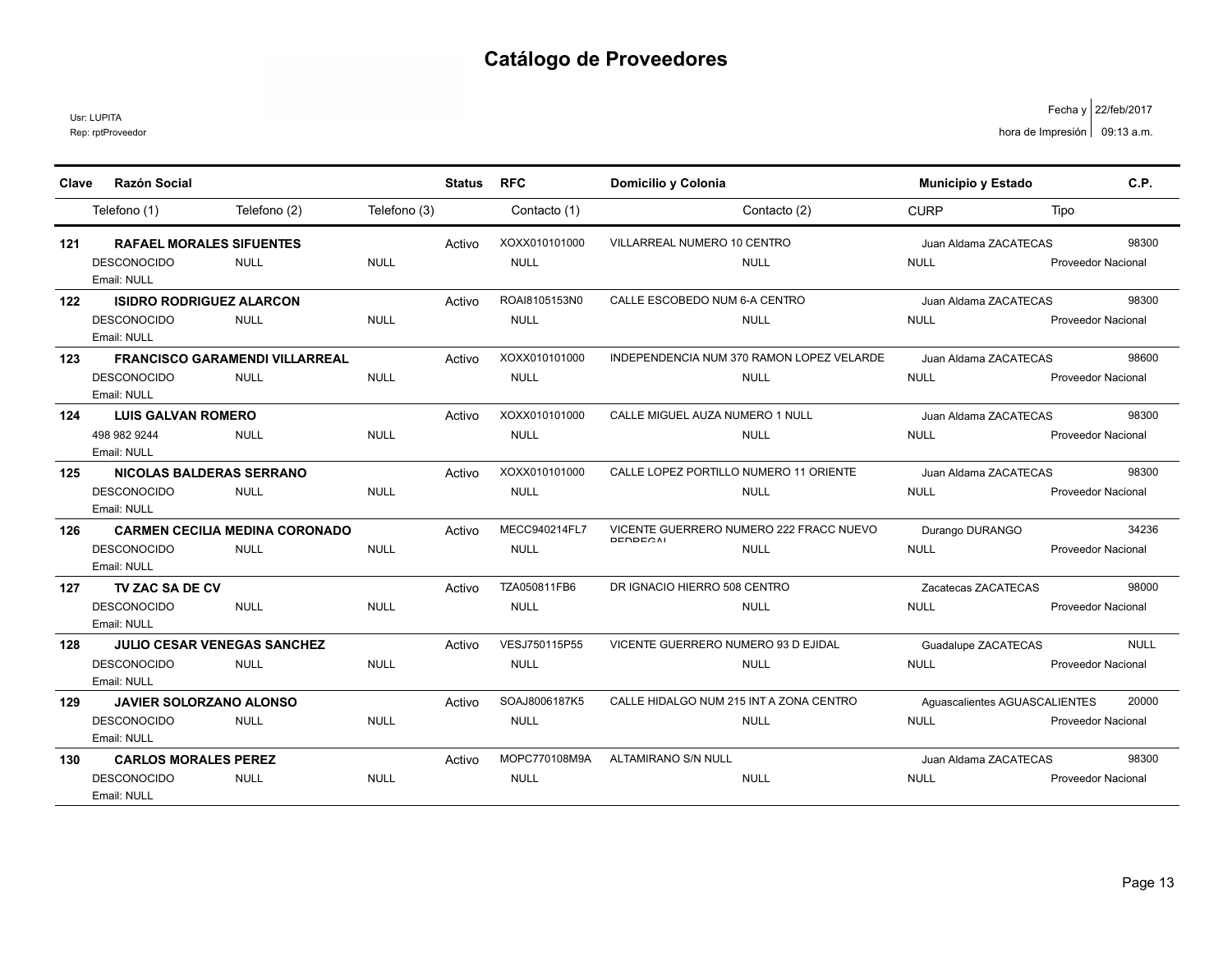Usr: LUPITA

| Clave | <b>Razón Social</b>                                                    |                                                               |              | Status | <b>RFC</b>                   | Domicilio y Colonia                                          | <b>Municipio y Estado</b>                          | C.P.                                     |
|-------|------------------------------------------------------------------------|---------------------------------------------------------------|--------------|--------|------------------------------|--------------------------------------------------------------|----------------------------------------------------|------------------------------------------|
|       | Telefono (1)                                                           | Telefono (2)                                                  | Telefono (3) |        | Contacto (1)                 | Contacto (2)                                                 | <b>CURP</b>                                        | Tipo                                     |
| 131   | <b>ARNULFO ARELLANO VIDRIO</b><br><b>DESCONOCIDO</b><br>Email: NULL    | <b>NULL</b>                                                   | <b>NULL</b>  | Activo | AEVA6908136C5<br><b>NULL</b> | CERRO DEL GRILLO NUM 117 COLINAS DEL PADRE<br><b>NULL</b>    | Zacatecas ZACATECAS<br><b>NULL</b>                 | 98085<br><b>Proveedor Nacional</b>       |
| 132   | <b>DESCONOCIDO</b><br>Email: NULL                                      | ANAHI DE JESUS RODRIGUEZ LUNA<br><b>NULL</b>                  | <b>NULL</b>  | Activo | XOXX010101000<br><b>NULL</b> | <b>DESCONOCIDO NULL</b><br><b>NULL</b>                       | Zacatecas ZACATECAS<br><b>NULL</b>                 | <b>NULL</b><br><b>Proveedor Nacional</b> |
| 133   | <b>RONALDO GOMEZ MARES</b><br>9831180<br>Email: NULL                   | <b>NULL</b>                                                   | <b>NULL</b>  | Activo | GOMR700106DL6<br><b>NULL</b> | CALLE GALEANA NUM 13 CENTRO<br><b>NULL</b>                   | Juan Aldama ZACATECAS<br><b>NULL</b>               | 98300<br>Proveedor Nacional              |
| 134   | <b>DESCONOCIDO</b><br>Email: NULL                                      | <b>MA IRASEMA DE GUADALUPE PEDROZA MORALES</b><br><b>NULL</b> | <b>NULL</b>  | Activo | XOXX010101000<br><b>NULL</b> | AV EDMUNDO SANCHEZ NULL<br><b>NULL</b>                       | Juan Aldama ZACATECAS<br><b>NULL</b>               | 98300<br><b>Proveedor Nacional</b>       |
| 135   | <b>EMILIO RODRIGUEZ JUAREZ</b><br>498 983 0452<br>Email: NULL          | <b>NULL</b>                                                   | <b>NULL</b>  | Activo | XOXX010101000<br><b>NULL</b> | ALVARO OBREGON SN CENTRO<br><b>NULL</b>                      | Juan Aldama ZACATECAS<br><b>NULL</b>               | 98300<br><b>Proveedor Nacional</b>       |
| 136   | <b>ARTURO BRICEÑO FABELA</b><br><b>DESCONOCIDO</b><br>Email: NULL      | <b>NULL</b>                                                   | <b>NULL</b>  | Activo | BIFA781226A96<br><b>NULL</b> | AV CENTENARIO NORTE NUMERO 189 NULL<br><b>NULL</b>           | Juan Aldama ZACATECAS<br><b>NULL</b>               | 98300<br>Proveedor Nacional              |
| 137   | <b>HILDEGARDO SOSA PEREZ</b><br><b>DESCONOCIDO</b><br>Email: NULL      | <b>NULL</b>                                                   | <b>NULL</b>  | Activo | SOPH650430M26<br><b>NULL</b> | AV MORELOS NUMERO 1 CENTRO<br><b>NULL</b>                    | Juan Aldama ZACATECAS<br><b>NULL</b>               | 98300<br><b>Proveedor Nacional</b>       |
| 138   | <b>ELIAS HERNANDEZ SALAZAR</b><br><b>DESCONOCIDO</b><br>Email: NULL    | <b>NULL</b>                                                   | <b>NULL</b>  | Activo | XOXX010101000<br><b>NULL</b> | CALLE CORREGIDORA CENTRO<br><b>NULL</b>                      | Juan Aldama ZACATECAS<br><b>NULL</b>               | 98300<br><b>Proveedor Nacional</b>       |
| 139   | <b>DESCONOCIDO</b><br>Email: NULL                                      | <b>JOSE OSVALDO ARREDONDO CANALES</b><br><b>NULL</b>          | <b>NULL</b>  | Activo | XOXX010101000<br><b>NULL</b> | CALLE LOPEZ MATEOS NUMERO 33 NULL<br><b>NULL</b>             | Juan Aldama ZACATECAS<br><b>NULL</b>               | 98300<br>Proveedor Nacional              |
| 140   | <b>VICTOR HUGO MENDEZ CEDILLO</b><br><b>DESCONOCIDO</b><br>Email: NULL | <b>NULL</b>                                                   | <b>NULL</b>  | Activo | XOXX010101000<br><b>NULL</b> | PROL P CARRANZA 2359 PTE M HGO MIGUEL HIDALGO<br><b>NULL</b> | Torreón COAHUILA DE ZARAGOZA<br>MECV770728HCLNDC07 | 27310<br><b>Proveedor Nacional</b>       |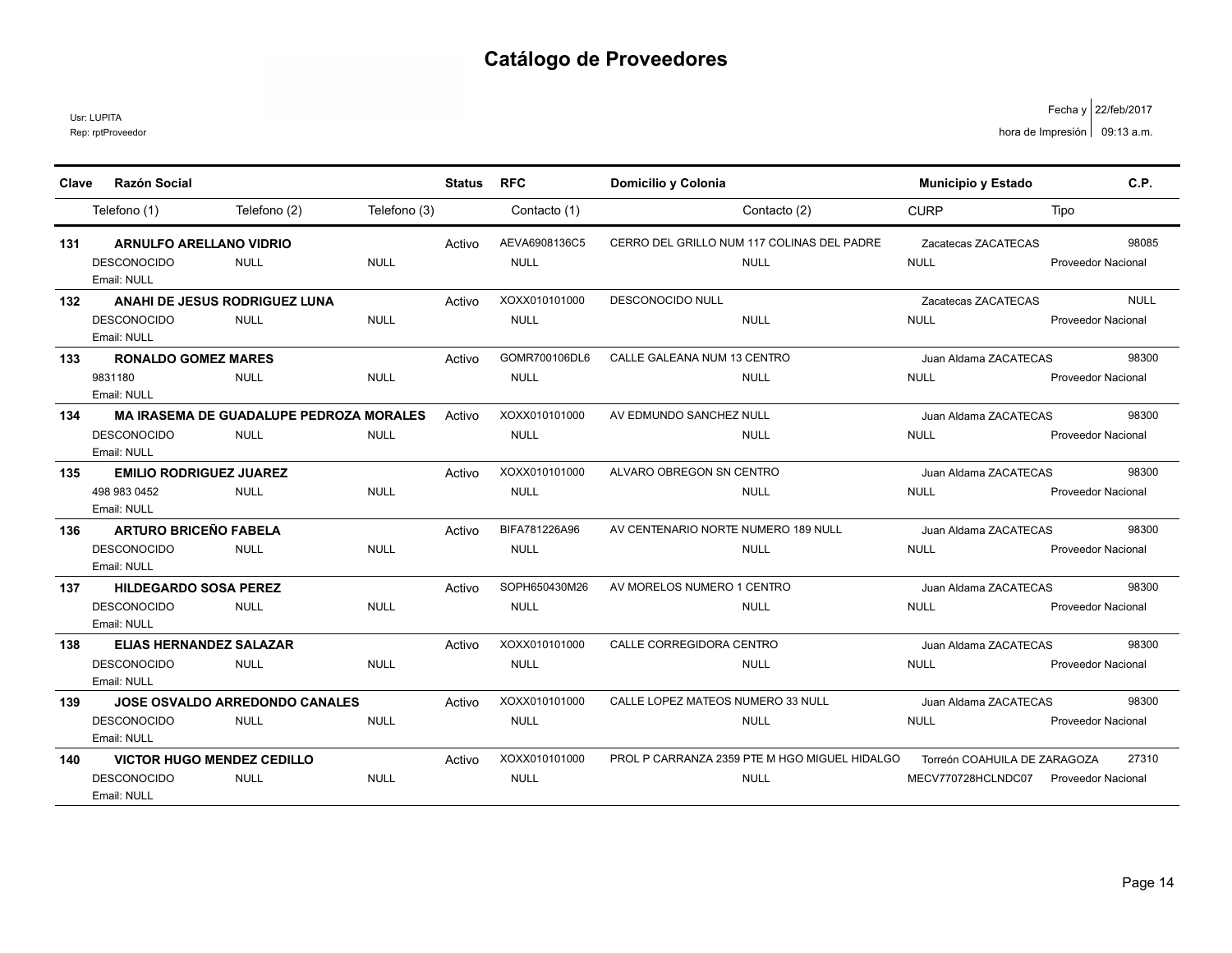Usr: LUPITA

| Clave | <b>Razón Social</b>                                       |              | <b>Status</b> | <b>RFC</b>    | Domicilio y Colonia                                           | <b>Municipio y Estado</b> | C.P.                      |
|-------|-----------------------------------------------------------|--------------|---------------|---------------|---------------------------------------------------------------|---------------------------|---------------------------|
|       |                                                           |              |               |               |                                                               |                           |                           |
|       | Telefono (2)<br>Telefono (1)                              | Telefono (3) |               | Contacto (1)  | Contacto (2)                                                  | <b>CURP</b>               | Tipo                      |
| 141   | <b>ARTEMIO ESPARZA ESQUIVEL</b>                           |              | Activo        | XOXX010101000 | CALLE LUIS MOYA NUMERO 44 NULL                                | Juan Aldama ZACATECAS     | 98300                     |
|       | <b>DESCONOCIDO</b><br><b>NULL</b>                         | <b>NULL</b>  |               | <b>NULL</b>   | <b>NULL</b>                                                   | <b>NULL</b>               | Proveedor Nacional        |
|       | Email: NULL                                               |              |               |               |                                                               |                           |                           |
| 142   | <b>HUMBERTO RODRIGUEZ AGUILAR</b>                         |              | Activo        | ROAH470817JX1 | C ALCATRAZ NUM13 NULL                                         | Miquel Auza ZACATECAS     | 98330                     |
|       | <b>DESCONOCIDO</b><br><b>NULL</b>                         | <b>NULL</b>  |               | <b>NULL</b>   | <b>NULL</b>                                                   | <b>NULL</b>               | Proveedor Nacional        |
|       | Email: NULL                                               |              |               |               |                                                               |                           |                           |
| 143   | <b>JOSE ESTEBAN PEREZ PEREZ</b>                           |              | Activo        | XOXX010101000 | CALLE SEGUNDA ORIENTE NUM 20 ORIENTE                          | Juan Aldama ZACATECAS     | 98300                     |
|       | <b>DESCONOCIDO</b><br><b>NULL</b>                         | <b>NULL</b>  |               | <b>NULL</b>   | <b>NULL</b>                                                   | PEPE581022HZSRRS03        | Proveedor Nacional        |
|       | Email: NULL                                               |              |               |               |                                                               |                           |                           |
| 144   | <b>MA AUXILIO ARELLANO HERNANDEZ</b>                      |              | Activo        | AEHA490322SK2 | CALLE ALAMEDA SUR NUM EXTERIOR 15 CENTRO                      | Jerez ZACATECAS           | 99300                     |
|       | <b>DESCONOCIDO</b><br><b>NULL</b>                         | <b>NULL</b>  |               | <b>NULL</b>   | <b>NULL</b>                                                   | <b>NULL</b>               | <b>Proveedor Nacional</b> |
|       | Email: NULL                                               |              |               |               |                                                               |                           |                           |
| 145   | <b>PASCUAL MARQUEZ TRONCOSO</b>                           |              | Activo        | MATP620517EI3 | C. LAZARO CARDENAS 423 CENTRO                                 | Fresnillo ZACATECAS       | 99000                     |
|       | <b>DESCONOCIDO</b><br><b>NULL</b>                         | <b>NULL</b>  |               | <b>NULL</b>   | <b>NULL</b>                                                   | <b>NULL</b>               | <b>Proveedor Nacional</b> |
|       | Email: NULL                                               |              |               |               |                                                               |                           |                           |
| 146   | LAURA ELENA DE LA ROSA GUEVARA                            |              | Activo        | ROGL710815TIO | CALZ GARCIA SALINAS NUMERO 376 LOMAS DEL<br>OMINITINTO        | Guadalupe ZACATECAS       | 98609                     |
|       | <b>DESCONOCIDO</b><br><b>NULL</b>                         | <b>NULL</b>  |               | <b>NULL</b>   | <b>NULL</b>                                                   | <b>NULL</b>               | <b>Proveedor Nacional</b> |
|       | Email: NULL                                               |              |               |               |                                                               |                           |                           |
| 147   | <b>MARIA DEL PILAR HARO MAGALLANES</b>                    |              | Activo        | HAMP8411035J9 | C HACIENDA DE SAN JUAN CAPISTRANO NUEVO<br><b>DEDMADDEZ</b>   | Guadalupe ZACATECAS       | 98610                     |
|       | 492 92 79690<br><b>NULL</b>                               | <b>NULL</b>  |               | <b>NULL</b>   | <b>NULL</b>                                                   | <b>NULL</b>               | Proveedor Nacional        |
|       | Email: NULL                                               |              |               |               |                                                               |                           |                           |
| 148   | <b>EDGAR RODRIGUEZ RAMIREZ</b>                            |              | Activo        | RORE9405242HA | ALTAMIRANO NUM 133 CENTRO                                     | Juan Aldama ZACATECAS     | 98300                     |
|       | <b>DESCONOCIDO</b><br><b>NULL</b>                         | <b>NULL</b>  |               | <b>NULL</b>   | <b>NULL</b>                                                   | <b>NULL</b>               | <b>Proveedor Nacional</b> |
|       | Email: NULL                                               |              |               |               |                                                               |                           |                           |
| 149   | SISTEMA ESTATAL PARA EL DESARROLLO INTEGRAL Activo        |              |               | SDI770704BB2  | AVENIDA PASEO DE LA ENCANTADA NUM 102 LA<br><b>FMOANITADA</b> | Zacatecas ZACATECAS       | 98088                     |
|       | 492 925 6800<br><b>NULL</b>                               | <b>NULL</b>  |               | <b>NULL</b>   | <b>NULL</b>                                                   | <b>NULL</b>               | Proveedor Nacional        |
|       | Email: NULL                                               |              |               |               |                                                               |                           |                           |
| 150   | <b>PROVEEDORA DE JUGUETES Y REGALOS S.A DE C.V Activo</b> |              |               | PJR0510274X5  | AV. 5 DE FEBRERO 1038 CENTRO                                  | Durango DURANGO           | 34000                     |
|       | <b>DESCONOCIDO</b><br><b>NULL</b>                         | <b>NULL</b>  |               | <b>NULL</b>   | <b>NULL</b>                                                   | <b>NULL</b>               | Proveedor Nacional        |
|       | Email: NULL                                               |              |               |               |                                                               |                           |                           |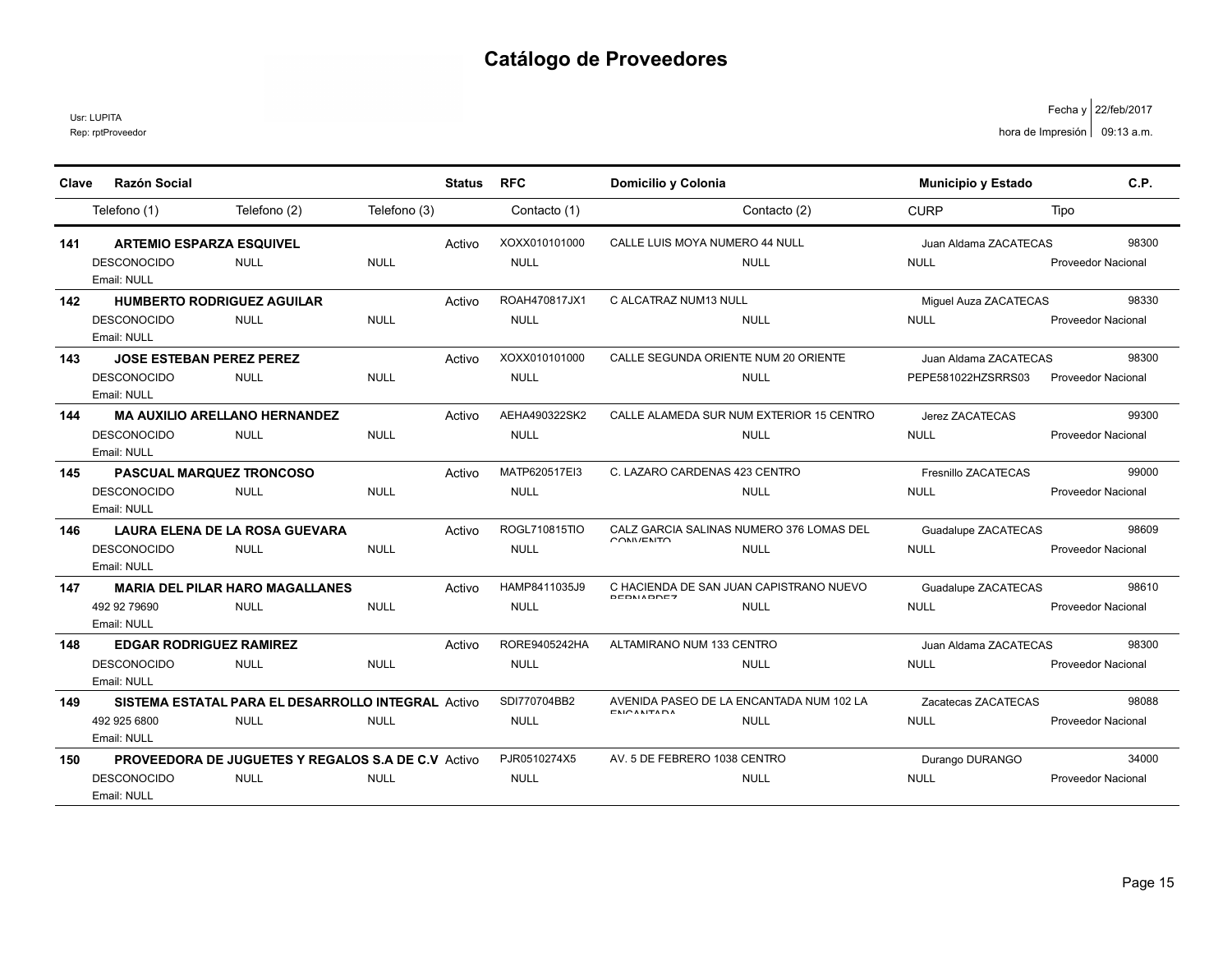Usr: LUPITA

Rep: rptProveedor

| <b>CURP</b><br>Telefono (1)<br>Telefono (2)<br>Telefono (3)<br>Contacto (1)<br>Contacto (2)<br>Tipo<br>TMU090205GC4<br>TOP MUSIC S. DE R.L DE C.V.<br>MESONES NO. 13. LOCAL B CENTRO<br>06080<br>Cuauhtémoc DISTRITO FEDERAL<br>151<br>Activo<br>5557099090<br><b>NULL</b><br><b>NULL</b><br><b>NULL</b><br><b>NULL</b><br><b>NULL</b><br><b>Proveedor Nacional</b><br>Email: NULL<br>TRI020923GF8<br>CALLE PROL LOS ANTELES S/N CENTRO<br>98330<br><b>TRITURADOS RIOLITICOS S DE RL</b><br>Activo<br>Miguel Auza ZACATECAS<br>152<br><b>NULL</b><br><b>NULL</b><br><b>DESCONOCIDO</b><br><b>NULL</b><br><b>NULL</b><br><b>NULL</b><br><b>Proveedor Nacional</b><br>Email: NULL<br>RAT081210M80<br>IGNACIO LUIS VALLARTA SUR NUM 602 CENTRO<br>64000<br><b>ROIZ ATHLETIC SA DE CV</b><br>153<br>Activo<br>Monterrey NUEVO LEON<br><b>NULL</b><br><b>DESCONOCIDO</b><br><b>NULL</b><br><b>NULL</b><br><b>NULL</b><br><b>NULL</b><br>Contratista Obra Pública<br>Email: NULL<br>COTM620214RM6<br><b>MARIA MAGDALENA CORTEZ TEJADA</b><br>LAGO LA ENCANTADA NUM 315 LOMAS DEL LAGO<br>98085<br>Activo<br>154<br>Zacatecas ZACATECAS<br><b>NULL</b><br><b>NULL</b><br><b>NULL</b><br><b>DESCONOCIDO</b><br><b>NULL</b><br><b>NULL</b><br><b>Proveedor Nacional</b><br>Email: NULL<br>OOHG890715Q79<br><b>JOSE GUADALUPE OROPEZA HERNANDEZ</b><br>GOMEZ FARIAS NUM 129 CENTRO<br>Aguascalientes AGUASCALIENTES<br>20000<br>155<br>Activo<br><b>DESCONOCIDO</b><br><b>NULL</b><br><b>NULL</b><br><b>NULL</b><br>NULL<br>NULL<br><b>Proveedor Nacional</b><br>Email: NULL<br>XOXX010101000<br>C VILLARREAL NUM 1 CENTRO<br>98300<br><b>ARTURO MEZA HERNANDEZ</b><br>Activo<br>156<br>Juan Aldama ZACATECAS<br><b>DESCONOCIDO</b><br><b>NULL</b><br><b>NULL</b><br><b>NULL</b><br><b>NULL</b><br><b>NULL</b><br>Proveedor Nacional<br>Email: NULL<br>XOXX010101000<br>ALMA DELIA HERNANDEZ FABELA<br>CALLE VICTORIA NUM 64 LAS FLORES<br>98300<br>Activo<br>Juan Aldama ZACATECAS<br>157<br><b>NULL</b><br><b>DESCONOCIDO</b><br><b>NULL</b><br><b>NULL</b><br><b>NULL</b><br><b>NULL</b><br><b>Proveedor Nacional</b><br>Email: NULL<br>GORD690305NM9<br>1RA ORIENTE NUM 32 ORIENTE<br><b>DAGOBERTO GOMEZ RAMIREZ</b><br>98300<br>158<br>Activo<br>Juan Aldama ZACATECAS | Clave | <b>Razón Social</b> |             |             | <b>Status</b> | <b>RFC</b>  | Domicilio y Colonia | <b>Municipio y Estado</b> | C.P. |
|-------------------------------------------------------------------------------------------------------------------------------------------------------------------------------------------------------------------------------------------------------------------------------------------------------------------------------------------------------------------------------------------------------------------------------------------------------------------------------------------------------------------------------------------------------------------------------------------------------------------------------------------------------------------------------------------------------------------------------------------------------------------------------------------------------------------------------------------------------------------------------------------------------------------------------------------------------------------------------------------------------------------------------------------------------------------------------------------------------------------------------------------------------------------------------------------------------------------------------------------------------------------------------------------------------------------------------------------------------------------------------------------------------------------------------------------------------------------------------------------------------------------------------------------------------------------------------------------------------------------------------------------------------------------------------------------------------------------------------------------------------------------------------------------------------------------------------------------------------------------------------------------------------------------------------------------------------------------------------------------------------------------------------------------------------------------------------------------------------------------------------------------------------------------------------------------------------------------------------------------------------------------|-------|---------------------|-------------|-------------|---------------|-------------|---------------------|---------------------------|------|
|                                                                                                                                                                                                                                                                                                                                                                                                                                                                                                                                                                                                                                                                                                                                                                                                                                                                                                                                                                                                                                                                                                                                                                                                                                                                                                                                                                                                                                                                                                                                                                                                                                                                                                                                                                                                                                                                                                                                                                                                                                                                                                                                                                                                                                                                   |       |                     |             |             |               |             |                     |                           |      |
|                                                                                                                                                                                                                                                                                                                                                                                                                                                                                                                                                                                                                                                                                                                                                                                                                                                                                                                                                                                                                                                                                                                                                                                                                                                                                                                                                                                                                                                                                                                                                                                                                                                                                                                                                                                                                                                                                                                                                                                                                                                                                                                                                                                                                                                                   |       |                     |             |             |               |             |                     |                           |      |
|                                                                                                                                                                                                                                                                                                                                                                                                                                                                                                                                                                                                                                                                                                                                                                                                                                                                                                                                                                                                                                                                                                                                                                                                                                                                                                                                                                                                                                                                                                                                                                                                                                                                                                                                                                                                                                                                                                                                                                                                                                                                                                                                                                                                                                                                   |       |                     |             |             |               |             |                     |                           |      |
|                                                                                                                                                                                                                                                                                                                                                                                                                                                                                                                                                                                                                                                                                                                                                                                                                                                                                                                                                                                                                                                                                                                                                                                                                                                                                                                                                                                                                                                                                                                                                                                                                                                                                                                                                                                                                                                                                                                                                                                                                                                                                                                                                                                                                                                                   |       |                     |             |             |               |             |                     |                           |      |
|                                                                                                                                                                                                                                                                                                                                                                                                                                                                                                                                                                                                                                                                                                                                                                                                                                                                                                                                                                                                                                                                                                                                                                                                                                                                                                                                                                                                                                                                                                                                                                                                                                                                                                                                                                                                                                                                                                                                                                                                                                                                                                                                                                                                                                                                   |       |                     |             |             |               |             |                     |                           |      |
|                                                                                                                                                                                                                                                                                                                                                                                                                                                                                                                                                                                                                                                                                                                                                                                                                                                                                                                                                                                                                                                                                                                                                                                                                                                                                                                                                                                                                                                                                                                                                                                                                                                                                                                                                                                                                                                                                                                                                                                                                                                                                                                                                                                                                                                                   |       |                     |             |             |               |             |                     |                           |      |
|                                                                                                                                                                                                                                                                                                                                                                                                                                                                                                                                                                                                                                                                                                                                                                                                                                                                                                                                                                                                                                                                                                                                                                                                                                                                                                                                                                                                                                                                                                                                                                                                                                                                                                                                                                                                                                                                                                                                                                                                                                                                                                                                                                                                                                                                   |       |                     |             |             |               |             |                     |                           |      |
|                                                                                                                                                                                                                                                                                                                                                                                                                                                                                                                                                                                                                                                                                                                                                                                                                                                                                                                                                                                                                                                                                                                                                                                                                                                                                                                                                                                                                                                                                                                                                                                                                                                                                                                                                                                                                                                                                                                                                                                                                                                                                                                                                                                                                                                                   |       |                     |             |             |               |             |                     |                           |      |
|                                                                                                                                                                                                                                                                                                                                                                                                                                                                                                                                                                                                                                                                                                                                                                                                                                                                                                                                                                                                                                                                                                                                                                                                                                                                                                                                                                                                                                                                                                                                                                                                                                                                                                                                                                                                                                                                                                                                                                                                                                                                                                                                                                                                                                                                   |       |                     |             |             |               |             |                     |                           |      |
|                                                                                                                                                                                                                                                                                                                                                                                                                                                                                                                                                                                                                                                                                                                                                                                                                                                                                                                                                                                                                                                                                                                                                                                                                                                                                                                                                                                                                                                                                                                                                                                                                                                                                                                                                                                                                                                                                                                                                                                                                                                                                                                                                                                                                                                                   |       |                     |             |             |               |             |                     |                           |      |
|                                                                                                                                                                                                                                                                                                                                                                                                                                                                                                                                                                                                                                                                                                                                                                                                                                                                                                                                                                                                                                                                                                                                                                                                                                                                                                                                                                                                                                                                                                                                                                                                                                                                                                                                                                                                                                                                                                                                                                                                                                                                                                                                                                                                                                                                   |       |                     |             |             |               |             |                     |                           |      |
|                                                                                                                                                                                                                                                                                                                                                                                                                                                                                                                                                                                                                                                                                                                                                                                                                                                                                                                                                                                                                                                                                                                                                                                                                                                                                                                                                                                                                                                                                                                                                                                                                                                                                                                                                                                                                                                                                                                                                                                                                                                                                                                                                                                                                                                                   |       |                     |             |             |               |             |                     |                           |      |
|                                                                                                                                                                                                                                                                                                                                                                                                                                                                                                                                                                                                                                                                                                                                                                                                                                                                                                                                                                                                                                                                                                                                                                                                                                                                                                                                                                                                                                                                                                                                                                                                                                                                                                                                                                                                                                                                                                                                                                                                                                                                                                                                                                                                                                                                   |       |                     |             |             |               |             |                     |                           |      |
|                                                                                                                                                                                                                                                                                                                                                                                                                                                                                                                                                                                                                                                                                                                                                                                                                                                                                                                                                                                                                                                                                                                                                                                                                                                                                                                                                                                                                                                                                                                                                                                                                                                                                                                                                                                                                                                                                                                                                                                                                                                                                                                                                                                                                                                                   |       |                     |             |             |               |             |                     |                           |      |
|                                                                                                                                                                                                                                                                                                                                                                                                                                                                                                                                                                                                                                                                                                                                                                                                                                                                                                                                                                                                                                                                                                                                                                                                                                                                                                                                                                                                                                                                                                                                                                                                                                                                                                                                                                                                                                                                                                                                                                                                                                                                                                                                                                                                                                                                   |       |                     |             |             |               |             |                     |                           |      |
|                                                                                                                                                                                                                                                                                                                                                                                                                                                                                                                                                                                                                                                                                                                                                                                                                                                                                                                                                                                                                                                                                                                                                                                                                                                                                                                                                                                                                                                                                                                                                                                                                                                                                                                                                                                                                                                                                                                                                                                                                                                                                                                                                                                                                                                                   |       |                     |             |             |               |             |                     |                           |      |
|                                                                                                                                                                                                                                                                                                                                                                                                                                                                                                                                                                                                                                                                                                                                                                                                                                                                                                                                                                                                                                                                                                                                                                                                                                                                                                                                                                                                                                                                                                                                                                                                                                                                                                                                                                                                                                                                                                                                                                                                                                                                                                                                                                                                                                                                   |       |                     |             |             |               |             |                     |                           |      |
|                                                                                                                                                                                                                                                                                                                                                                                                                                                                                                                                                                                                                                                                                                                                                                                                                                                                                                                                                                                                                                                                                                                                                                                                                                                                                                                                                                                                                                                                                                                                                                                                                                                                                                                                                                                                                                                                                                                                                                                                                                                                                                                                                                                                                                                                   |       |                     |             |             |               |             |                     |                           |      |
|                                                                                                                                                                                                                                                                                                                                                                                                                                                                                                                                                                                                                                                                                                                                                                                                                                                                                                                                                                                                                                                                                                                                                                                                                                                                                                                                                                                                                                                                                                                                                                                                                                                                                                                                                                                                                                                                                                                                                                                                                                                                                                                                                                                                                                                                   |       |                     |             |             |               |             |                     |                           |      |
|                                                                                                                                                                                                                                                                                                                                                                                                                                                                                                                                                                                                                                                                                                                                                                                                                                                                                                                                                                                                                                                                                                                                                                                                                                                                                                                                                                                                                                                                                                                                                                                                                                                                                                                                                                                                                                                                                                                                                                                                                                                                                                                                                                                                                                                                   |       |                     |             |             |               |             |                     |                           |      |
|                                                                                                                                                                                                                                                                                                                                                                                                                                                                                                                                                                                                                                                                                                                                                                                                                                                                                                                                                                                                                                                                                                                                                                                                                                                                                                                                                                                                                                                                                                                                                                                                                                                                                                                                                                                                                                                                                                                                                                                                                                                                                                                                                                                                                                                                   |       |                     |             |             |               |             |                     |                           |      |
|                                                                                                                                                                                                                                                                                                                                                                                                                                                                                                                                                                                                                                                                                                                                                                                                                                                                                                                                                                                                                                                                                                                                                                                                                                                                                                                                                                                                                                                                                                                                                                                                                                                                                                                                                                                                                                                                                                                                                                                                                                                                                                                                                                                                                                                                   |       |                     |             |             |               |             |                     |                           |      |
|                                                                                                                                                                                                                                                                                                                                                                                                                                                                                                                                                                                                                                                                                                                                                                                                                                                                                                                                                                                                                                                                                                                                                                                                                                                                                                                                                                                                                                                                                                                                                                                                                                                                                                                                                                                                                                                                                                                                                                                                                                                                                                                                                                                                                                                                   |       |                     |             |             |               |             |                     |                           |      |
|                                                                                                                                                                                                                                                                                                                                                                                                                                                                                                                                                                                                                                                                                                                                                                                                                                                                                                                                                                                                                                                                                                                                                                                                                                                                                                                                                                                                                                                                                                                                                                                                                                                                                                                                                                                                                                                                                                                                                                                                                                                                                                                                                                                                                                                                   |       |                     |             |             |               |             |                     |                           |      |
| <b>Proveedor Nacional</b>                                                                                                                                                                                                                                                                                                                                                                                                                                                                                                                                                                                                                                                                                                                                                                                                                                                                                                                                                                                                                                                                                                                                                                                                                                                                                                                                                                                                                                                                                                                                                                                                                                                                                                                                                                                                                                                                                                                                                                                                                                                                                                                                                                                                                                         |       | 498 983 0968        | <b>NULL</b> | <b>NULL</b> |               | <b>NULL</b> | <b>NULL</b>         | <b>NULL</b>               |      |
| Email: NULL                                                                                                                                                                                                                                                                                                                                                                                                                                                                                                                                                                                                                                                                                                                                                                                                                                                                                                                                                                                                                                                                                                                                                                                                                                                                                                                                                                                                                                                                                                                                                                                                                                                                                                                                                                                                                                                                                                                                                                                                                                                                                                                                                                                                                                                       |       |                     |             |             |               |             |                     |                           |      |
| <b>HEAJ700711KN4</b><br>AV ZARAGOZA 48 CENTRO<br>98330<br><b>JULIO HERNANDEZ AVALOS</b><br>Miquel Auza ZACATECAS<br>Activo<br>159                                                                                                                                                                                                                                                                                                                                                                                                                                                                                                                                                                                                                                                                                                                                                                                                                                                                                                                                                                                                                                                                                                                                                                                                                                                                                                                                                                                                                                                                                                                                                                                                                                                                                                                                                                                                                                                                                                                                                                                                                                                                                                                                 |       |                     |             |             |               |             |                     |                           |      |
| <b>DESCONOCIDO</b><br><b>NULL</b><br><b>NULL</b><br><b>NULL</b><br><b>NULL</b><br><b>NULL</b><br><b>Proveedor Nacional</b>                                                                                                                                                                                                                                                                                                                                                                                                                                                                                                                                                                                                                                                                                                                                                                                                                                                                                                                                                                                                                                                                                                                                                                                                                                                                                                                                                                                                                                                                                                                                                                                                                                                                                                                                                                                                                                                                                                                                                                                                                                                                                                                                        |       |                     |             |             |               |             |                     |                           |      |
| Email: NULL                                                                                                                                                                                                                                                                                                                                                                                                                                                                                                                                                                                                                                                                                                                                                                                                                                                                                                                                                                                                                                                                                                                                                                                                                                                                                                                                                                                                                                                                                                                                                                                                                                                                                                                                                                                                                                                                                                                                                                                                                                                                                                                                                                                                                                                       |       |                     |             |             |               |             |                     |                           |      |
| <b>MIGUEL ANTONIO ZUÑIGA GUZMAN</b><br>ZUGM790307AS2<br>CALLE IDELFONSO VALENCIANA NUM 29 CENTRO<br>98300<br>Activo<br>Juan Aldama ZACATECAS<br>160                                                                                                                                                                                                                                                                                                                                                                                                                                                                                                                                                                                                                                                                                                                                                                                                                                                                                                                                                                                                                                                                                                                                                                                                                                                                                                                                                                                                                                                                                                                                                                                                                                                                                                                                                                                                                                                                                                                                                                                                                                                                                                               |       |                     |             |             |               |             |                     |                           |      |
| <b>DESCONOCIDO</b><br><b>NULL</b><br><b>NULL</b><br><b>NULL</b><br><b>NULL</b><br><b>NULL</b><br><b>Proveedor Nacional</b>                                                                                                                                                                                                                                                                                                                                                                                                                                                                                                                                                                                                                                                                                                                                                                                                                                                                                                                                                                                                                                                                                                                                                                                                                                                                                                                                                                                                                                                                                                                                                                                                                                                                                                                                                                                                                                                                                                                                                                                                                                                                                                                                        |       |                     |             |             |               |             |                     |                           |      |
| Email: NULL                                                                                                                                                                                                                                                                                                                                                                                                                                                                                                                                                                                                                                                                                                                                                                                                                                                                                                                                                                                                                                                                                                                                                                                                                                                                                                                                                                                                                                                                                                                                                                                                                                                                                                                                                                                                                                                                                                                                                                                                                                                                                                                                                                                                                                                       |       |                     |             |             |               |             |                     |                           |      |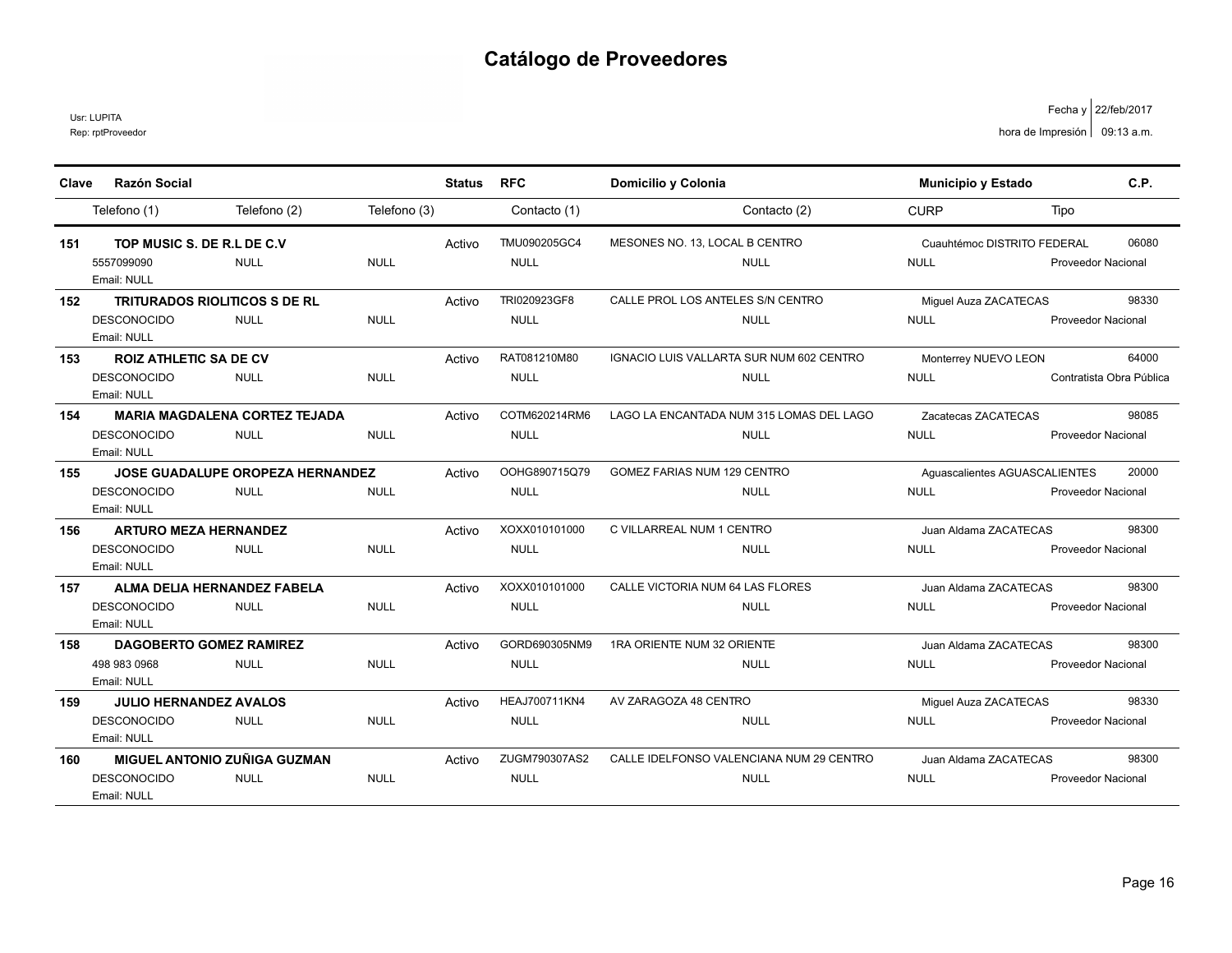Usr: LUPITA

| Clave | <b>Razón Social</b>                                                  |                                                     |              | <b>Status</b> | <b>RFC</b>                          | Domicilio y Colonia                                                       | <b>Municipio y Estado</b>            | C.P.                               |
|-------|----------------------------------------------------------------------|-----------------------------------------------------|--------------|---------------|-------------------------------------|---------------------------------------------------------------------------|--------------------------------------|------------------------------------|
|       | Telefono (1)                                                         | Telefono (2)                                        | Telefono (3) |               | Contacto (1)                        | Contacto (2)                                                              | <b>CURP</b>                          | Tipo                               |
| 161   | <b>DESCONOCIDO</b><br>Email: NULL                                    | ALEJANDRINA DE JESUS PINEDOO CAREAGA<br><b>NULL</b> | <b>NULL</b>  | Activo        | PICA910617GC7<br><b>NULL</b>        | CENTENARIO NUM 3 LOCALIDAD TANQUE NUEVO<br><b>ALL 11-1</b><br><b>NULL</b> | El Salvador ZACATECAS<br><b>NULL</b> | 98290<br><b>Proveedor Nacional</b> |
| 162   | <b>NOE HERNANDEZ MORALES</b><br><b>DESCONOCIDO</b><br>Email: NULL    | <b>NULL</b>                                         | <b>NULL</b>  | Activo        | <b>HEMN510914LE9</b><br><b>NULL</b> | CENTENARIO 56A CENTRO<br><b>NULL</b>                                      | Juan Aldama ZACATECAS<br><b>NULL</b> | 98300<br><b>Proveedor Nacional</b> |
| 163   | <b>ALEJANDRO GARCIA MORALES</b><br><b>DESCONOCIDO</b><br>Email: NULL | <b>NULL</b>                                         | <b>NULL</b>  | Activo        | GAMA670104ET9<br><b>NULL</b>        | RIO DE LA LOZA NUM 30 CENTRO<br><b>NULL</b>                               | Juan Aldama ZACATECAS<br><b>NULL</b> | 98311<br><b>Proveedor Nacional</b> |
| 164   | <b>IGNACIO LARA GONZALEZ</b><br><b>DESCONOCIDO</b><br>Email: NULL    | <b>NULL</b>                                         | <b>NULL</b>  | Activo        | XOXX010101000<br><b>NULL</b>        | <b>JACARANDAS NUMERO 8 ORIENTE</b><br><b>NULL</b>                         | Juan Aldama ZACATECAS<br><b>NULL</b> | 98300<br><b>Proveedor Nacional</b> |
| 165   | <b>LUCINA IBARRA</b><br><b>DESCONOCIDO</b><br>Email: NULL            | <b>NULL</b>                                         | <b>NULL</b>  | Activo        | IALU4809134B0<br><b>NULL</b>        | CALLE JUAREZ CENTRO<br><b>NULL</b>                                        | Juan Aldama ZACATECAS<br><b>NULL</b> | 98300<br>Proveedor Nacional        |
| 166   | RODOLFO SOLORZANO GALVAN<br><b>DESCONOCIDO</b><br>Email: NULL        | <b>NULL</b>                                         | <b>NULL</b>  | Activo        | SOGR791205HB6<br><b>NULL</b>        | CENTENARIO NUM 6 SUR CENTRO<br><b>NULL</b>                                | Juan Aldama ZACATECAS<br><b>NULL</b> | 98300<br><b>Proveedor Nacional</b> |
| 167   | <b>JUAN ANTONIO MORENO ALBA</b><br><b>DESCONOCIDO</b><br>Email: NULL | <b>NULL</b>                                         | <b>NULL</b>  | Activo        | MOAJ930830DG8<br><b>NULL</b>        | CENTENARIO NORTE NUMERO INT 18 CENTRO<br><b>NULL</b>                      | Juan Aldama ZACATECAS<br><b>NULL</b> | 98300<br><b>Proveedor Nacional</b> |
| 168   | <b>MARCIAL CHAVEZ FRAIRE</b><br><b>DESCONOCIDO</b><br>Email: NULL    | <b>NULL</b>                                         | <b>NULL</b>  | Activo        | XOXX010101000<br><b>NULL</b>        | CALLE EMILIANO ZAPATA NUMERO 26 NULL<br><b>NULL</b>                       | Juan Aldama ZACATECAS<br><b>NULL</b> | 98300<br><b>Proveedor Nacional</b> |
| 169   | <b>GUILLERMO BRAUN YUNTHER</b><br>4339833071<br>Email: NULL          | <b>NULL</b>                                         | <b>NULL</b>  | Activo        | BAYG710606MT2<br><b>NULL</b>        | CAMPO 16 EX HACIENDA LA HONDA CAMPO 16<br><b>NULL</b>                     | Miguel Auza ZACATECAS<br><b>NULL</b> | 98330<br>Proveedor Nacional        |
| 170   | <b>GRACIELA HURTADO ESPARZA</b><br><b>DESCONOCIDO</b><br>Email: NULL | <b>NULL</b>                                         | <b>NULL</b>  | Activo        | HUEG750212FI6<br><b>NULL</b>        | JIMENEZ NUMERO 7 CENTRO<br><b>NULL</b>                                    | Morelos ZACATECAS<br><b>NULL</b>     | 98100<br>Proveedor Nacional        |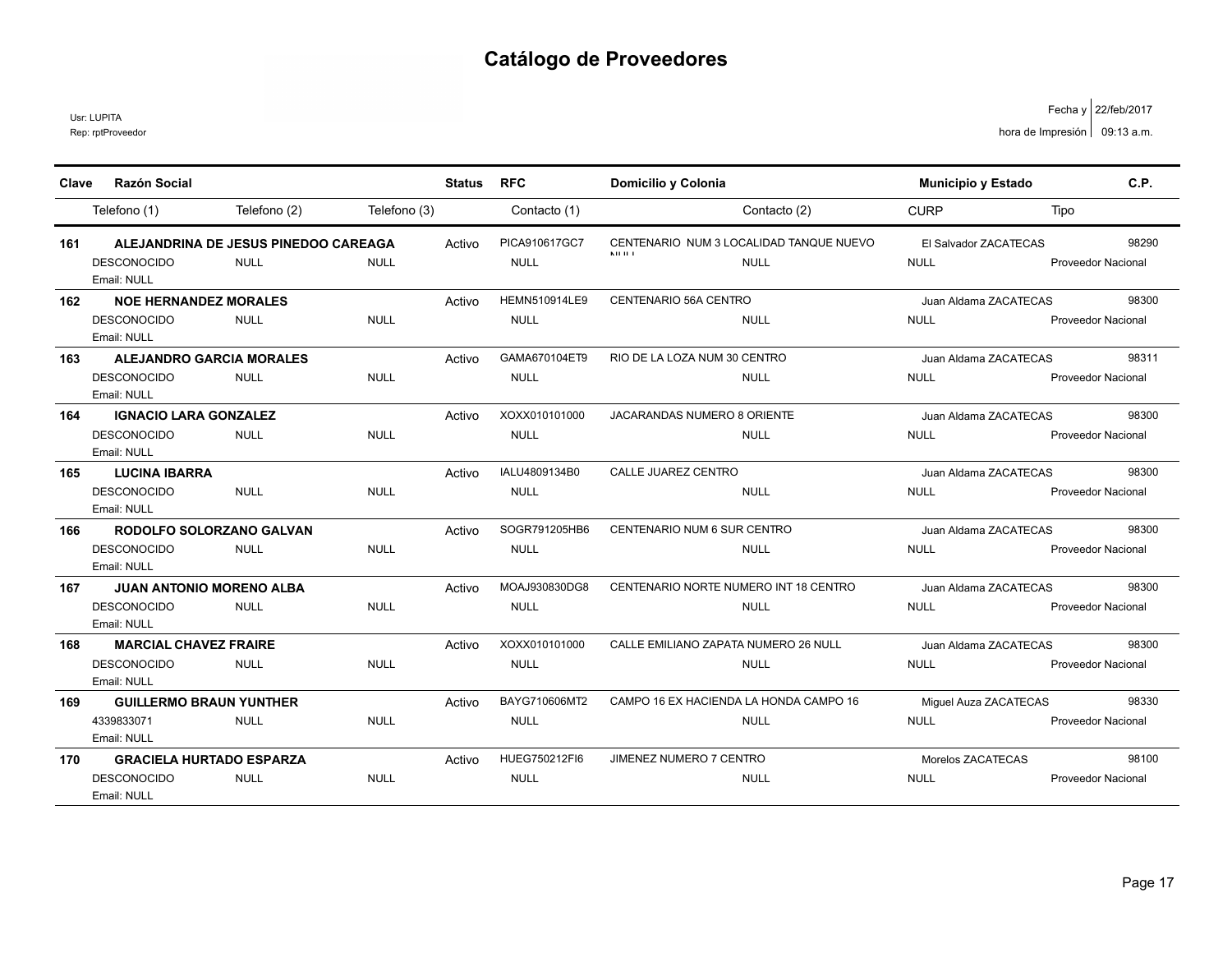Usr: LUPITA

| Clave | <b>Razón Social</b>                     |                              | <b>Status</b> | <b>RFC</b>    | Domicilio y Colonia                   |                                         | <b>Municipio y Estado</b> | C.P.                      |
|-------|-----------------------------------------|------------------------------|---------------|---------------|---------------------------------------|-----------------------------------------|---------------------------|---------------------------|
|       | Telefono (1)                            | Telefono (2)<br>Telefono (3) |               | Contacto (1)  |                                       | Contacto (2)                            | <b>CURP</b>               | Tipo                      |
|       |                                         |                              |               |               |                                       |                                         |                           |                           |
| 171   | <b>MADEDERIA JUAN ALDAMA S.A DE C.V</b> |                              | Activo        | MJA990819IJ9  | ALVARO OBREGON #36 CENTRO             |                                         | Juan Aldama ZACATECAS     | 98300                     |
|       | <b>DESCONOCIDO</b><br><b>NULL</b>       | <b>NULL</b>                  |               | <b>NULL</b>   |                                       | <b>NULL</b>                             | <b>NULL</b>               | <b>Proveedor Nacional</b> |
|       | Email: NULL                             |                              |               |               |                                       |                                         |                           |                           |
| 172   | <b>JOSE AARON MARTINEZ JACQUEZ</b>      |                              | Activo        | MAJA570906Q55 | CARRETERA FEDERAL 49 KM 124 CENTRO    |                                         | Juan Aldama ZACATECAS     | 98300                     |
|       | <b>DESCONOCIDO</b><br><b>NULL</b>       | <b>NULL</b>                  |               | <b>NULL</b>   |                                       | <b>NULL</b>                             | <b>NULL</b>               | <b>Proveedor Nacional</b> |
|       | Email: NULL                             |                              |               |               |                                       |                                         |                           |                           |
| 173   | <b>DEPORTES EDU</b>                     |                              | Activo        | BABJ461017MF9 | BLVD. LOPEZ VELARDE 425 CENTRO        |                                         | Juan Aldama ZACATECAS     | 98000                     |
|       | <b>DESCONOCIDO</b><br><b>NULL</b>       | <b>NULL</b>                  |               | <b>NULL</b>   |                                       | <b>NULL</b>                             | <b>NULL</b>               | <b>Proveedor Nacional</b> |
|       | Email: NULL                             |                              |               |               |                                       |                                         |                           |                           |
| 174   | <b>MARINA CORREA GONZALEZ</b>           |                              | Activo        | COGM430718C58 | ALLENDE 5 CENTRO                      |                                         | Juan Aldama ZACATECAS     | 98300                     |
|       | <b>DESCONOCIDO</b><br><b>NULL</b>       | <b>NULL</b>                  |               | <b>NULL</b>   |                                       | <b>NULL</b>                             | <b>NULL</b>               | <b>Proveedor Nacional</b> |
|       | Email: NULL                             |                              |               |               |                                       |                                         |                           |                           |
| 175   | <b>GLORIA MARIA GALINDO GALINDO</b>     |                              | Activo        | X0XX010101000 | <b>DESCONOCIDO NULL</b>               |                                         | Juan Aldama ZACATECAS     | <b>NULL</b>               |
|       | <b>DESCONOCIDO</b><br><b>NULL</b>       | <b>NULL</b>                  |               | <b>NULL</b>   |                                       | <b>NULL</b>                             | <b>NULL</b>               | <b>Proveedor Nacional</b> |
|       | Email: NULL                             |                              |               |               |                                       |                                         |                           |                           |
| 176   | <b>JESUS ARREDONDO AGUILAR</b>          |                              | Activo        | X0XX010101000 | MORELOS 170 CENTRO                    |                                         | Juan Aldama ZACATECAS     | 98300                     |
|       | <b>DESCONOCIDO</b><br><b>NULL</b>       | <b>NULL</b>                  |               | <b>NULL</b>   |                                       | <b>NULL</b>                             | AEAJ660113HZSRGS04        | <b>Proveedor Nacional</b> |
|       | Email: NULL                             |                              |               |               |                                       |                                         |                           |                           |
| 177   | VENTA ACERO, S.A. DE C.V.               |                              | Activo        | VAC 8110164V0 | <b>IAOUNIEDO</b>                      | VALLE DE GUADIANA 479 PARQUE INDUSTRIAL | Gómez Palacio DURANGO     | 35078                     |
|       | <b>NULL</b><br>(871) 748-12-50          | <b>NULL</b>                  |               | <b>NULL</b>   |                                       | <b>NULL</b>                             | <b>NULL</b>               | <b>Proveedor Nacional</b> |
|       | Email: NULL                             |                              |               |               |                                       |                                         |                           |                           |
| 178   | <b>CARLOS MORALES FRAIRE</b>            |                              | Activo        | MOFC530516M61 | MORELOS 23 CENTRO                     |                                         | Juan Aldama ZACATECAS     | 98300                     |
|       | <b>DESCONOCIDO</b><br><b>NULL</b>       | <b>NULL</b>                  |               | <b>NULL</b>   |                                       | <b>NULL</b>                             | <b>NULL</b>               | <b>Proveedor Nacional</b> |
|       | Email: NULL                             |                              |               |               |                                       |                                         |                           |                           |
| 179   | <b>VICTOR MANUEL MONTELONGO BONILLA</b> |                              | Activo        | MOBV611223D67 | CARRETERA FEDERAL NO 49 KM 123 CENTRO |                                         | Juan Aldama ZACATECAS     | 98300                     |
|       | <b>DESCONOCIDO</b><br><b>NULL</b>       | <b>NULL</b>                  |               | <b>NULL</b>   |                                       | <b>NULL</b>                             | <b>NULL</b>               | <b>Proveedor Nacional</b> |
|       | Email: NULL                             |                              |               |               |                                       |                                         |                           |                           |
| 180   | PEDRO AGUERO TRIANA                     |                              | Activo        | AUTP750429EG3 | CARRETERA 49 105.9 LA HONDA           |                                         | Miquel Auza ZACATECAS     | 98330                     |
|       | <b>DESCONOCIDO</b><br><b>NULL</b>       | <b>NULL</b>                  |               | <b>NULL</b>   |                                       | <b>NULL</b>                             | <b>NULL</b>               | <b>Proveedor Nacional</b> |
|       | Email: NULL                             |                              |               |               |                                       |                                         |                           |                           |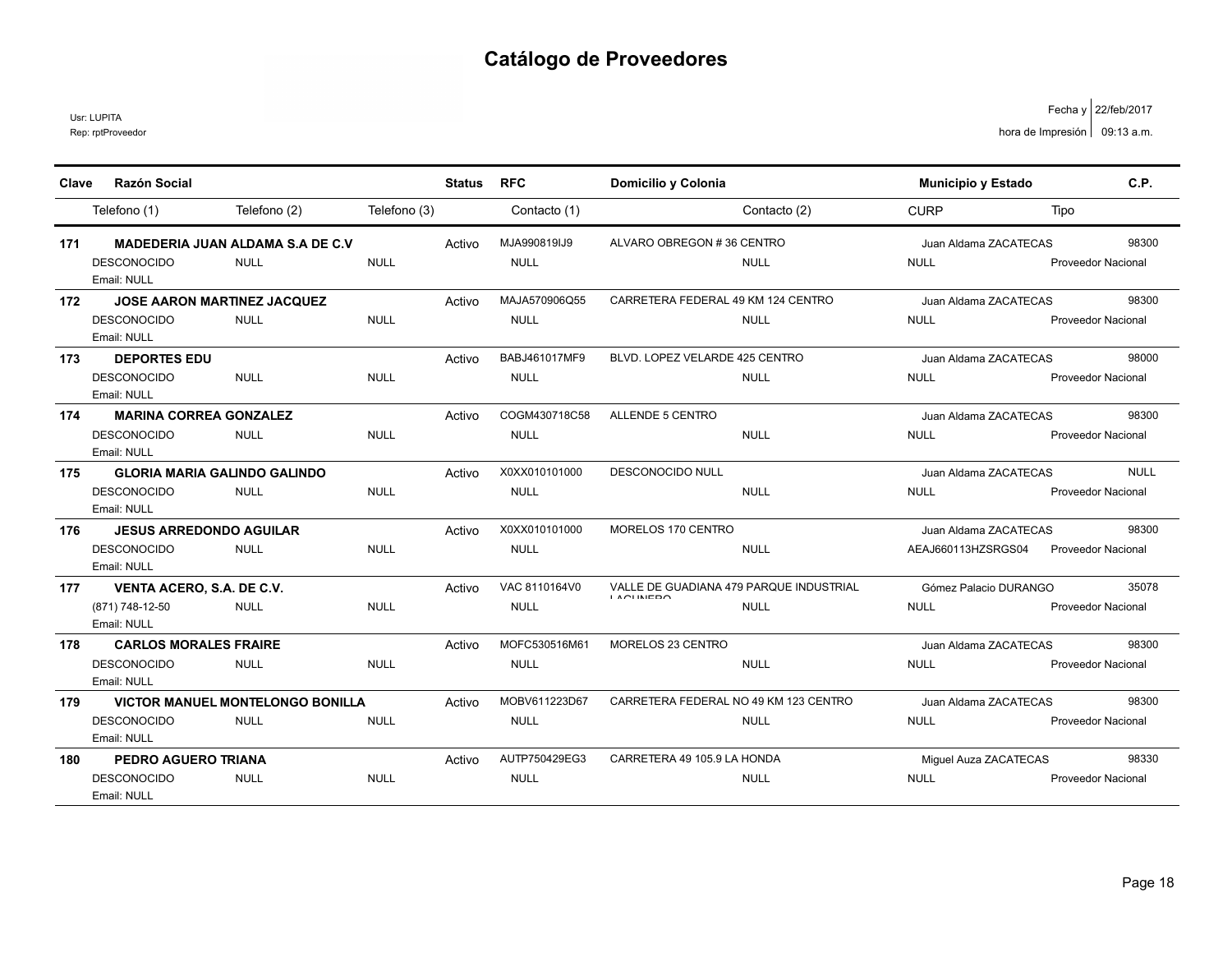Usr: LUPITA

| Clave | <b>Razón Social</b>                 |                                                              |              | <b>Status</b> | <b>RFC</b>    | Domicilio y Colonia                   |                                               | Municipio y Estado    | C.P.                      |
|-------|-------------------------------------|--------------------------------------------------------------|--------------|---------------|---------------|---------------------------------------|-----------------------------------------------|-----------------------|---------------------------|
|       | Telefono (1)                        | Telefono (2)                                                 | Telefono (3) |               | Contacto (1)  |                                       | Contacto (2)                                  | <b>CURP</b>           | Tipo                      |
| 181   | <b>MARIA RUTH AVALOS PEREZ</b>      |                                                              |              | Activo        | AAPR6706084H5 | <b>ALLENDE CENTRO</b>                 |                                               | Juan Aldama ZACATECAS | 98300                     |
|       | <b>DESCONOCIDO</b><br>Email: NULL   | <b>NULL</b>                                                  | <b>NULL</b>  |               | <b>NULL</b>   |                                       | <b>NULL</b>                                   | <b>NULL</b>           | <b>Proveedor Nacional</b> |
| 182   | <b>FRANCISCO JAVIER VALLES RIOS</b> |                                                              |              | Activo        | VARF710314I67 | ALVARO OBREGON 33 (ALLENDE 4A) CENTRO |                                               | Juan Aldama ZACATECAS | 98300                     |
|       | 4989830234<br>Email: NULL           | 4989829302                                                   | <b>NULL</b>  |               | <b>NULL</b>   |                                       | <b>NULL</b>                                   | <b>NULL</b>           | <b>Proveedor Nacional</b> |
| 183   | <b>MA. SOCORRO RIOS CASIO</b>       |                                                              |              | Activo        | RICS380626N51 | GALEANA 69 CENTRO                     |                                               | Juan Aldama ZACATECAS | 98300                     |
|       | <b>DESCONOCIDO</b><br>Email: NULL   | <b>NULL</b>                                                  | <b>NULL</b>  |               | <b>NULL</b>   |                                       | <b>NULL</b>                                   | <b>NULL</b>           | <b>Proveedor Nacional</b> |
| 184   | <b>GERARDO MENDOZA ARELLANO</b>     |                                                              |              | Activo        | XOXX010101000 | JAVIER MINA 36 CENTRO                 |                                               | Juan Aldama ZACATECAS | 98300                     |
|       | <b>DECONOCIDO</b><br>Email: NULL    | <b>NULL</b>                                                  | <b>NULL</b>  |               | <b>NULL</b>   |                                       | <b>NULL</b>                                   | <b>NULL</b>           | <b>Proveedor Nacional</b> |
| 185   |                                     | <b>MA. DEL ROSARIO DE FATIMA MARTINEZ DELGADO</b>            |              | Activo        | MADM570927510 | <b>JUAREZ 2 CENTRO</b>                |                                               | Juan Aldama ZACATECAS | 98300                     |
|       | <b>DESCONOCIDO</b><br>Email: NULL   | <b>NULL</b>                                                  | <b>NULL</b>  |               | <b>NULL</b>   |                                       | NULL                                          | <b>NULL</b>           | <b>Proveedor Nacional</b> |
| 186   | <b>J JESUS VELASQUEZ RENTERIA</b>   |                                                              |              | Activo        | VERJ640708DA8 | FRESNOS 12 LAS ARBOLEDAS              |                                               | Fresnillo ZACATECAS   | 99059                     |
|       | <b>DESCONOCIDO</b><br>Email: NULL   | <b>NULL</b>                                                  | <b>NULL</b>  |               | <b>NULL</b>   |                                       | <b>NULL</b>                                   | <b>NULL</b>           | Proveedor Nacional        |
| 187   |                                     | <b>VOLVER A LA VIDA, CLINICA PARA PREVENCION Y TR Activo</b> |              |               | VVC101020885  | COBRE CUARTO 201 INT A FOVISSSTE      |                                               | Zacatecas ZACATECAS   | 98064                     |
|       | <b>DESCONOCIDO</b><br>Email: NULL   | <b>NULL</b>                                                  | <b>NULL</b>  |               | <b>NULL</b>   |                                       | <b>NULL</b>                                   | <b>NULL</b>           | <b>Proveedor Nacional</b> |
| 188   | <b>JORGE LUIS MARTINEZ FRAIRE</b>   |                                                              |              | Activo        | XOXX010101000 | VICTORIA 6 CENTRO                     |                                               | Juan Aldama ZACATECAS | 98300                     |
|       | <b>DESCONOCIDO</b><br>Email: NULL   | <b>NULL</b>                                                  | <b>NULL</b>  |               | <b>NULL</b>   |                                       | <b>NULL</b>                                   | <b>NULL</b>           | Proveedor Nacional        |
| 189   | <b>RICARDO HEREDIA REYES</b>        |                                                              |              | Activo        | HERR681208SE4 |                                       | C. SAN PEDRO NO. 32 FRACC. LOMAS DEL CONVENTO | Guadalupe ZACATECAS   | 98609                     |
|       | <b>DESCONOCIDO</b><br>Email: NULL   | <b>NULL</b>                                                  | <b>NULL</b>  |               | <b>NULL</b>   |                                       | <b>NULL</b>                                   | <b>NULL</b>           | <b>Proveedor Nacional</b> |
| 190   |                                     | CECILIA DEL CARMEN ALVAREZ VENEGAS                           |              | Activo        | AAVC921121N84 | ACCESO AL CAMPESTRE 4 CENTRO          |                                               | Zacatecas ZACATECAS   | 98098                     |
|       | <b>DESCONOCIDO</b><br>Email: NULL   | <b>NULL</b>                                                  | <b>NULL</b>  |               | <b>NULL</b>   |                                       | <b>NULL</b>                                   | <b>NULL</b>           | <b>Proveedor Nacional</b> |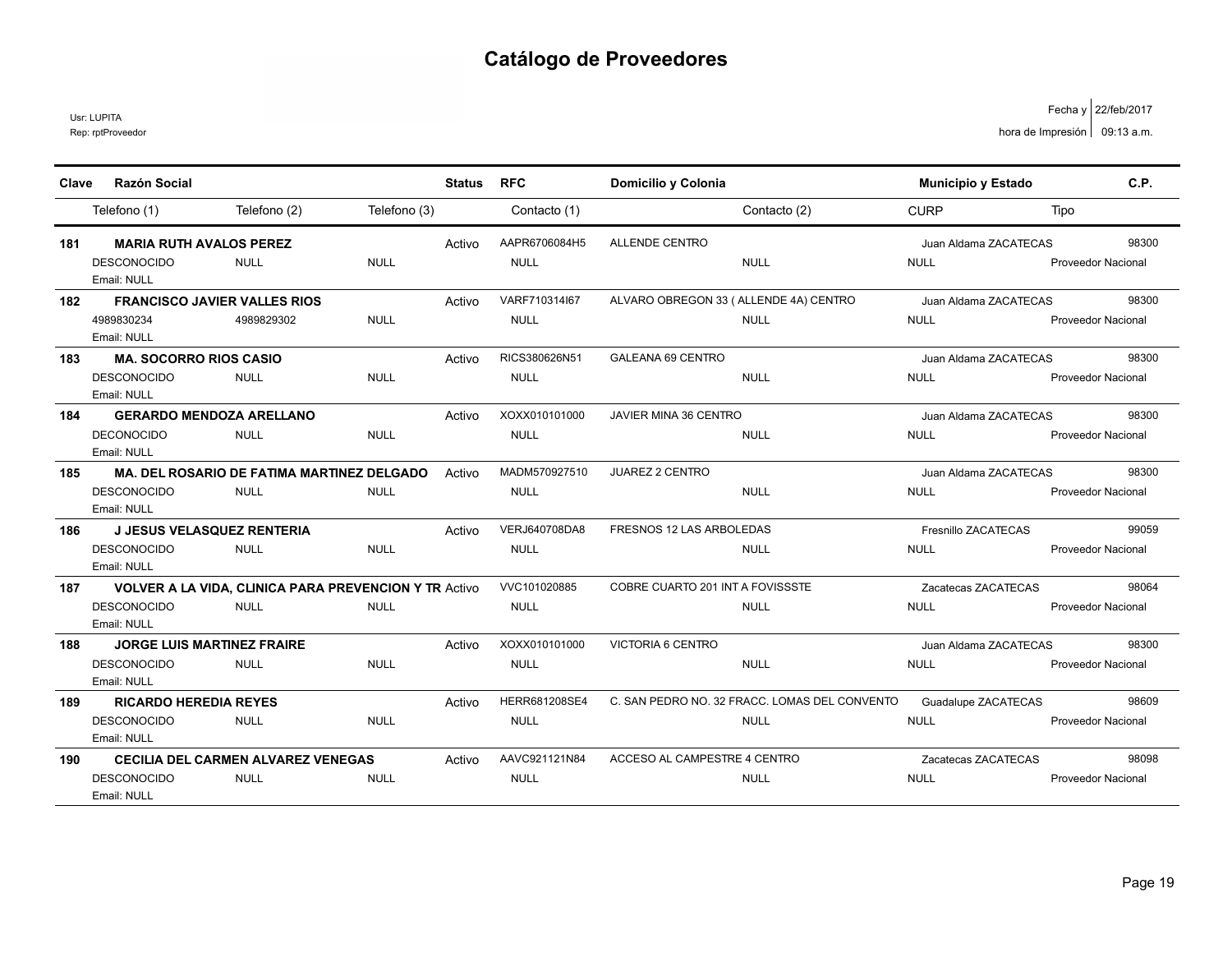Usr: LUPITA

| Clave | <b>Razón Social</b>                                        |              | <b>Status</b> | <b>RFC</b>           | Domicilio y Colonia                   | Municipio y Estado    | C.P.                      |
|-------|------------------------------------------------------------|--------------|---------------|----------------------|---------------------------------------|-----------------------|---------------------------|
|       | Telefono (2)<br>Telefono (1)                               | Telefono (3) |               | Contacto (1)         | Contacto (2)                          | <b>CURP</b>           | Tipo                      |
| 191   | <b>SALVADOR REYES MONTELLANO</b>                           |              | Activo        | REMS430410762        | 2DA DE MATAMOROS No 226 CENTRO        | Zacatecas ZACATECAS   | 98000                     |
|       | <b>DESCONOCIDO</b><br><b>NULL</b><br>Email: NULL           | <b>NULL</b>  |               | <b>NULL</b>          | <b>NULL</b>                           | <b>NULL</b>           | <b>Proveedor Nacional</b> |
| 192   | <b>JUANA MARIA MARTINEZ ROSALES</b>                        |              | Activo        | XOXX010101000        | VICTORI No 18 CENTRO                  | Juan Aldama ZACATECAS | 98300                     |
|       | <b>NULL</b><br>desconocido<br>Email: NULL                  | <b>NULL</b>  |               | <b>NULL</b>          | <b>NULL</b>                           | <b>NULL</b>           | <b>Proveedor Nacional</b> |
| 193   | <b>TALLER MECANICO-AUTOLAVADO H&amp;S</b>                  |              | Activo        | GABS7312204E7        | ALTAMIRANO 42 CENTRO                  | Juan Aldama ZACATECAS | 98300                     |
|       | 4931086137<br><b>NULL</b><br>Email: NULL                   | <b>NULL</b>  |               | <b>NULL</b>          | <b>NULL</b>                           | <b>NULL</b>           | <b>Proveedor Nacional</b> |
| 194   | <b>MUEBLERIA SAN JUAN</b>                                  |              | Activo        | <b>TICC631010JPA</b> | AV. CENTENARIO 11 CENTRO              | Juan Aldama ZACATECAS | 98300                     |
|       | <b>DESCONOCIDO</b><br><b>NULL</b><br>Email: NULL           | <b>NULL</b>  |               | <b>NULL</b>          | <b>NULL</b>                           | <b>NULL</b>           | <b>Proveedor Nacional</b> |
| 195   | <b>ENRIQUE BARRIOS DEVORA</b>                              |              | Activo        | XOXX010101000        | GONZALEZ ORTEGA No 304 CENTRO         | Sombrerete ZACATECAS  | <b>NULL</b>               |
|       | <b>DESCONOCIDO</b><br><b>NULL</b><br>Email: NULL           | <b>NULL</b>  |               | <b>NULL</b>          | <b>NULL</b>                           | <b>NULL</b>           | <b>Proveedor Nacional</b> |
| 196   | <b>ANDRES ESTRADA PEREZ</b>                                |              | Activo        | EAPA521022CM4        | 2DA NORTE 52 ORIENTE                  | Juan Aldama ZACATECAS | 98300                     |
|       | <b>DESCONOCIDO</b><br><b>NULL</b><br>Email: NULL           | <b>NULL</b>  |               | <b>NULL</b>          | <b>NULL</b>                           | <b>NULL</b>           | <b>Proveedor Nacional</b> |
| 197   | <b>CARLA ELIZABETH GARCIA PERALES</b>                      |              | Activo        | GAPC740327HF2        | ZARAGOZA 22 CENTRO                    | Juan Aldama ZACATECAS | 98300                     |
|       | <b>NULL</b><br><b>DESCONOCIDO</b><br>Email: NULL           | <b>NULL</b>  |               | <b>NULL</b>          | <b>NULL</b>                           | <b>NULL</b>           | <b>Proveedor Nacional</b> |
| 198   | <b>ERIKA GRACIELA MONTELONGO GARCIA</b>                    |              | Activo        | MOGE820428760        | AMADO NERVO 8 CENTRO                  | Juan Aldama ZACATECAS | 98300                     |
|       | <b>DESCONOCIDO</b><br><b>NULL</b><br>Email: NULL           | <b>NULL</b>  |               | <b>NULL</b>          | <b>NULL</b>                           | <b>NULL</b>           | <b>Proveedor Nacional</b> |
| 199   | <b>JUAN DE LA CRUZ BOLTEADA GARCIA</b>                     |              | Activo        | BOGJ770526NR5        | REAL DE ANGELES 10 FRACC. CAMINO REAL | Guadalupe ZACATECAS   | 98613                     |
|       | 014929980241<br><b>NULL</b><br>Email: JALTE2001HOTMAIL.COM | <b>NULL</b>  |               | <b>NULL</b>          | <b>NULL</b>                           | <b>NULL</b>           | <b>Proveedor Nacional</b> |
| 200   | <b>RUBEN GUZMAN PEREZ</b>                                  |              | Activo        | GUPR580222S38        | ALTAMIRANO 45 CENTRO                  | Juan Aldama ZACATECAS | 98300                     |
|       | <b>DESCONOCIDO</b><br><b>NULL</b><br>Email: NULL           | <b>NULL</b>  |               | <b>NULL</b>          | <b>NULL</b>                           | <b>NULL</b>           | <b>Proveedor Nacional</b> |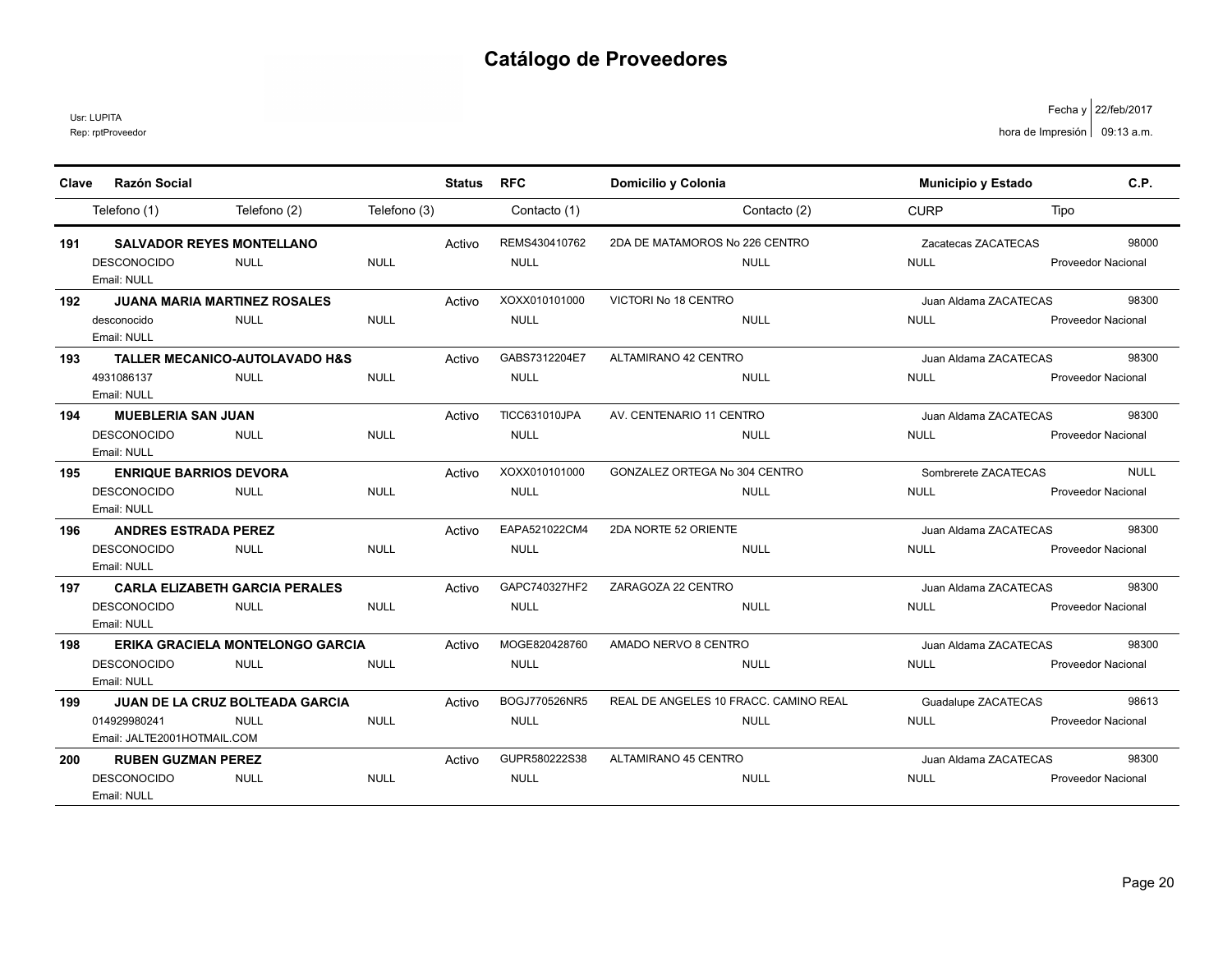Usr: LUPITA

| Clave | <b>Razón Social</b>                                                       |                                                                           |              | Status | <b>RFC</b>                              | Domicilio y Colonia                                       | Municipio y Estado                             | C.P.                                     |
|-------|---------------------------------------------------------------------------|---------------------------------------------------------------------------|--------------|--------|-----------------------------------------|-----------------------------------------------------------|------------------------------------------------|------------------------------------------|
|       | Telefono (1)                                                              | Telefono (2)                                                              | Telefono (3) |        | Contacto (1)                            | Contacto (2)                                              | <b>CURP</b>                                    | Tipo                                     |
| 201   | <b>JUAN ANGEL MARTINEZ GAMEZ</b><br><b>DESCONOCIDO</b><br>Email: NULL     | <b>NULL</b>                                                               | <b>NULL</b>  | Activo | MAGJ79120127UA<br>$\sim$<br><b>NULL</b> | LUIS MOYA 7 CENTRO<br><b>NULL</b>                         | Juan Aldama ZACATECAS<br><b>NULL</b>           | 98300<br><b>Proveedor Nacional</b>       |
| 202   | <b>NEUBOX INTERNET SA DE CV</b><br><b>DESCONOCINO</b><br>Email: NULL      | <b>NULL</b>                                                               | <b>NULL</b>  | Activo | XOXX010101000<br><b>NULL</b>            | VENUSTIANO CARRANZA 990 INT 12F MODERNA<br><b>NULL</b>    | San Luis Potosí SAN LUIS POTOSI<br><b>NULL</b> | 78233<br><b>Proveedor Nacional</b>       |
| 203   | <b>ROSA ESTHELA RIVAS ROMERO</b><br>4981017223<br>Email: NULL             | 6717676578                                                                | <b>NULL</b>  | Activo | RIRR780916LG1<br><b>NULL</b>            | ALTAMIRANO 47 CENTRO<br><b>NULL</b>                       | Juan Aldama ZACATECAS<br>RIRR780916MZSVMS00    | 98300<br><b>Proveedor Nacional</b>       |
| 204   | DESCONOCIDO<br>Email: NULL                                                | <b>VICTOR MANUEL GUERRRERO IBARRA</b><br><b>NULL</b>                      | <b>NULL</b>  | Activo | GUIV640419K27<br><b>NULL</b>            | DESCONOCIDO DESCONOCIDO<br><b>NULL</b>                    | Juan Aldama ZACATECAS<br><b>NULL</b>           | 98300<br><b>Proveedor Nacional</b>       |
| 205   | <b>LEONIDES PEREZ PEREZ</b><br><b>DECONOCIDO</b><br>Email: NULL           | <b>NULL</b>                                                               | <b>NULL</b>  | Activo | PEPL7407065L1<br><b>NULL</b>            | DESCONOCIDO DESCONOCIDO<br><b>NULL</b>                    | Juan Aldama ZACATECAS<br><b>NULL</b>           | 98300<br><b>Proveedor Nacional</b>       |
| 206   | <b>FLAVIO GOMEZ CARRILLO</b><br><b>DESCONOCIDO</b><br>Email: NULL         | <b>NULL</b>                                                               | <b>NULL</b>  | Activo | GOCF5910052L8<br><b>NULL</b>            | IGNACIO LOPEZ RAYON 18 CENTRO<br><b>NULL</b>              | Río Grande ZACATECAS<br><b>NULL</b>            | 98400<br>Proveedor Nacional              |
| 207   | <b>DESCONOCIDO</b><br>Email: NULL                                         | <b>JORGE IGNACIO RAMIREZ AGUILERA</b><br><b>NULL</b>                      | <b>NULL</b>  | Activo | RAAJ910831IU0<br><b>NULL</b>            | DESCONOCIDO DESCONOCIDO<br><b>NULL</b>                    | Juan Aldama ZACATECAS<br><b>NULL</b>           | <b>NULL</b><br><b>Proveedor Nacional</b> |
| 208   | <b>DESCONOCIDO</b><br>Email: NULL                                         | <b>DISTRIBUIDORA ARCA CONTINENTAL S DE RL DE CV</b> Activo<br><b>NULL</b> | <b>NULL</b>  |        | DJB850527F30<br><b>NULL</b>             | AV. SAN JERONIMO PONIENTE 813 SAN JERONIMO<br><b>NULL</b> | Monterrey NUEVO LEON<br><b>NULL</b>            | 64640<br><b>Proveedor Nacional</b>       |
| 209   | <b>JUAN ANTONIO RAMIREZ APARICIO</b><br><b>DESCONOCIDO</b><br>Email: NULL | <b>NULL</b>                                                               | <b>NULL</b>  | Activo | RAAAJ7107116T6<br><b>NULL</b>           | LUIS MOYA 47 B CENTRO<br><b>NULL</b>                      | Juan Aldama ZACATECAS<br><b>NULL</b>           | 98300<br>Proveedor Nacional              |
| 210   | <b>ARNULFO ESPINO GUERRERO</b><br><b>DESCONOCIDO</b><br>Email: NULL       | <b>NULL</b>                                                               | <b>NULL</b>  | Activo | X1XX010101000<br><b>NULL</b>            | GONZALEZ ORTEGA 9 B M AUZA CENTRO<br><b>NULL</b>          | Juan Aldama ZACATECAS<br>EIGA490510HZSSRR05    | 98330<br><b>Proveedor Nacional</b>       |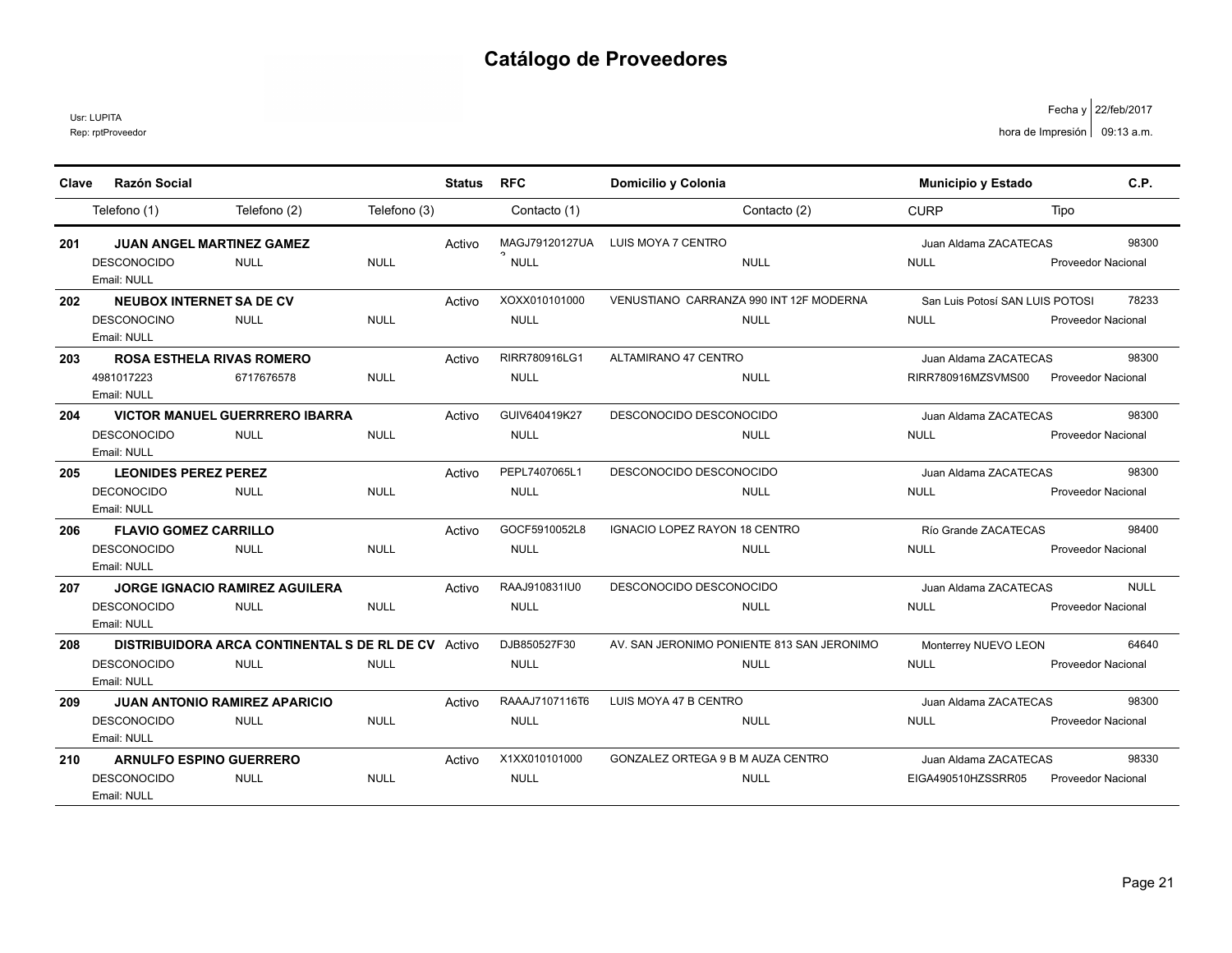Usr: LUPITA

Rep: rptProveedor

| Clave | <b>Razón Social</b>                       |              |                                                            | <b>Status</b> | <b>RFC</b>    | Domicilio y Colonia                          | <b>Municipio y Estado</b>                   | C.P.                      |
|-------|-------------------------------------------|--------------|------------------------------------------------------------|---------------|---------------|----------------------------------------------|---------------------------------------------|---------------------------|
|       | Telefono (1)                              | Telefono (2) | Telefono (3)                                               |               | Contacto (1)  | Contacto (2)                                 | <b>CURP</b>                                 | Tipo                      |
|       |                                           |              |                                                            |               |               |                                              |                                             |                           |
| 211   | <b>GAMMA DE JEREZ SA DE CV</b>            |              |                                                            | Activo        | GJE140401RV4  | CALLE OCTAVIO PAZ FRACC EL CORTIJO           | Jerez ZACATECAS                             | 99340                     |
|       | <b>DESCONOCIDO</b>                        | <b>NULL</b>  | <b>NULL</b>                                                |               | <b>NULL</b>   | <b>NULL</b>                                  | <b>NULL</b>                                 | Contratista Obra Pública  |
|       | Email: NULL                               |              |                                                            |               |               |                                              |                                             |                           |
| 212   |                                           |              | <b>PROYECTO DE INFRAESTRUCTURA Y DISEÑO FIERRO Activo</b>  |               | PID140808R64  | CALLE MIGUEL AUZA NUM 3 INT A CENTRO         | Juan Aldama ZACATECAS                       | 98300                     |
|       | <b>DESCONOCIDO</b>                        | <b>NULL</b>  | <b>NULL</b>                                                |               | <b>NULL</b>   | <b>NULL</b>                                  | <b>NULL</b>                                 | Contratista Obra Pública  |
|       | Email: NULL                               |              |                                                            |               |               |                                              |                                             |                           |
| 213   | <b>MERKALIDER S.A DE C.V</b>              |              |                                                            | Activo        | MER030307BH4  | ANALCO 24 CENTRO                             | Fresnillo ZACATECAS                         | 99000                     |
|       | <b>DESCONOCIDO</b>                        | <b>NULL</b>  | <b>NULL</b>                                                |               | <b>NULL</b>   | <b>NULL</b>                                  | <b>NULL</b>                                 | <b>Proveedor Nacional</b> |
|       | Email: NULL                               |              |                                                            |               |               |                                              |                                             |                           |
| 214   | <b>MARIA DEL CARMEN CASTRUITA ALARCON</b> |              |                                                            | Activo        | CAAC840718SC3 | CENTENARIO No. 66 CENTRO                     | Juan Aldama ZACATECAS                       | 98300                     |
|       | <b>DESCONOCIDO</b>                        | <b>NULL</b>  | <b>NULL</b>                                                |               | <b>NULL</b>   | <b>NULL</b>                                  | <b>NULL</b>                                 | <b>Proveedor Nacional</b> |
|       | Email: NULL                               |              |                                                            |               |               |                                              |                                             |                           |
| 215   | <b>AGLAE IRAN LUGO PEREZ</b>              |              |                                                            | Activo        | LUPA850918FP0 | DESCONOCIDO DESCONOCIDO                      | Juan Aldama ZACATECAS                       | 98300                     |
|       | <b>DESCONOCIDO</b>                        | <b>NULL</b>  | <b>NULL</b>                                                |               | <b>NULL</b>   | <b>NULL</b>                                  | <b>NULL</b>                                 | <b>Proveedor Nacional</b> |
|       | Email: NULL                               |              |                                                            |               |               |                                              |                                             |                           |
| 216   |                                           |              | <b>INSTITUTO PARA EL DESARROLLO TECNICO DE LAS HACCIVO</b> |               | IDT7304062KA  | LERDO TEJADA 2469 ARCOS SUR                  | Guadalajara JALISCO                         | 44500                     |
|       | <b>DESCONOCIDO</b>                        | <b>NULL</b>  | <b>NULL</b>                                                |               | <b>NULL</b>   | <b>NULL</b>                                  | <b>NULL</b>                                 | Proveedor Nacional        |
|       | Email: NULL                               |              |                                                            |               |               |                                              |                                             |                           |
| 217   | <b>LEONARDO SORIANO ESTRADA</b>           |              |                                                            | Activo        | SOEL670307RH5 | DESCONOCIDO DESCONOCIDO                      | Juan Aldama ZACATECAS                       | 98300                     |
|       | <b>DESCONOCIDO</b>                        | <b>NULL</b>  | <b>NULL</b>                                                |               | <b>NULL</b>   | <b>NULL</b>                                  | <b>NULL</b>                                 | <b>Proveedor Nacional</b> |
|       | Email: NULL                               |              |                                                            |               |               |                                              |                                             |                           |
| 218   | <b>JUAN MANUEL CANTU JASSO</b>            |              |                                                            | Activo        | CAJJ570402FI2 | ESPINOSA ORIENTE No 1617 MONTERREY CENTRO    | Monterrey NUEVO LEON                        | 64000                     |
|       | 8180334168                                | <b>NULL</b>  | <b>NULL</b>                                                |               | <b>NULL</b>   | <b>NULL</b>                                  | <b>NULL</b>                                 | <b>Proveedor Nacional</b> |
|       | Email: NULL                               |              |                                                            |               |               |                                              |                                             |                           |
| 219   | <b>OPERADORA OKRE SA DE CV</b>            |              |                                                            | Activo        | OOK0312168Z6  | AVE DEL ROBLE No 300 OTE VALLE DEL CAMPESTRE | San Pedro Garza García NUEVO<br><b>LEON</b> | 66265                     |
|       | 83782405                                  | <b>NULL</b>  | <b>NULL</b>                                                |               | <b>NULL</b>   | <b>NULL</b>                                  | <b>NULL</b>                                 | <b>Proveedor Nacional</b> |
|       | Email: NULL                               |              |                                                            |               |               |                                              |                                             |                           |
| 220   | <b>EMMA DEL CARMEN RAMIREZ ESTRADA</b>    |              |                                                            | Activo        | RAEE660213KZ4 | <b>ALLENDE 9 CENTRO</b>                      | Juan Aldama ZACATECAS                       | 98300                     |
|       | 4989831999                                | <b>NULL</b>  | <b>NULL</b>                                                |               | <b>NULL</b>   | <b>NULL</b>                                  | RAEE660213MZSMSM07                          | <b>Proveedor Nacional</b> |
|       | Email: NULL                               |              |                                                            |               |               |                                              |                                             |                           |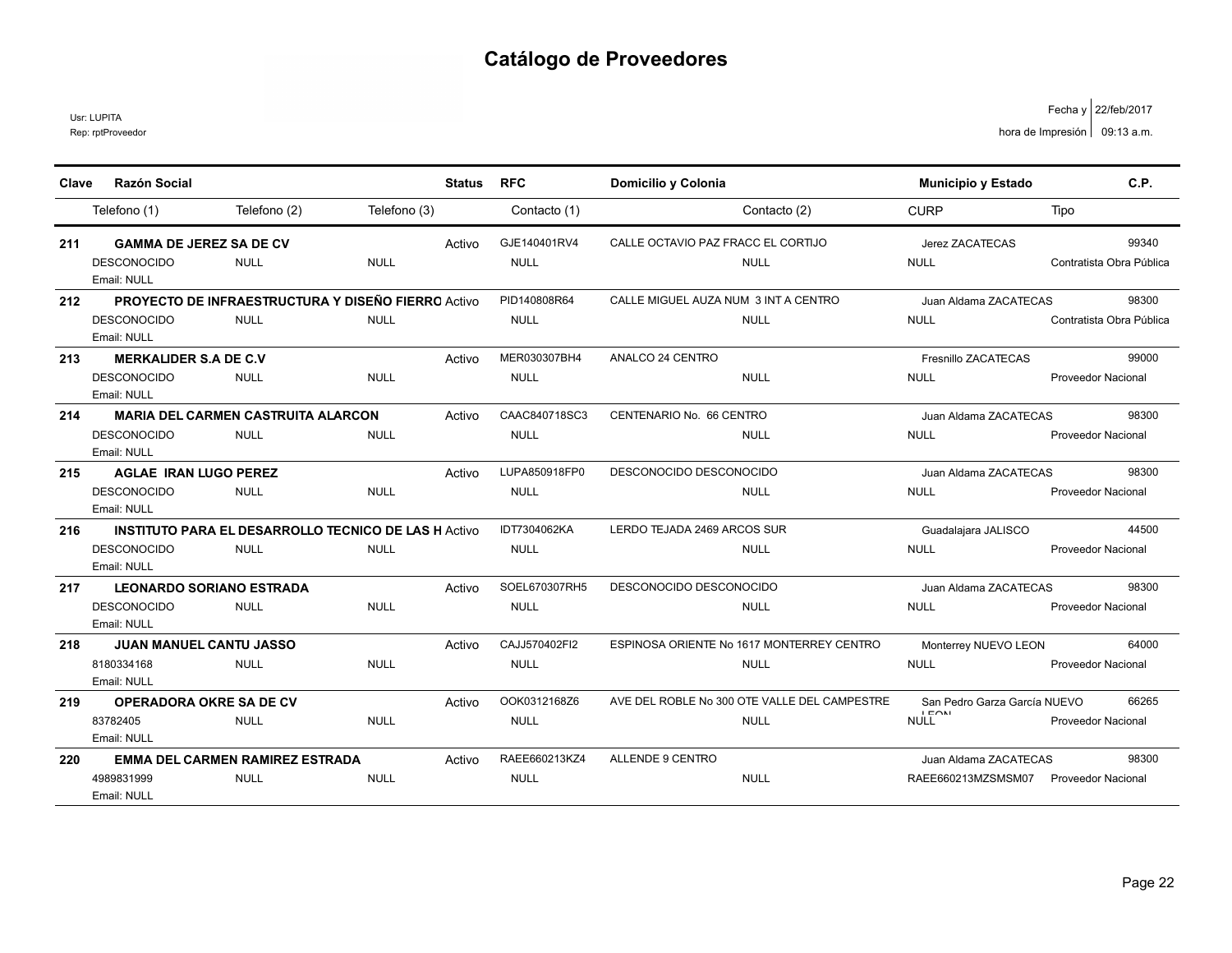Usr: LUPITA

| Clave | <b>Razón Social</b>              |                                          |              | <b>Status</b> | <b>RFC</b>    | Domicilio y Colonia                         | Municipio y Estado            | C.P.                      |
|-------|----------------------------------|------------------------------------------|--------------|---------------|---------------|---------------------------------------------|-------------------------------|---------------------------|
|       |                                  |                                          |              |               |               |                                             |                               |                           |
|       | Telefono (1)                     | Telefono (2)                             | Telefono (3) |               | Contacto (1)  | Contacto (2)                                | <b>CURP</b>                   | Tipo                      |
| 221   |                                  | RADIODIFUSORA XEMA 690 AM, S.A. DE C.V.  |              | Activo        | RXS950925N72  | AV. HIDALGO 316 1ER PISO CENTRO             | Fresnillo ZACATECAS           | 99000                     |
|       | <b>DESCONOCIDO</b>               | <b>NULL</b>                              | <b>NULL</b>  |               | <b>NULL</b>   | <b>NULL</b>                                 | <b>NULL</b>                   | <b>Proveedor Nacional</b> |
|       | Email: NULL                      |                                          |              |               |               |                                             |                               |                           |
| 222   |                                  | <b>PAVIMENTOS DE LA COMARCA SA DE CV</b> |              | Activo        | PCO071023B56  | IGNACIO ZARAGOZA #341 PTE INTERIOR 3 CENTRO | Gómez Palacio DURANGO         | <b>NULL</b>               |
|       | 871 191 7020                     | <b>NULL</b>                              | <b>NULL</b>  |               | <b>NULL</b>   | <b>NULL</b>                                 | <b>NULL</b>                   | Contratista Obra Pública  |
|       | Email: NULL                      |                                          |              |               |               |                                             |                               |                           |
| 223   | <b>DANIEL RAMIREZ PERALES</b>    |                                          |              | Activo        | RAPD910326RI5 | <b>DESCONOCIDO CENTRO</b>                   | Juan Aldama ZACATECAS         | 98300                     |
|       | <b>DESCONOCIDO</b>               | <b>NULL</b>                              | <b>NULL</b>  |               | <b>NULL</b>   | <b>NULL</b>                                 | <b>NULL</b>                   | <b>Proveedor Nacional</b> |
|       | Email: NULL                      |                                          |              |               |               |                                             |                               |                           |
| 224   | <b>JESUS BARRON PACHECO</b>      |                                          |              | Activo        | BAPJ740605370 | PROFESOR MEZA 14 CENTRO                     | Juan Aldama ZACATECAS         | 98300                     |
|       | DESCONOCIDO                      | <b>NULL</b>                              | <b>NULL</b>  |               | <b>NULL</b>   | <b>NULL</b>                                 | <b>NULL</b>                   | <b>Proveedor Nacional</b> |
|       | Email: NULL                      |                                          |              |               |               |                                             |                               |                           |
| 225   |                                  | <b>CLAUDIA EDITH HERNANDEZ RENOVATO</b>  |              | Activo        | HERC910112BY6 | CENTENARIO SUR NO EXT 65 LA LOMA            | Juan Aldama ZACATECAS         | 98300                     |
|       | <b>DESCONOCIDO</b>               | <b>NULL</b>                              | <b>NULL</b>  |               | <b>NULL</b>   | <b>NULL</b>                                 | <b>NULL</b>                   | Proveedor Nacional        |
|       | Email: NULL                      |                                          |              |               |               |                                             |                               |                           |
| 226   | LUCERO ACUÑA CORRAL              |                                          |              | Activo        | AUCL731108UI6 | APENINOS NO 65 CESAR GUILLERMO MERAZ        | Lerdo DURANGO                 | 35169                     |
|       | <b>DESCONOCIDO</b>               | <b>NULL</b>                              | <b>NULL</b>  |               | <b>NULL</b>   | <b>NULL</b>                                 | <b>NULL</b>                   | <b>Proveedor Nacional</b> |
|       | Email: NULL                      |                                          |              |               |               |                                             |                               |                           |
| 227   | MS ARTISTAS UNIDOS, S.A. DE C.V. |                                          |              | Activo        | XOXX010101000 | PORRAS NO. 533 CENTRO                       | Durango DURANGO               | 34000                     |
|       | 618-827-5683                     | <b>NULL</b>                              | <b>NULL</b>  |               | <b>NULL</b>   | <b>NULL</b>                                 | <b>NULL</b>                   | <b>Proveedor Nacional</b> |
|       | Email: NULL                      |                                          |              |               |               |                                             |                               |                           |
| 228   | <b>LUZ MARIA OVALLE SOTO</b>     |                                          |              | Activo        | XOXX010101000 | <b>DESCONOCIDO NULL</b>                     | Aguascalientes AGUASCALIENTES | <b>NULL</b>               |
|       | <b>DESCONOCIDO</b>               | <b>NULL</b>                              | <b>NULL</b>  |               | <b>NULL</b>   | <b>NULL</b>                                 | <b>NULL</b>                   | <b>Proveedor Nacional</b> |
|       | Email: NULL                      |                                          |              |               |               |                                             |                               |                           |
| 229   | <b>AURORA LOPEZ MARQUEZ</b>      |                                          |              | Activo        | LOMA380825F20 | ALDAMA No. 41 CENTRO                        | Río Grande ZACATECAS          | 98400                     |
|       | <b>DESCONOCIDO</b>               | <b>NULL</b>                              | <b>NULL</b>  |               | <b>NULL</b>   | <b>NULL</b>                                 | <b>NULL</b>                   | <b>Proveedor Nacional</b> |
|       | Email: NULL                      |                                          |              |               |               |                                             |                               |                           |
| 230   | <b>AGUSTIN MENDOZA PINEDA</b>    |                                          |              | Activo        | XOXX010101000 | JAVIER MINA No 52 CENTRO                    | Juan Aldama ZACATECAS         | 98300                     |
|       | <b>DESCONOCIDO</b>               | <b>NULL</b>                              | <b>NULL</b>  |               | <b>NULL</b>   | <b>NULL</b>                                 | <b>NULL</b>                   | <b>Proveedor Nacional</b> |
|       | Email: NULL                      |                                          |              |               |               |                                             |                               |                           |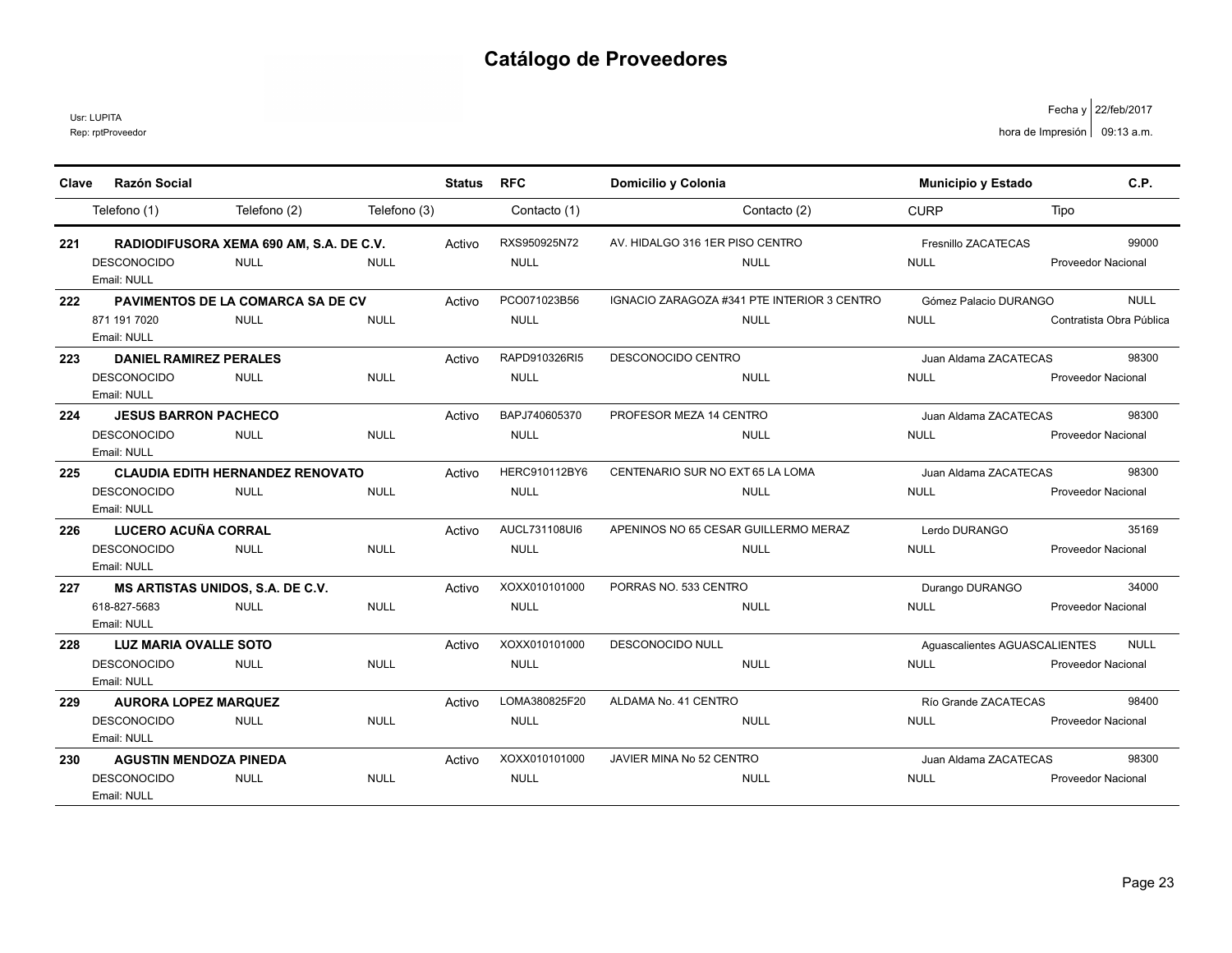Usr: LUPITA

Rep: rptProveedor

|       | <b>Razón Social</b>                |                                                          |              |               | <b>RFC</b>    |                                                           |                                 | C.P.                      |
|-------|------------------------------------|----------------------------------------------------------|--------------|---------------|---------------|-----------------------------------------------------------|---------------------------------|---------------------------|
| Clave |                                    |                                                          |              | <b>Status</b> |               | Domicilio y Colonia                                       | <b>Municipio y Estado</b>       |                           |
|       | Telefono (1)                       | Telefono (2)                                             | Telefono (3) |               | Contacto (1)  | Contacto (2)                                              | <b>CURP</b>                     | Tipo                      |
| 231   | <b>LORENZO FRAIRE CASIO</b>        |                                                          |              | Activo        | XOXX010101000 | JAVIER MINA No 39 CENTRO                                  | Juan Aldama ZACATECAS           | 98300                     |
|       | <b>DESCONOCIDO</b><br>Email: NULL  | <b>NULL</b>                                              | <b>NULL</b>  |               | <b>NULL</b>   | <b>NULL</b>                                               | <b>NULL</b>                     | <b>Proveedor Nacional</b> |
| 232   | <b>JESUS SALAZAR CASTRUITA</b>     |                                                          |              | Activo        | XOXX010101000 | 5TA NORTE NO. 7 ORIENTE                                   | Juan Aldama ZACATECAS           | 98300                     |
|       | <b>DESCONOCIDO</b><br>Email: NULL  | <b>NULL</b>                                              | <b>NULL</b>  |               | <b>NULL</b>   | <b>NULL</b>                                               | SACJ871021HZSLSS07              | <b>Proveedor Nacional</b> |
| 233   |                                    | <b>CARLOS ALBERTO GARCIA CASTRO</b>                      |              | Activo        | GACC5312038E5 | SAUCE 214 LOS ALAMOS                                      | San Luis Potosí SAN LUIS POTOSI | 78174                     |
|       | 0144448118115<br>Email: NULL       | <b>NULL</b>                                              | <b>NULL</b>  |               | <b>NULL</b>   | <b>NULL</b>                                               | <b>NULL</b>                     | <b>Proveedor Nacional</b> |
| 234   |                                    | <b>IMPLEMENTACION DE SISTEMAS Y PROGRAMAS BRA Activo</b> |              |               | ISP140410FD2  | ALEJANDRO DE RODAS 2958D LAS CUMBRES 5<br><b>CECTOR A</b> | Monterrey NUEVO LEON            | 64619                     |
|       | <b>DESCONOCIDO</b><br>Email: NULL  | <b>NULL</b>                                              | <b>NULL</b>  |               | <b>NULL</b>   | <b>NULL</b>                                               | <b>NULL</b>                     | <b>Proveedor Nacional</b> |
| 235   | INMOBILIARIA ZIG, S.A. DE C.V.     |                                                          |              | Activo        | IZI790807KA9  | AV. MARIANO OTERO 3261 VERDE VALLE                        | Guadalajara JALISCO             | 44550                     |
|       | <b>DESCONOCIDO</b><br>Email: NULL  | <b>NULL</b>                                              | <b>NULL</b>  |               | <b>NULL</b>   | <b>NULL</b>                                               | <b>NULL</b>                     | Proveedor Nacional        |
| 236   |                                    | <b>RAMON DE JESUS OLAVARRIETA GARCIA</b>                 |              | Activo        | OAGR650831TE8 | GOLONDRINA NO. 215 ALAMOS                                 | Celaya GUANAJUATO               | 38020                     |
|       | <b>DESCONOCIDO</b><br>Email: NULL  | <b>NULL</b>                                              | <b>NULL</b>  |               | <b>NULL</b>   | <b>NULL</b>                                               | <b>NULL</b>                     | Proveedor Nacional        |
| 237   | <b>JOSE DE JESUS VITELA TORRES</b> |                                                          |              | Activo        | VITJ7610204A8 | DEL COBALTO NUM 8 FRACC REAL DE FRESNILLO                 | Fresnillo ZACATECAS             | 99058                     |
|       | 493 93 120 95 54<br>Email: NULL    | <b>NULL</b>                                              | <b>NULL</b>  |               | <b>NULL</b>   | <b>NULL</b>                                               | <b>NULL</b>                     | <b>Proveedor Nacional</b> |
| 238   | <b>JOSE LUIS VARELA MARTIEZ</b>    |                                                          |              | Activo        | XOXX010101000 | PROL GUERRERO 103 LAS MINAS                               | Miquel Auza ZACATECAS           | 98330                     |
|       | <b>DESCONOCIDO</b><br>Email: NULL  | <b>NULL</b>                                              | <b>NULL</b>  |               | <b>NULL</b>   | <b>NULL</b>                                               | <b>NULL</b>                     | <b>Proveedor Nacional</b> |
| 239   |                                    | <b>GERARDO MANUEL CALDERON AGUILERA</b>                  |              | Activo        | CAAG8707235M6 | <b>DESCONOCIDO NULL</b>                                   | Juan Aldama ZACATECAS           | <b>NULL</b>               |
|       | <b>DESCONOCIDO</b><br>Email: NULL  | <b>NULL</b>                                              | <b>NULL</b>  |               | <b>NULL</b>   | <b>NULL</b>                                               | <b>NULL</b>                     | <b>Proveedor Nacional</b> |
| 240   | <b>JAIRO TAPIA MARIN</b>           |                                                          |              | Activo        | XOXX010101000 | <b>GUILLERMO PRIETO 3 CENTRO</b>                          | Juan Aldama ZACATECAS           | 98300                     |
|       | <b>DESCONOCIDO</b><br>Email: NULL  | <b>NULL</b>                                              | <b>NULL</b>  |               | <b>NULL</b>   | <b>NULL</b>                                               | <b>NULL</b>                     | <b>Proveedor Nacional</b> |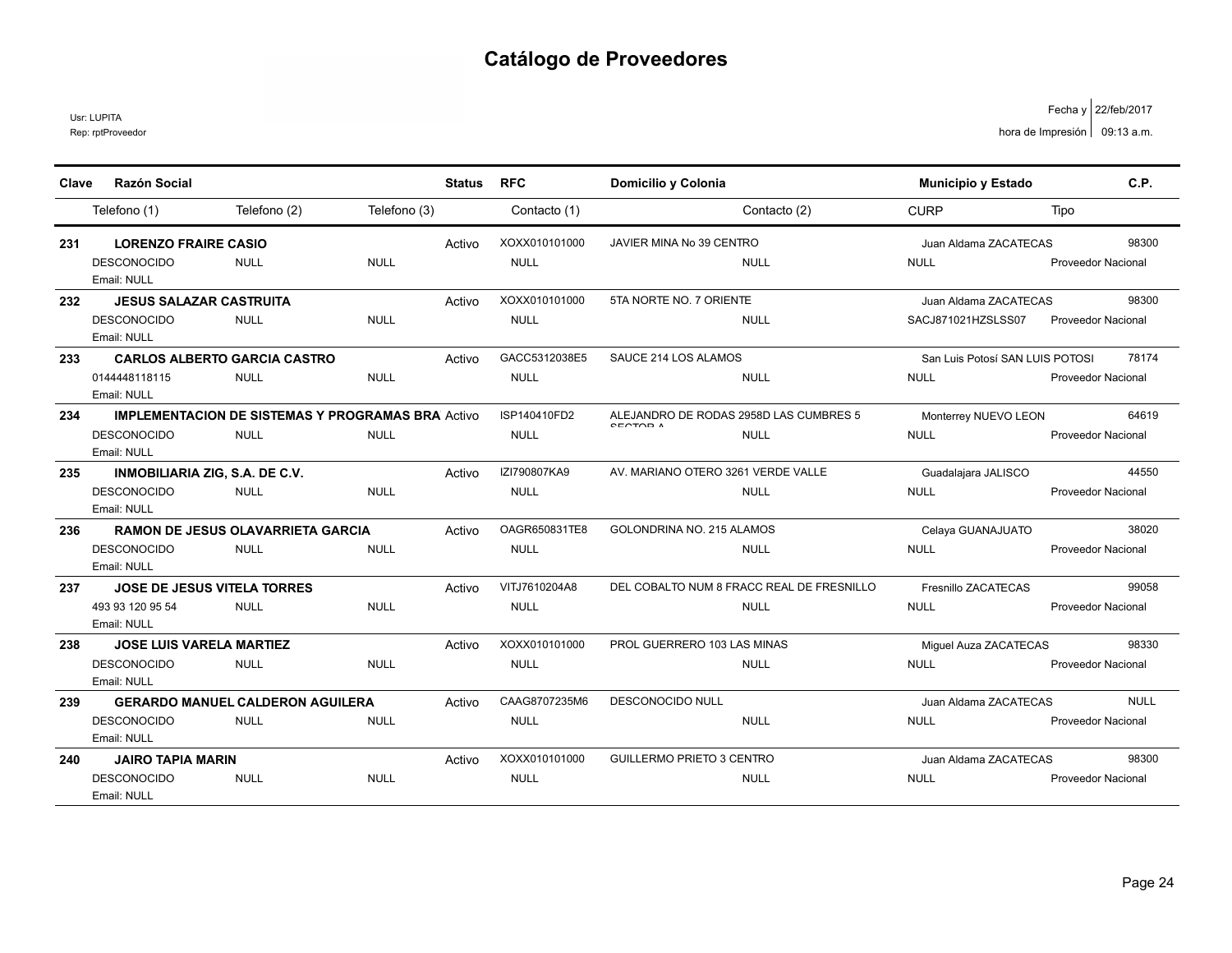Usr: LUPITA

Rep: rptProveedor

| Clave | <b>Razón Social</b>               |                                                           |              | <b>Status</b> | <b>RFC</b>           | Domicilio y Colonia                                               |              | <b>Municipio y Estado</b> | C.P.                      |
|-------|-----------------------------------|-----------------------------------------------------------|--------------|---------------|----------------------|-------------------------------------------------------------------|--------------|---------------------------|---------------------------|
|       | Telefono (1)                      | Telefono (2)                                              | Telefono (3) |               | Contacto (1)         |                                                                   | Contacto (2) | <b>CURP</b>               | Tipo                      |
| 241   | <b>HECTOR AGUILAR AVILA</b>       |                                                           |              | Activo        | XOXX010101000        | MORELOS 118 CENTRO                                                |              | Juan Aldama ZACATECAS     | 98300                     |
|       | <b>DESCONOCIDO</b><br>Email: NULL | <b>NULL</b>                                               | <b>NULL</b>  |               | <b>NULL</b>          |                                                                   | <b>NULL</b>  | <b>NULL</b>               | Proveedor Nacional        |
| 242   |                                   | <b>CORPORATIVO EL REMATE DE JUAN ALDAMA S.A DE Activo</b> |              |               | CRJ040224J63         | PLAZA ZARAGOZA # 2 CENTRO                                         |              | Juan Aldama ZACATECAS     | 98300                     |
|       | <b>DESCONOCIDO</b><br>Email: NULL | <b>NULL</b>                                               | <b>NULL</b>  |               | <b>NULL</b>          |                                                                   | NULL         | <b>NULL</b>               | <b>Proveedor Nacional</b> |
| 243   | <b>TERESA RODRIGUEZ MEZA</b>      |                                                           |              | Activo        | XOXX010101000        | <b>ALLENDE 4 CENTRO</b>                                           |              | Juan Aldama ZACATECAS     | 98300                     |
|       | <b>DESCONOCIDO</b><br>Email: NULL | <b>NULL</b>                                               | <b>NULL</b>  |               | <b>NULL</b>          |                                                                   | <b>NULL</b>  | <b>NULL</b>               | <b>Proveedor Nacional</b> |
| 244   | <b>ABRAHAM GOMEZ GUTIERREZ</b>    |                                                           |              | Activo        | XOXX010101000        | 2DA ORIENTE 5 ORIENTE                                             |              | Juan Aldama ZACATECAS     | 98300                     |
|       | 014989830838<br>Email: NULL       | <b>NULL</b>                                               | <b>NULL</b>  |               | <b>NULL</b>          |                                                                   | <b>NULL</b>  | GOGA911120HZSMTB04        | <b>Proveedor Nacional</b> |
| 245   |                                   | ABARROTES MENDEZ SERRANO S.A. DE C.V.                     |              | Activo        | AMS9703041SA         | BLVD, DR. JESUS VARELA RICO NORTE No. 461<br><b>INIDI ICTDIAI</b> |              | Fresnillo ZACATECAS       | 99030                     |
|       | 9329966<br>Email: NULL            | 9332866                                                   | 9324621      |               | <b>NULL</b>          |                                                                   | NULL         | <b>NULL</b>               | Proveedor Nacional        |
| 246   | <b>KATHARINA BRAUN REDECOP</b>    |                                                           |              | Activo        | <b>BARK770502FL8</b> | 15 2 EX HACIENDA LA HONDA                                         |              | Miguel Auza ZACATECAS     | 98330                     |
|       | <b>DESCONOCIDO</b><br>Email: NULL | <b>NULL</b>                                               | <b>NULL</b>  |               | <b>NULL</b>          |                                                                   | <b>NULL</b>  | <b>NULL</b>               | Proveedor Nacional        |
| 247   | <b>ANTONIO PEDROZA MORALES</b>    |                                                           |              | Activo        | PEMA620905EW0        | EDMUNDO SANCHEZ No 15 INT No 2 CENTRO                             |              | Miguel Auza ZACATECAS     | 98330                     |
|       | <b>DESCONOCIDO</b><br>Email: NULL | <b>NULL</b>                                               | <b>NULL</b>  |               | <b>NULL</b>          |                                                                   | <b>NULL</b>  | <b>NULL</b>               | <b>Proveedor Nacional</b> |
| 248   | DIZACA S.A. DE C.V.               |                                                           |              | Activo        | DIZ030828L62         | FELICIANO RODRIGUEZ No. 1 TIERRA Y LIBERTAD                       |              | Guadalupe ZACATECAS       | 98615                     |
|       | 4929231157<br>Email: NULL         | 4928994543                                                | <b>NULL</b>  |               | <b>NULL</b>          |                                                                   | <b>NULL</b>  | <b>NULL</b>               | <b>Proveedor Nacional</b> |
| 249   | <b>DAVID MEJIA BELTRAN</b>        |                                                           |              | Activo        | MEBD740808CC6        | CORRREGIDORA NO. 47 CENTRO                                        |              | Río Grande ZACATECAS      | 98400                     |
|       | <b>DESCONOCIDO</b><br>Email: NULL | <b>NULL</b>                                               | <b>NULL</b>  |               | <b>NULL</b>          |                                                                   | <b>NULL</b>  | <b>NULL</b>               | <b>Proveedor Nacional</b> |
| 250   |                                   | <b>JOSE GUADALUPE GARCIA HERNANDEZ</b>                    |              | Activo        | XOXX010101000        | AV. CENTENARIO SUR 6 CENTRO                                       |              | Juan Aldama ZACATECAS     | 98300                     |
|       | <b>DESCONOCIDO</b><br>Email: NULL | <b>NULL</b>                                               | <b>NULL</b>  |               | <b>NULL</b>          |                                                                   | <b>NULL</b>  | <b>NULL</b>               | <b>Proveedor Nacional</b> |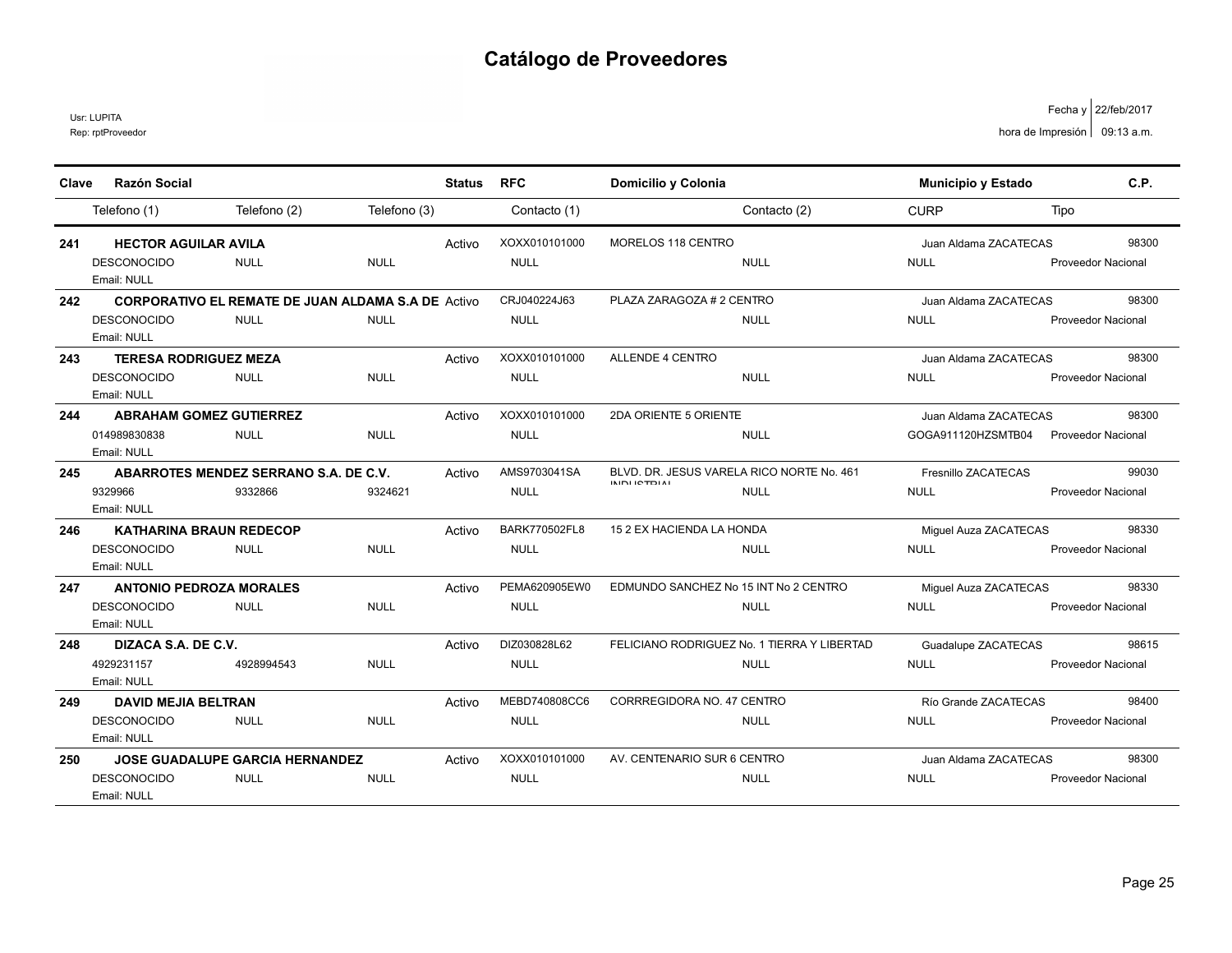Usr: LUPITA

|       | <b>Razón Social</b>                                        |              |               | <b>RFC</b>    |                                                                               |                                           | C.P.                      |
|-------|------------------------------------------------------------|--------------|---------------|---------------|-------------------------------------------------------------------------------|-------------------------------------------|---------------------------|
| Clave |                                                            |              | <b>Status</b> |               | Domicilio y Colonia                                                           | Municipio y Estado                        |                           |
|       | Telefono (2)<br>Telefono (1)                               | Telefono (3) |               | Contacto (1)  | Contacto (2)                                                                  | <b>CURP</b>                               | Tipo                      |
| 251   | <b>FELIPE HERNANDEZ HERNANDEZ</b>                          |              | Activo        | XOXX010101000 | C. GENARO CODINA 28 CENTRO                                                    | Juan Aldama ZACATECAS                     | 98300                     |
|       | <b>DESCONOCIDO</b><br><b>NULL</b>                          | <b>NULL</b>  |               | <b>NULL</b>   | <b>NULL</b>                                                                   | HEHF500823HZSRRL07                        | <b>Proveedor Nacional</b> |
|       | Email: NULL                                                |              |               |               |                                                                               |                                           |                           |
| 252   | <b>JULIAN CESAR GARCIA GARCIA</b>                          |              | Activo        | GAGJ820330AU6 | IGNACIO RODRIGUEZ NoEXT 214 LOMAS DE LA<br><b>COLEDAD</b>                     | Zacatecas ZACATECAS                       | 98040                     |
|       | <b>DESCONOCIDO</b><br><b>NULL</b>                          | <b>NULL</b>  |               | <b>NULL</b>   | <b>NULL</b>                                                                   | <b>NULL</b>                               | <b>Proveedor Nacional</b> |
|       | Email: NULL                                                |              |               |               |                                                                               |                                           |                           |
| 253   | <b>JESSICA PEREZ CASTRUITA</b>                             |              | Activo        | XOXX010101000 | <b>CUAUHTEMOC NUM 9</b>                                                       | Juan Aldama ZACATECAS                     | 98300                     |
|       | <b>DESCONOCIDO</b>                                         |              |               |               |                                                                               |                                           | <b>Proveedor Nacional</b> |
|       | Email:                                                     |              |               |               |                                                                               |                                           |                           |
| 254   | <b>SARA LIMONES CASAS</b>                                  |              | Activo        | XOXX010101000 | CENTENARIO NORTE NUM 72 CENTRO                                                | Juan Aldama ZACATECAS                     | 98300                     |
|       | <b>DESCONOCIDO</b><br>Email:                               |              |               |               |                                                                               |                                           | Proveedor Nacional        |
|       | <b>LENNIN EMILIO RODRIGUEZ GALVAN</b>                      |              |               | XOXX010101000 | C. CENTENARIO NORTE 7 CENTRO                                                  |                                           | 9830                      |
| 255   | <b>DESCONOCIDO</b>                                         |              | Activo        |               |                                                                               | Juan Aldama ZACATECAS                     |                           |
|       | Email:                                                     |              |               |               |                                                                               |                                           | Proveedor Nacional        |
| 256   | <b>DEMETRIO GOMEZ HERNANDEZ</b>                            |              | Activo        | GOHD591222RA6 | DOMICILIO CONOCIDO S/N ORIENTE                                                | Juan Aldama ZACATECAS                     | 98300                     |
|       | <b>DESCONOCIDO</b>                                         |              |               |               |                                                                               |                                           | <b>Proveedor Nacional</b> |
|       | Email:                                                     |              |               |               |                                                                               |                                           |                           |
| 257   | <b>JOSE DE JESUS GONZALEZ LIMONES</b>                      |              | Activo        | XOXX010101000 | C. GALEANA 7 CENTRO                                                           | Juan Aldama ZACATECAS                     | 98300                     |
|       | 498 983 0828<br>671 101 5539                               |              |               |               |                                                                               | GOLJ710606HZSNMS03                        | Proveedor Nacional        |
|       | Fmail:                                                     |              |               |               |                                                                               |                                           |                           |
| 258   | <b>SERVICIOS INTEGRALES EN CONSTRUCCION Y DESAI Activo</b> |              |               | SIC0405311XA  | C. JUAN HERRADA No. 3 LORETO                                                  | Río Grande ZACATECAS                      | 98400                     |
|       | <b>DESCONOCIDO</b>                                         |              |               |               |                                                                               |                                           | <b>Proveedor Nacional</b> |
|       | Email:                                                     |              |               |               |                                                                               |                                           |                           |
| 259   | <b>PROMOTORA HOTELERA OJO DE AGUA S.A. DE C.V.</b> Activo  |              |               | PHO8210259G9  | PANAMERICANA FRESNILLO TORREON NO KM 125 EL<br>$\bigcap$ $\mathsf{HT}\bigcap$ | Juan Aldama ZACATECAS                     | 98300                     |
|       | <b>DESCONOCIDO</b>                                         |              |               |               |                                                                               |                                           | <b>Proveedor Nacional</b> |
|       | Email:                                                     |              |               |               |                                                                               |                                           |                           |
| 260   | QUALITAS COMPAÑIA DE SEGUROS S.A.B. DE C.V.                |              | Activo        | QCS931209G49  | JOSE MA CASTORENA No 426 JOSE DE LOS CEDROS                                   | Cuaiimalpa de Morelos DISTRITO<br>EEDEDAL | 05200                     |
|       | <b>DESCONOCIDO</b><br>Email:                               |              |               |               |                                                                               |                                           | <b>Proveedor Nacional</b> |
|       |                                                            |              |               |               |                                                                               |                                           |                           |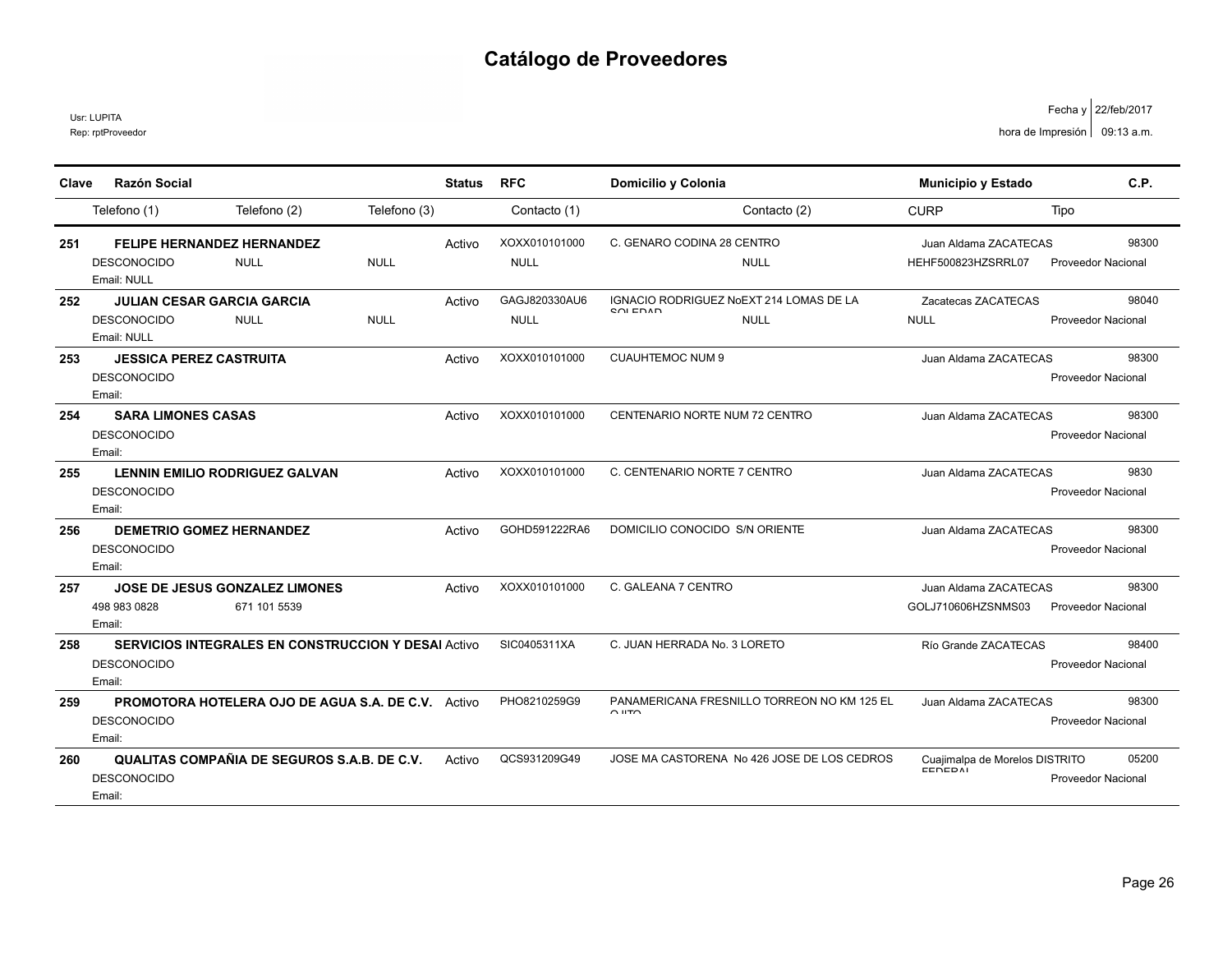|       | Usr: LUPITA<br>Rep: rptProveedor                                  |                                                        |              |               |               |                                                                      |                                             | Fecha y   22/teb/2017<br>hora de Impresión   09:13 a.m. |
|-------|-------------------------------------------------------------------|--------------------------------------------------------|--------------|---------------|---------------|----------------------------------------------------------------------|---------------------------------------------|---------------------------------------------------------|
| Clave | Razón Social                                                      |                                                        |              | <b>Status</b> | <b>RFC</b>    | Domicilio y Colonia                                                  | Municipio y Estado                          | C.P.                                                    |
|       | Telefono (1)                                                      | Telefono (2)                                           | Telefono (3) |               | Contacto (1)  | Contacto (2)                                                         | <b>CURP</b>                                 | Tipo                                                    |
| 261   | (55) 52738437<br>Email:                                           | <b>GRUPO EDITORIAL ZACATECAS, S.A. DE C.V</b>          |              | Activo        | GEZ970312UM4  | CHICAGO No 149-A NAPOLES                                             | Benito Juárez DISTRITO FEDERAL              | 03810<br>Proveedor Nacional                             |
| 262   | <b>DESCONOCIDO</b><br>Email:                                      | CIA. PERIODISTICA DEL SOL DE ZACATECAS, S.A. DE Activo |              |               | PSZ100601RY8  | AV. QUEBRADILLA 602 CAMINERA                                         | Zacatecas ZACATECAS                         | 98045<br>Proveedor Nacional                             |
| 263   | <b>ANTONIO ARELLANO ACOSTA</b><br><b>DESCONOCIDO</b><br>Email:    |                                                        |              | Activo        | AEAA570608D85 | C. ESCOBEDO No. 3-A CENTRO                                           | Juan Aldama ZACATECAS                       | 98300<br><b>Proveedor Nacional</b>                      |
| 264   | <b>DESCONOCIDO</b><br>Email:                                      | <b>SANJUANA PATRICIA MARTINEZ FRAYRE</b>               |              | Activo        | MAFS790316MIA | HIDALGO 2 CENTRO                                                     | Miguel Auza ZACATECAS                       | 98300<br><b>Proveedor Nacional</b>                      |
| 265   | <b>MINJARES-SOULE S.A DE C.V.</b><br><b>DESCONOCIDO</b><br>Email: |                                                        |              | Activo        | MSE101006GS3  | AV. GONZALEZ ORTEGA No.164 CENTRO                                    | Zacatecas ZACATECAS                         | 98000<br><b>Proveedor Nacional</b>                      |
| 266   | <b>GAS CAMPANITA S.A.DE C.V.</b><br>493-932-1179<br>Email:        |                                                        |              | Activo        | GCA740122352  | CARR. PANAMERICANA KM. 724.6 LOMAS DE<br>DI ATEDOO                   | Fresnillo ZACATECAS                         | 99040<br>Proveedor Nacional                             |
| 267   | DICONSA S.A DE C.V.<br><b>DESCONOCIDO</b><br>Email:               |                                                        |              | Activo        | DIC860428M2A  | INSURGENTES SUR No. 3483 VILLA OLIMPICA MIGUEL<br>1110M <sub>2</sub> | <b>Tlalpan DISTRITO FEDERAL</b>             | 14020<br><b>Proveedor Nacional</b>                      |
| 268   | <b>SUSANA GARCIA MEZA</b><br><b>DESCONOCIDO</b><br>Email:         |                                                        |              | Activo        | GAMS571008EM3 | C. EVERISTO PEREZ S/N CENTRO                                         | Juan Aldama ZACATECAS                       | 98300<br><b>Proveedor Nacional</b>                      |
| 269   | <b>JOSE LUIS HERNANDEZ LUNA</b><br>498 983 1244<br>Email:         |                                                        |              | Activo        | XOXX010101000 | CARRILLO PUERTO No. 45 CENTRO                                        | Juan Aldama ZACATECAS<br>HELL530130HZSRNS04 | 98300<br>Proveedor Nacional                             |
| 270   | <b>DESCONOCIDO</b><br>Email:                                      | <b>FLORENTINO QUINTANA GARCIA</b>                      |              | Activo        | QUGF631016S20 | C.CARRETERA DURANGO-MAZATLAN KM 98 EL SALTO                          | Pueblo Nuevo DURANGO                        | 34950<br><b>Proveedor Nacional</b>                      |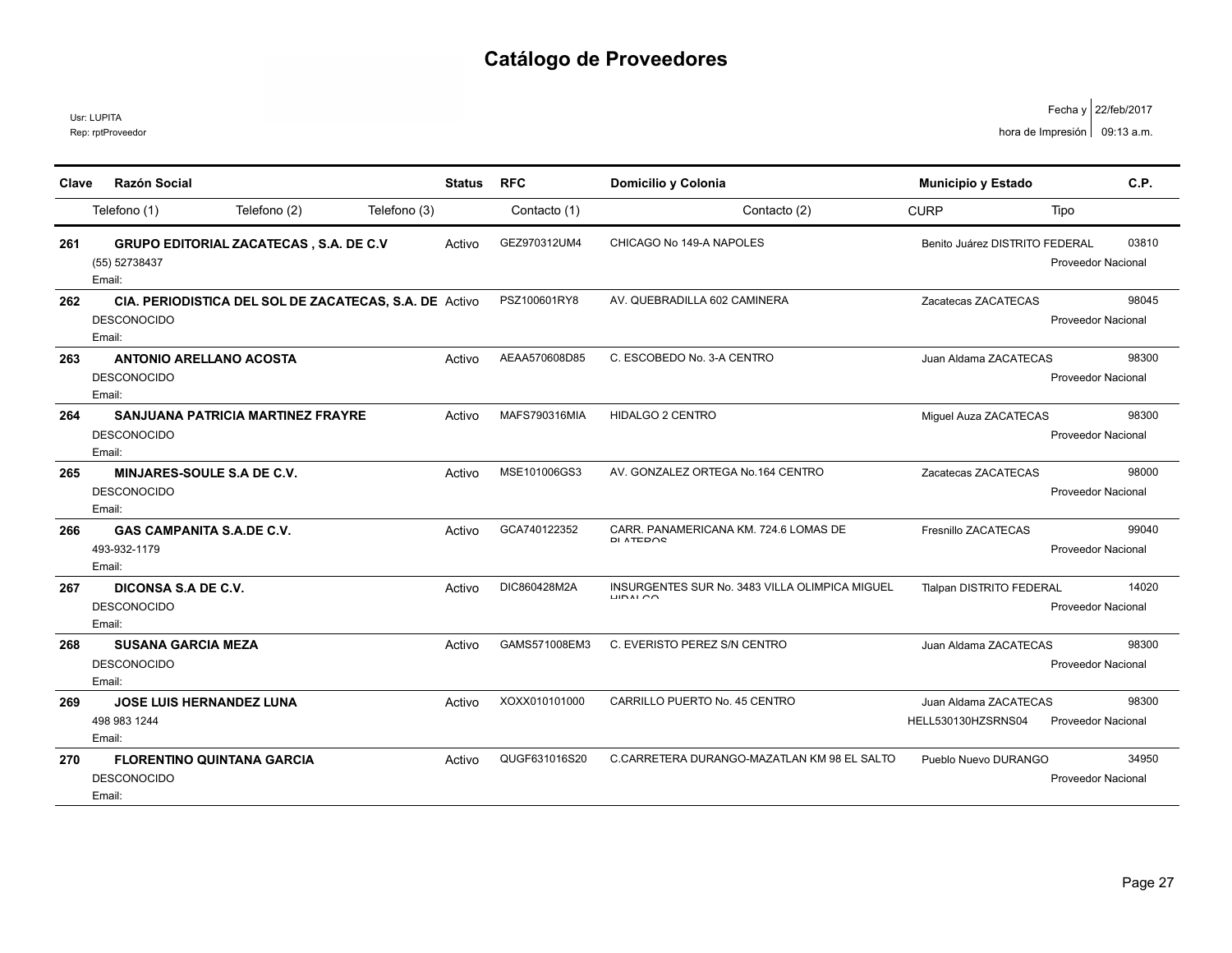Usr: LUPITA

Rep: rptProveedor

| Clave | Razón Social                                                        |              | <b>Status</b> | <b>RFC</b>    | Domicilio y Colonia                         | Municipio y Estado                                    | C.P.                               |
|-------|---------------------------------------------------------------------|--------------|---------------|---------------|---------------------------------------------|-------------------------------------------------------|------------------------------------|
|       | Telefono (2)<br>Telefono (1)                                        | Telefono (3) |               | Contacto (1)  | Contacto (2)                                | <b>CURP</b>                                           | Tipo                               |
| 271   | <b>URIEL DAVILA FAVELA</b><br><b>DESCONOCIDO</b><br>Email:          | Activo       |               | DAFU691010KA8 | C. BRAVO 22 CENTRO                          | Miguel Auza ZACATECAS<br>DAFU691010HZSVVR04           | 98330<br><b>Proveedor Nacional</b> |
| 272   | <b>MARIO HUGO CORTES RIOS</b><br><b>DESCONOCIDO</b><br>Email:       | Activo       |               | CORM440401FR7 | ALVARO OBREGON No7 CENTRO                   | Juan Aldama ZACATECAS                                 | 98300<br><b>Proveedor Nacional</b> |
| 273   | <b>ADRIAN GERARDO GUZMAN IBARRA</b><br><b>DESCONOCIDO</b><br>Email: | Activo       |               | GUIA740303TC5 | MORELOS No. 39 CENTRO                       | Juan Aldama ZACATECAS<br>GUIA740303HZSZBD02           | 98300<br><b>Proveedor Nacional</b> |
| 274   | <b>JESUS CASTRUITA MEDINA</b><br><b>DESCONOCIDO</b><br>Email:       | Activo       |               | XOXX010101000 | LOPEZ PORTILLO No 20 CENTRO                 | Juan Aldama ZACATECAS<br>CAMJ640505HZSSDS05           | 98300<br><b>Proveedor Nacional</b> |
| 275   | <b>FRANCISCO JAVIER CANALES</b><br><b>DESCONOCIDO</b><br>Email:     | Activo       |               | CAFR661218C41 | BENJAMIN GUZMAN No 2 CENTRO                 | Miguel Auza ZACATECAS                                 | 98330<br><b>Proveedor Nacional</b> |
| 276   | <b>JOSE CARLOS ARELLANO SERRANO</b><br><b>DESCONOCIDO</b><br>Email: | Activo       |               | AESC880326BI7 | RIOS DE LA PLATA No. 404 LOMAS BIZANTINAS   | Zacatecas ZACATECAS                                   | 98099<br><b>Proveedor Nacional</b> |
| 277   | <b>ALEJANDRO RIVERA ALBA</b><br><b>DESCONOCIDO</b><br>Email:        | Activo       |               | RIAA9309112X2 | CERRO DE LA VIRGEN No 104 COLINAS DEL PADRE | Zacatecas ZACATECAS                                   | 98085<br><b>Proveedor Nacional</b> |
| 278   | <b>ALFREDO MARQUEZ FLORES</b><br><b>DESCONOCIDO</b><br>Email:       | Activo       |               | MAFA5201018Y0 | JUSTO SIERRA No 20 SAN FRANCISCO            | Jerez ZACATECAS                                       | 99340<br><b>Proveedor Nacional</b> |
| 279   | <b>RICARDO SORIANO TAGLE</b><br><b>DESCONOCIDO</b><br>Email:        | Activo       |               | SOTR510619CTS | BOULEVARD INDEPENDENCIA PTE. No 1370 ANNA   | Torreón COAHUILA DE ZARAGOZA                          | 27170<br><b>Proveedor Nacional</b> |
| 280   | <b>JUAN CARLOS GOMEZ DABDOUB</b><br><b>DESCONOCIDO</b><br>Email:    | Activo       |               | XOXX010101000 | FRANCISCO ZARCO 254 ALAMITOS                | San Luis Potosí SAN LUIS POTOSI<br>GODJ770718HDFMBN06 | 78280<br><b>Proveedor Nacional</b> |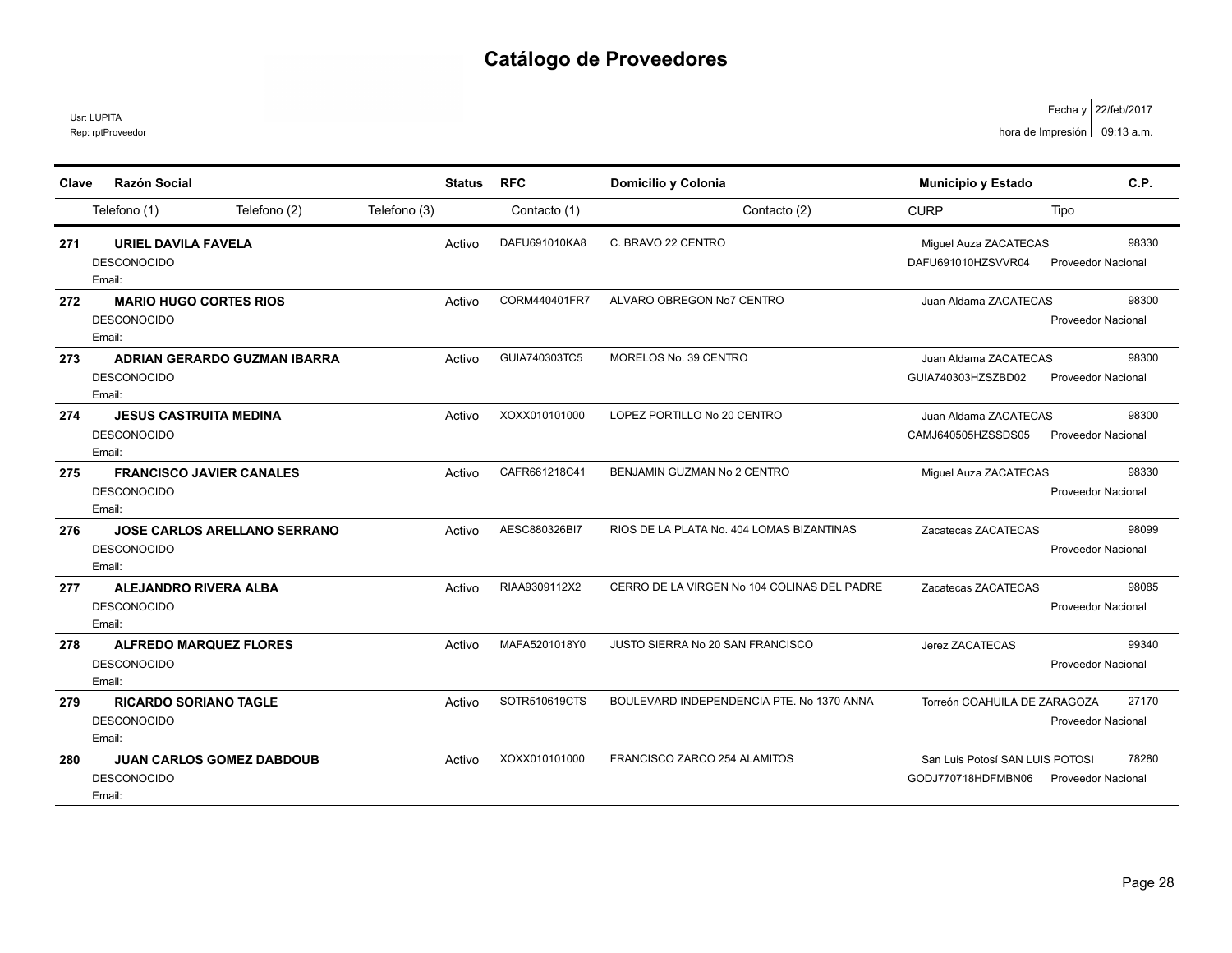Rep: rptProveedor Usr: LUPITA

| Clave | Razón Social                                                               | <b>Status</b> | <b>RFC</b>    | Domicilio y Colonia                     | <b>Municipio y Estado</b>                   | C.P.                               |
|-------|----------------------------------------------------------------------------|---------------|---------------|-----------------------------------------|---------------------------------------------|------------------------------------|
|       | Telefono (2)<br>Telefono (1)                                               | Telefono (3)  | Contacto (1)  | Contacto (2)                            | <b>CURP</b>                                 | Tipo                               |
| 281   | <b>MIGUEL ANGEL MIER GARCIA</b><br>4929225416<br>4929241590<br>Email:      | Activo        | MIGM570428I38 | CALZADA UNIVERSIDAD No 202 ZACATECAS    | Zacatecas ZACATECAS                         | 98060<br><b>Proveedor Nacional</b> |
| 282   | <b>CLUB DE BEISBOL MONTERREY SA DE CV</b><br><b>DESCONOCIDO</b><br>Email:  | Activo        | CBM4912228V0  | MANUEL L BARRAGAN S/N REGINA            | Monterrey NUEVO LEON                        | 64290<br><b>Proveedor Nacional</b> |
| 283   | <b>ROSA MARIA SANCHEZ MUÑOZ</b><br>(433) 98-4-06-00<br>Email:              | Activo        | SAMR690909UW3 | INDEPENDENCIA NUM 64 CENTRO             | Miquel Auza ZACATECAS                       | 98330<br>Contratista Obra Pública  |
| 284   | <b>DELFINO RAMIREZ SERRILLO</b><br><b>DESCONOCIDO</b><br>Email:            | Activo        | XOXX010101000 | CONOCIDO S/N                            | Juan Aldama ZACATECAS                       | <b>Proveedor Nacional</b>          |
| 285   | <b>JOSE DE JESUS RODRIGUEZ LAZALDE</b><br><b>DESCONOCIDO</b><br>Email:     | Activo        | XOXX010101000 | FRANCISCO I MADERO No. 12 CENTRO        | Juan Aldama ZACATECAS<br>ROLJ710331HZSDZS09 | 98300<br><b>Proveedor Nacional</b> |
| 286   | <b>JORGE ALBERTO PADILLA CONTRERAS</b><br>498-983-0585<br>Email:           | Activo        | XXOX010101000 | VICENTE GUERRERO No. 7B CENTRO          | Juan Aldama ZACATECAS<br>PACJ760813HGTDNR05 | 98300<br>Proveedor Nacional        |
| 287   | <b>ANDRES MENDIETA SANCHEZ</b><br><b>DESCONOCIDO</b><br>Email:             | Activo        | XOXX010101000 | PROL. CUAUHTEMOC No. 6 CENTRO           | Juan Aldama ZACATECAS<br>MESA780520HZSNNN07 | 98300<br><b>Proveedor Nacional</b> |
| 288   | <b>JUAN ANTONIO DELGADO GONZALEZ</b><br><b>DESCONOCIDO</b><br>Email:       | Activo        | DEGJ600728MD2 | ALLENDE No. 31 CENTRO                   | Río Grande ZACATECAS                        | 98400<br><b>Proveedor Nacional</b> |
| 289   | <b>MARIA EVELIA LOURDES QUINTERO MEJIA</b><br><b>DESCONOCIDO</b><br>Email: | Activo        | QUME5106183P6 | CENTENARIO No 52 CENTRO                 | Juan Aldama ZACATECAS                       | 98300<br><b>Proveedor Nacional</b> |
| 290   | <b>ELIAB AGUIRRE COLLAZO</b><br><b>DESCONOCIDO</b><br>Email:               | Activo        | AUCE860517LX1 | PORTES GIL No. 29 NUEVO LINARES DEL SUR | Francisco I. Madero COAHUILA DE<br>74040074 | 27907<br><b>Proveedor Nacional</b> |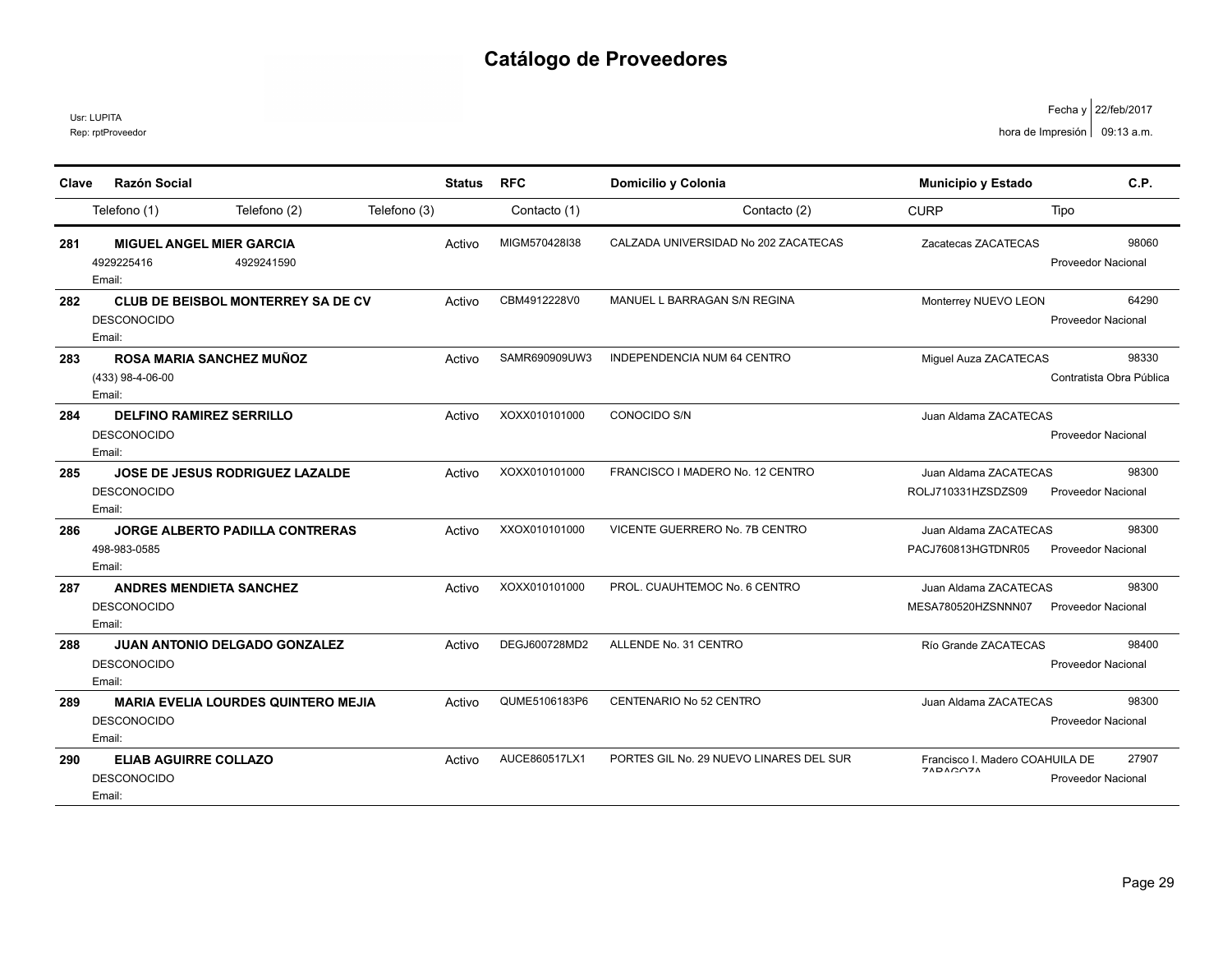Rep: rptProveedor Usr: LUPITA

| Clave | Razón Social                                                          | <b>Status</b> | <b>RFC</b>     | Domicilio y Colonia                | <b>Municipio y Estado</b>                   | C.P.                               |
|-------|-----------------------------------------------------------------------|---------------|----------------|------------------------------------|---------------------------------------------|------------------------------------|
|       | Telefono (2)<br>Telefono (1)                                          | Telefono (3)  | Contacto (1)   | Contacto (2)                       | <b>CURP</b>                                 | Tipo                               |
| 291   | <b>GERARDO HIPOLITO RIVERA VALENZUELA</b><br>4339840470<br>Email:     | Activo        | XOXX010101000  | <b>GUERRERO No 16 B CENTRO</b>     | Miguel Auza ZACATECAS<br>RIVG611007HDGVLR05 | 98330<br><b>Proveedor Nacional</b> |
| 292   | <b>RAYMUNDO MARCELO LUJAN HERNANDEZ</b><br>desconocido<br>Email:      | Activo        | LUHR680826BLA  | C. PITHAYA NO. EXT 6335 CENTRO     | Juárez CHIHUAHUA                            | 32690<br><b>Proveedor Nacional</b> |
| 293   | <b>JESUS MANUEL QUIRINO PUENTE</b><br><b>DESCONOCIDO</b><br>Email:    | Activo        | QUPJ880218UP0  | C. LAS FLORES NO. EXT 124 CENTRO   | Sombrerete ZACATECAS                        | 99100<br>Contratista Obra Pública  |
| 294   | <b>ELIOBARDO ROMERO SALAS</b><br><b>DESCONOCIDO</b><br>Email:         | Activo        | XOXX010101000  | CONOCIDO                           | Jerez ZACATECAS                             | <b>Proveedor Nacional</b>          |
| 295   | <b>J ISABEL CHAVEZ CHAVEZ</b><br><b>DESCONOCIDO</b><br>Email:         | Activo        | CACJ48080886L6 | LUIS MOYA No 45 CENTRO             | Juan Aldama ZACATECAS                       | 98300<br><b>Proveedor Nacional</b> |
| 296   | <b>JUAN CARLOS FERNANDEZ ALVARADO</b><br><b>DESCONOCIDO</b><br>Email: | Activo        | X0XX010101000  | CARRILLO PUERTO No 16 CENTRO       | Juan Aldama ZACATECAS<br>FEAJ790624HZSRLN05 | 98300<br><b>Proveedor Nacional</b> |
| 297   | <b>JAVIER GARCIA VALENCIANA</b><br><b>DESCONOIDO</b><br>Email:        | Activo        | GAUS481027148  | PLUTARCO ELIAS CALLES No 80 CENTRO | Juan Aldama ZACATECAS<br>GAVJ481027HMNRLV02 | 98300<br><b>Proveedor Nacional</b> |
| 298   | <b>MA ESTHELA VALDIVA VAZQUEZ</b><br><b>DESCONOCIDO</b><br>Email:     | Activo        | XOXX010101000  | ALVARO OBREGON No 24 CENTRO        | Juan Aldama ZACATECAS<br>VAVE560901MCLLZS04 | 98300<br>Proveedor Nacional        |
| 299   | <b>MARIA ELIA FRAIRE ESQUIVEL</b><br><b>DESOCNOCIDO</b><br>Email:     | Activo        | FAEE711223K35  | LUIS MOYA No 44 CENTRO             | Juan Aldama ZACATECAS                       | 98300<br><b>Proveedor Nacional</b> |
| 300   | <b>MARIA ELENA MEDINA MALDONADO</b><br><b>DESCONOCIDO</b><br>Email:   | Activo        | XOXX010101000  | MAR EGEO No 9 CENTRO               | Miguel Auza ZACATECAS<br>MEME840817MZSDLL05 | 98400<br>Proveedor Nacional        |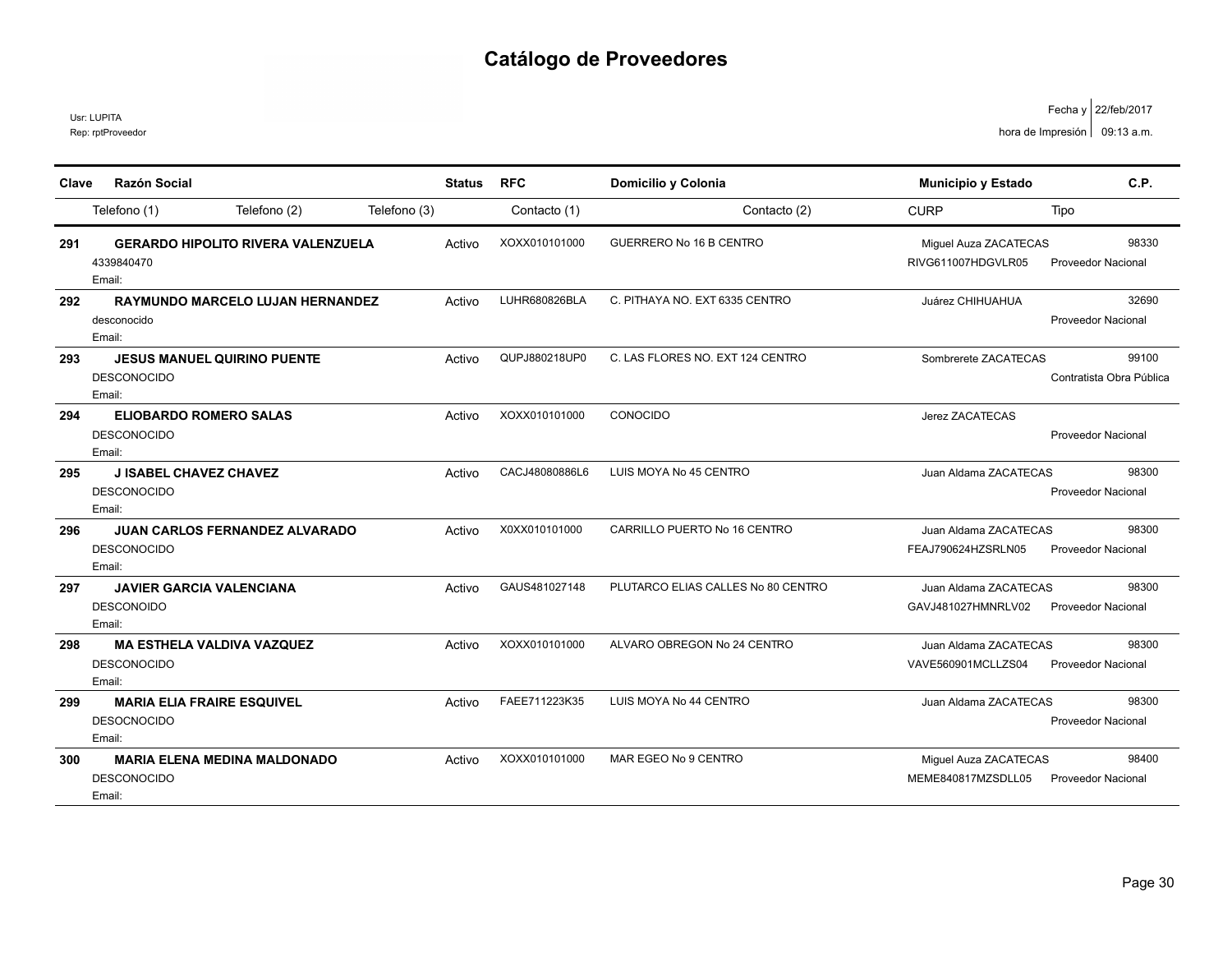Rep: rptProveedor Usr: LUPITA

|       | <b>Razón Social</b>              |                                      |              |               | <b>RFC</b>    |                                                         |                              | C.P.                      |
|-------|----------------------------------|--------------------------------------|--------------|---------------|---------------|---------------------------------------------------------|------------------------------|---------------------------|
| Clave |                                  |                                      |              | <b>Status</b> |               | Domicilio y Colonia                                     | Municipio y Estado           |                           |
|       | Telefono (1)                     | Telefono (2)                         | Telefono (3) |               | Contacto (1)  | Contacto (2)                                            | <b>CURP</b>                  | Tipo                      |
| 301   |                                  | <b>NANCY ELIZABETH VELOZ CORTES</b>  |              | Activo        | VECN850627664 | AVENIDA JUAREZ No 516 CENTRO                            | Fresnillo ZACATECAS          | 99000                     |
|       | <b>DESCONOCIDO</b>               |                                      |              |               |               |                                                         |                              | <b>Proveedor Nacional</b> |
|       | Email:                           |                                      |              |               |               |                                                         |                              |                           |
| 302   | <b>JULIETA ORTEGA SERRANO</b>    |                                      |              | Activo        | OESJ690713PB0 | CALLE LUIS MOYA NUM 5 CENTRO                            | Juan Aldama ZACATECAS        | 98300                     |
|       | 498 982 9146                     |                                      |              |               |               |                                                         |                              | <b>Proveedor Nacional</b> |
|       | Email:                           |                                      |              |               |               |                                                         |                              |                           |
| 303   | <b>SERGIO CORREA PEREZ</b>       |                                      |              | Activo        | COPS6702211Q7 | HUELGUISTAS DEL RIO BLANCO No 1529 LAS LUISAS           | Torreón COAHUILA DE ZARAGOZA | 27390                     |
|       | 187-9757                         |                                      |              |               |               |                                                         |                              | <b>Proveedor Nacional</b> |
|       | Email:                           |                                      |              |               |               |                                                         |                              |                           |
| 304   | <b>HELENA GIESBRECHT MARTENS</b> |                                      |              | Activo        | GIMH6010104N8 | CAMPO No. 15 EX-HACIENDA LA ONDA CAMPO No 15            | Miguel Auza ZACATECAS        | 98340                     |
|       | 0143349832850                    |                                      |              |               |               |                                                         | GIMH601010MDGSR              | <b>Proveedor Nacional</b> |
|       | Email: aceroslaonda@hotmail.com  |                                      |              |               |               |                                                         |                              |                           |
| 305   | <b>CADECO SA DE CV</b>           |                                      |              | Activo        | CAD850514L17  | BLVD JESUS VARELA No 308 INDUSTRIAL                     | Fresnillo ZACATECAS          | 98030                     |
|       | 493-878-5104                     |                                      |              |               |               |                                                         |                              | <b>Proveedor Nacional</b> |
|       | Email:                           |                                      |              |               |               |                                                         |                              |                           |
| 306   | <b>MANUEL RODRIGUEZ CARRASCO</b> |                                      |              | Activo        | ROCM690906LN2 | MORELOS NUM 3325 AMPLIACION FCO VILLA                   | Cuauhtémoc CHIHUAHUA         | 31530                     |
|       | <b>DESCONOCIDO</b>               |                                      |              |               |               |                                                         |                              | <b>Proveedor Nacional</b> |
|       | Email:                           |                                      |              |               |               |                                                         |                              |                           |
| 307   | <b>MARCELINO REZA VARGAS</b>     |                                      |              | Activo        | X0XX010101000 | ZINC 14 CENTAURO DEL NORTE                              | Juan Aldama ZACATECAS        | 98300                     |
|       | <b>DESCONOCIDO</b>               |                                      |              |               |               |                                                         | REVM731113HDGZRR00           | <b>Proveedor Nacional</b> |
|       | Email:                           |                                      |              |               |               |                                                         |                              |                           |
| 308   |                                  | <b>JOSE GUADALUPE SOTO SALVARREY</b> |              | Activo        | SOSG590824JA6 | ALEJANDRO VOLTA NUM 209 ALTOS FRACC<br><b>MECANICOS</b> | Zacatecas ZACATECAS          | 98057                     |
|       | <b>DESCONOCIDO</b>               |                                      |              |               |               |                                                         |                              | Contratista Obra Pública  |
|       | Email:                           |                                      |              |               |               |                                                         |                              |                           |
| 309   | <b>CRISTINO CASIO MENDIETA</b>   |                                      |              | Activo        | X0XX010101000 | CUAUHTEMOC 22 LOS PEÑA                                  | Juan Aldama ZACATECAS        | 98300                     |
|       | <b>DESCONOCIDO</b>               |                                      |              |               |               |                                                         | CAMC580724HZSSNR02           | <b>Proveedor Nacional</b> |
|       | Email:                           |                                      |              |               |               |                                                         |                              |                           |
| 310   |                                  | <b>VICTOR MANUEL PEREZ HERNANDEZ</b> |              | Activo        | X0XX010101000 | LUIS MOYA 5 CENTRO                                      | Juan Aldama ZACATECAS        | 98300                     |
|       | <b>DESCONOCIDO</b>               |                                      |              |               |               |                                                         | PEHV630113HZSRRC01           | <b>Proveedor Nacional</b> |
|       | Email:                           |                                      |              |               |               |                                                         |                              |                           |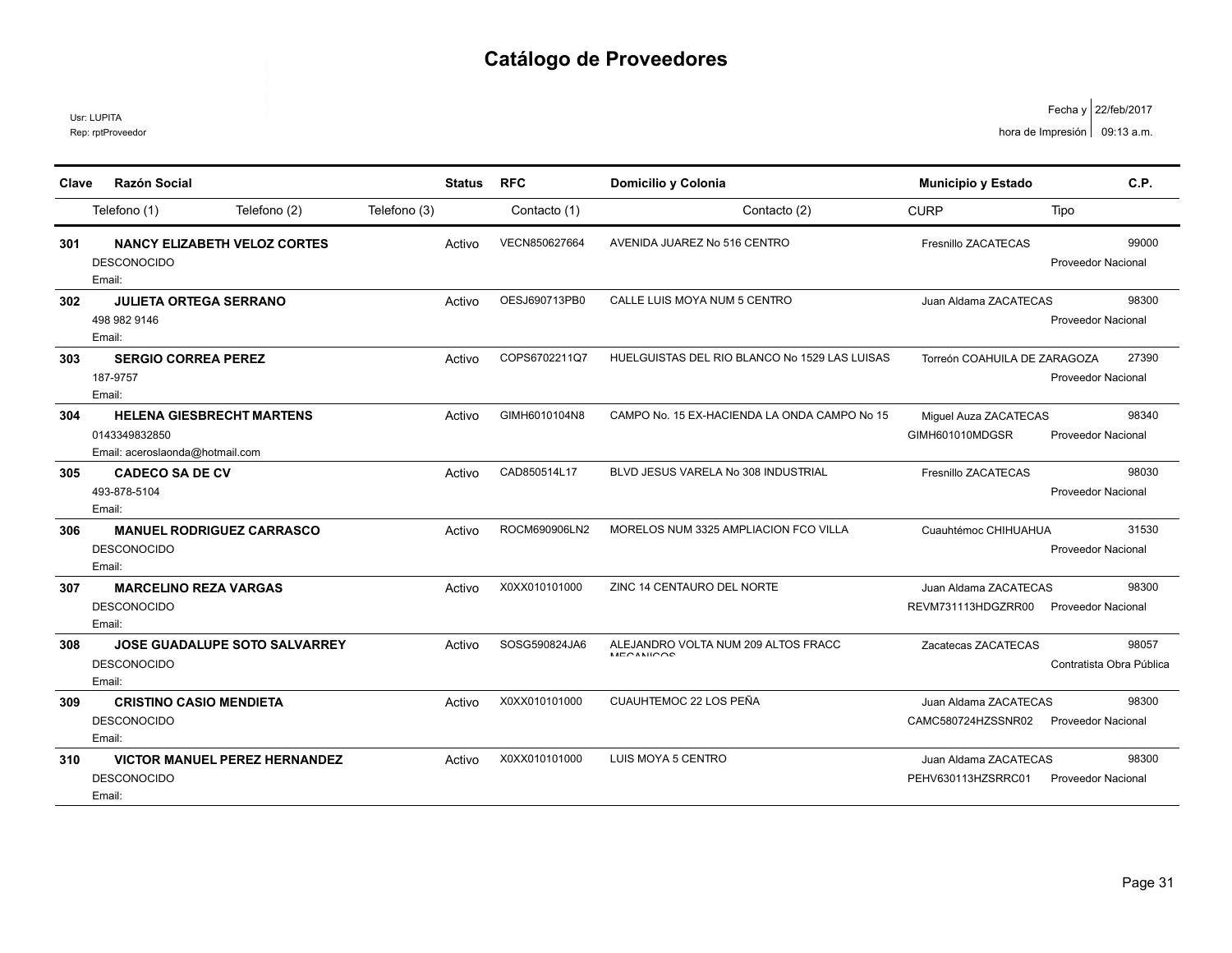Rep: rptProveedor Usr: LUPITA

|                                      | Fecha y 22/feb/2017 |
|--------------------------------------|---------------------|
| hora de Impresión $\Big $ 09:13 a.m. |                     |

| Clave | Razón Social                                                                         |              | <b>Status</b> | <b>RFC</b>    | Domicilio y Colonia                                             | <b>Municipio y Estado</b>                                                                                              | C.P.                               |
|-------|--------------------------------------------------------------------------------------|--------------|---------------|---------------|-----------------------------------------------------------------|------------------------------------------------------------------------------------------------------------------------|------------------------------------|
|       | Telefono (2)<br>Telefono (1)                                                         | Telefono (3) |               | Contacto (1)  | Contacto (2)                                                    | <b>CURP</b>                                                                                                            | Tipo                               |
| 311   | <b>RAUL PINEDO HERNANDEZ</b><br><b>DESCONOCIDO</b><br>Email:                         |              | Activo        | PIHR700312QG4 | AVENIDA DE LAS AGUILAS 225 GAVILANES                            | Guadalupe ZACATECAS                                                                                                    | 98619<br><b>Proveedor Nacional</b> |
| 312   | <b>HECTOR IVAN RAMIREZ GONZALEZ</b><br><b>DESCONOCIDO</b><br>Email:                  |              | Activo        | RAGH860420OR1 | SOR JUANA INES DE LA CRUZ No. 2 MAGISTERIAL                     | Juan Aldama ZACATECAS                                                                                                  | 98300<br>Proveedor Nacional        |
| 313   | <b>RENE GARCIA MEZA</b><br><b>DESCONOCIDO</b><br>Email:                              |              | Activo        | GAMR560403GR6 | <b>JUAREZ S/N CENTRO</b>                                        | Juan Aldama ZACATECAS                                                                                                  | 98300<br><b>Proveedor Nacional</b> |
| 314   | <b>BENJAMIN PINEDO MAYORGA</b><br><b>DESCONOCIDO</b><br>Email:                       |              | Activo        | PIMB650421QX1 | ABASOLO No. 6 SAN FELIPE                                        | Tlaltenango de Sánchez Román<br>$7001T$ $000$                                                                          | 99700<br>Proveedor Nacional        |
| 315   | <b>FEDERICO RODRIGUEZ ANDRADE</b><br><b>DESCONOCIDO</b><br>Email:                    |              | Activo        | ROAF550717R25 | J TRINIDAD RUELAS 26 A CENTRO                                   | Miguel Auza ZACATECAS                                                                                                  | 98330<br><b>Proveedor Nacional</b> |
| 316   | <b>DISTRIBUIDORA AMASA SA DE CV</b><br><b>DESCONOCIDO</b><br>Email:                  |              | Activo        | DAM950202L57  | CALZADA REVOLUCION MEXICANA NUM 95 ZONA<br><b>INIDU ICTDIAL</b> | Guadalupe ZACATECAS                                                                                                    | 98604<br>Proveedor Nacional        |
| 317   | <b>DEMETRIO JAVIER SEGOVIA CHAVEZ</b><br><b>DESCONOCIDO</b><br>Email:                |              | Activo        | SECD651222636 | CALLE FALCON NUM 94 SUR CENTRO                                  | Torreón COAHUILA DE ZARAGOZA                                                                                           | 27000<br><b>Proveedor Nacional</b> |
| 318   | <b>DANIEL PUENTE HERNANDEZ</b><br><b>DESCONOCIDO</b><br>Email:                       |              | Activo        | XXOX010101000 | JAIME NUNO 7 18 DE MARZO ZARAGOZA                               | General Francisco R. Murguía<br>$\mathbf{11} \cap \mathbf{11} \cap \mathbf{12} \cap \mathbf{13}$<br>PUHD860124HZSNRN03 | <b>Proveedor Nacional</b>          |
| 319   | <b>GLORIA JUAREZ ORTEGA</b><br><b>DESCONOCIDO</b><br>Email:                          |              | Activo        | XXOX010101000 | ALTAMIRANO 116 CENTRO                                           | Juan Aldama ZACATECAS<br>JUOC461005MZSRRL03                                                                            | 98300<br>Proveedor Nacional        |
| 320   | <b>JESUS CASIO ALBA</b><br><b>DESCONOCIDO</b><br>Email: FRUTERIACASIO@OUTLOOK.COM.AR |              | Activo        | CAAJ820113JV6 | <b>HIDALGO 17 CENTRO</b>                                        | Juan Aldama ZACATECAS                                                                                                  | 98300<br>Proveedor Nacional        |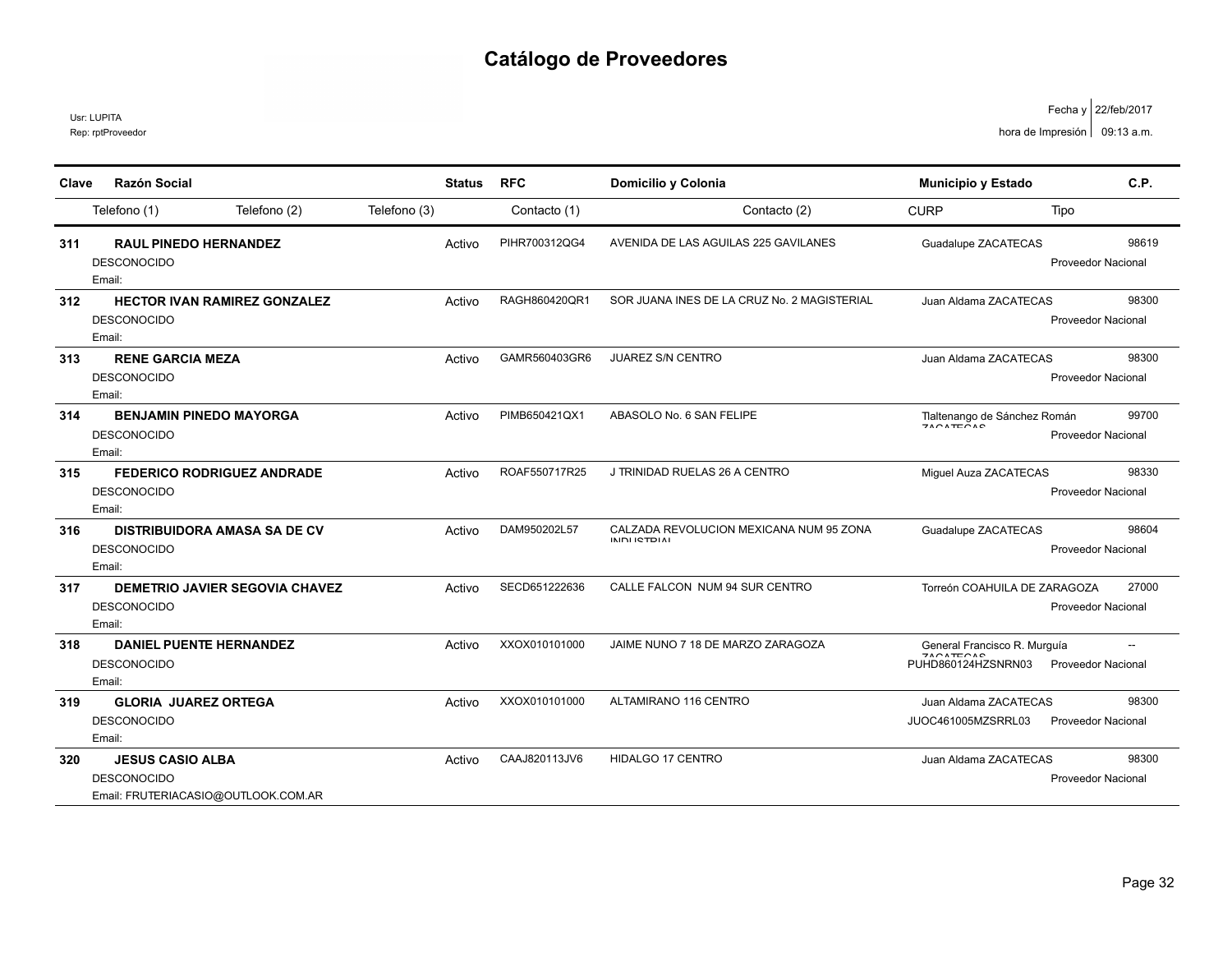Usr: LUPITA

| Clave | <b>Razón Social</b>                   |              | <b>Status</b> | <b>RFC</b>    | Domicilio y Colonia                                            | <b>Municipio y Estado</b>     | C.P.                      |
|-------|---------------------------------------|--------------|---------------|---------------|----------------------------------------------------------------|-------------------------------|---------------------------|
|       |                                       |              |               |               |                                                                |                               |                           |
|       | Telefono (2)<br>Telefono (1)          | Telefono (3) |               | Contacto (1)  | Contacto (2)                                                   | <b>CURP</b>                   | Tipo                      |
| 321   | <b>MARIA JOSEFA PEREZ CHAVEZ</b>      |              | Activo        | XXOX010101000 | 2A ORIENTE 30 ORIENTE                                          | Juan Aldama ZACATECAS         | 98300                     |
|       | <b>DESCONOCIDO</b>                    |              |               |               |                                                                | PECJ350119MDGRHS00            | <b>Proveedor Nacional</b> |
|       | Email:                                |              |               |               |                                                                |                               |                           |
| 322   | <b>MARIA DE JESUS SITAL QUIÑONES</b>  |              | Activo        | SIQJ640128E25 | CALZ. MEXICO 117 AVIACION                                      | Torreón COAHUILA DE ZARAGOZA  | 27050                     |
|       | S/N                                   |              |               |               |                                                                |                               | <b>Proveedor Nacional</b> |
|       | Email:                                |              |               |               |                                                                |                               |                           |
| 323   | <b>LUIS VALLES RAMIREZ</b>            |              | Activo        | VARL360203F95 | CARRILLO PUERTO NUM 26 CENTRO                                  | Juan Aldama ZACATECAS         | 98300                     |
|       | 498 983 0516                          |              |               |               |                                                                |                               | Proveedor Nacional        |
|       | Email:                                |              |               |               |                                                                |                               |                           |
| 324   | <b>RICARDO DAVILA FELIX</b>           |              | Activo        | XOXX010101000 | <b>DESCONOCIDO</b>                                             | Zacatecas ZACATECAS           |                           |
|       | <b>DESCONOCIDO</b>                    |              |               |               |                                                                |                               | Contratista Obra Pública  |
|       | Email:                                |              |               |               |                                                                |                               |                           |
| 325   | <b>NOEL FUENTES GOMEZ</b>             |              | Activo        | FUGN720712AD3 | LUIS MOYA 70-A CENTRO                                          | Juan Aldama ZACATECAS         | 98300                     |
|       | <b>DESCONOCIDO</b>                    |              |               |               |                                                                |                               | <b>Proveedor Nacional</b> |
|       | Email:                                |              |               |               |                                                                |                               |                           |
| 326   | <b>SANDRA NOELIA FAVILA RAMIREZ</b>   |              | Activo        | XOXX010101000 | FERNANDO PAMANES 2 CENTRO                                      | Juan Aldama ZACATECAS         | 98300                     |
|       | <b>DESCONOCIDO</b>                    |              |               |               |                                                                | FARS800124MZSVMN09            | <b>Proveedor Nacional</b> |
|       | Email:                                |              |               |               |                                                                |                               |                           |
| 327   | <b>OSCAR ARMANDO ALMARAZ RAMIREZ</b>  |              | Activo        | AARO801202QP5 | OBREROS No. 58 TRES CRUCES                                     | Zacatecas ZACATECAS           | 98064                     |
|       | S/T                                   |              |               |               |                                                                |                               | Proveedor Nacional        |
|       | Email:                                |              |               |               |                                                                |                               |                           |
| 328   | <b>HOTELES MINERVA SA DE CV</b>       |              | Activo        | HMI101130KF9  | CIRCUNVALACION AGUSTIN YAÑEZ No. 2760 ARCOS<br><b>VALLADTA</b> | Guadalajara JALISCO           | 44130                     |
|       | S/T                                   |              |               |               |                                                                |                               | <b>Proveedor Nacional</b> |
|       | Email:                                |              |               |               |                                                                |                               |                           |
| 329   | <b>FRANCISCO JAVIER CRUZ GARCIA</b>   |              | Activo        | CUGF551019QT5 | SINALOA No. 447D PIRAMIDES                                     | Aquascalientes AGUASCALIENTES | 20277                     |
|       | S/T                                   |              |               |               |                                                                |                               | <b>Proveedor Nacional</b> |
|       | Email:                                |              |               |               |                                                                |                               |                           |
| 330   | <b>FRANCISCO JAVIER MONSIVAIS CID</b> |              | Activo        | MOCF7012033U1 | <b>INSURGENTES S/N CENTRO</b>                                  | Río Grande ZACATECAS          | 98400                     |
|       | <b>DESCONOCIDO</b>                    |              |               |               |                                                                |                               | Proveedor Nacional        |
|       | Email:                                |              |               |               |                                                                |                               |                           |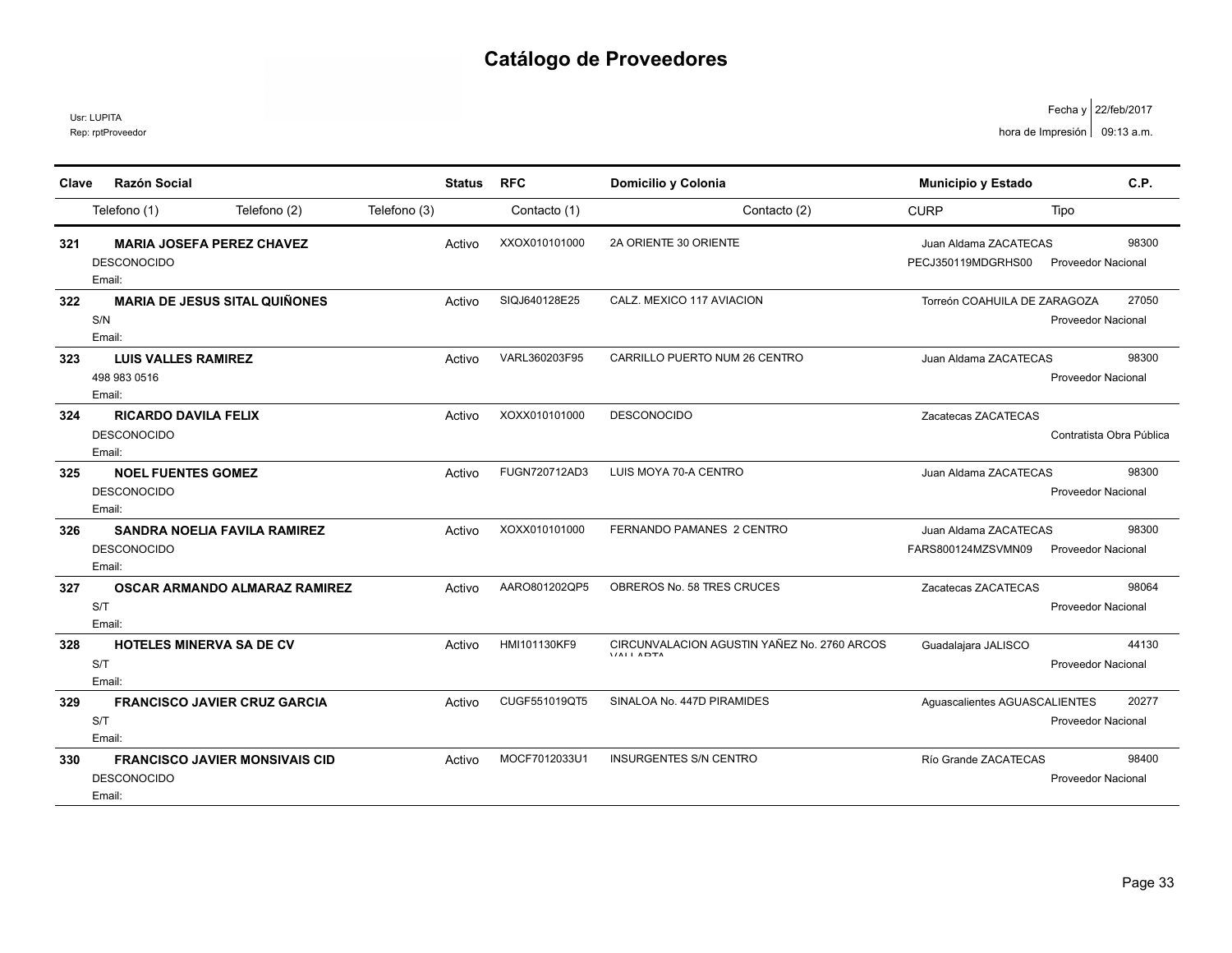Rep: rptProveedor Usr: LUPITA

| Clave | <b>Razón Social</b>                         | <b>Status</b> | <b>RFC</b>    | Domicilio y Colonia                                              | <b>Municipio y Estado</b>   | C.P.                      |
|-------|---------------------------------------------|---------------|---------------|------------------------------------------------------------------|-----------------------------|---------------------------|
|       | Telefono (2)<br>Telefono (1)                | Telefono (3)  | Contacto (1)  | Contacto (2)                                                     | <b>CURP</b>                 | Tipo                      |
|       |                                             |               |               |                                                                  |                             |                           |
| 331   | <b>ESTACION DE SERVICIOS POMAS SA DE CV</b> | Activo        | ESP080116GHA  | CARRETERA FEDERAL 49 KM 105.8 S/N                                | Juan Aldama ZACATECAS       | 98300                     |
|       | <b>DESCONOCIDO</b>                          |               |               |                                                                  |                             | Proveedor Nacional        |
|       | Email:                                      |               |               |                                                                  |                             |                           |
| 332   | <b>MANUEL LAZALDE ROBLES</b>                | Activo        | LARM581112T33 | EMILIANO ZAPATA No. EXTERIOR 310 EMILIANO<br><b>ZADATA</b>       | Durango DURANGO             | 34230                     |
|       | S/N                                         |               |               |                                                                  |                             | <b>Proveedor Nacional</b> |
|       | Email:                                      |               | LEIJ700911Cl7 | AVENIDA PERALVILLO No. EXTERIOR 5 No. INTERIOR                   |                             | 06200                     |
| 333   | <b>JORGE LEMUS IZAZAGA</b><br>S/F           | Activo        |               | DEDTA 7 MODEL OC                                                 | Cuauhtémoc DISTRITO FEDERAL | <b>Proveedor Nacional</b> |
|       | Email:                                      |               |               |                                                                  |                             |                           |
| 334   | <b>MIGUEL ANGEL CASTILLO OROZCO</b>         | Activo        | XOXX010101000 | CONOCIDO CONOCIDO                                                | Zacatecas ZACATECAS         | CONOC                     |
|       | <b>DESCONOCIDO</b>                          |               |               |                                                                  |                             | <b>Proveedor Nacional</b> |
|       | Email:                                      |               |               |                                                                  |                             |                           |
| 335   | <b>MA TERESA RODRIGUEZ MEZA</b>             | Activo        | X0XX010101000 | C ALLENDE 4 JUAN ALDAMA                                          | Juan Aldama ZACATECAS       | 98300                     |
|       | <b>DESCONOCIDO</b>                          |               |               |                                                                  |                             | <b>Proveedor Nacional</b> |
|       | Email:                                      |               |               |                                                                  |                             |                           |
| 336   | <b>CARLOS ENRIQUE UNDA LOPEZ</b>            | Activo        | UALC610907LVA | PASEO DE SAN JOSE DE GRACIA No 125 PASEO DE<br>A OLIAO OALIENTEO | Jesús María AGUASCALIENTES  | 20924                     |
|       | <b>DESCONOCIDO</b>                          |               |               |                                                                  |                             | Proveedor Nacional        |
|       | Email:                                      |               |               |                                                                  |                             |                           |
| 337   | <b>LUIS GABRIEL RUBIO ESTRADA</b>           | Activo        | RUL7206219QA  | NUEVO MEXICO No 6 ADOLFO LOPEZ MATEOS                            | Río Grande ZACATECAS        | 98400                     |
|       | 4989821244                                  |               |               |                                                                  |                             | Proveedor Nacional        |
|       | Email:                                      |               |               |                                                                  |                             |                           |
| 338   | <b>ABEL CARRILLO CARDOZA</b>                | Activo        | CACX860204CJ9 | VILLEGAS NUM 18 LOS RAMIREZ                                      | Río Grande ZACATECAS        | 98400                     |
|       | 498 982 48 59                               |               |               |                                                                  |                             | <b>Proveedor Nacional</b> |
|       | Email:                                      |               |               |                                                                  |                             |                           |
| 339   | <b>MIGUEL ANGEL SALAS ROMAN</b>             | Activo        | X0XX0101000   | C. INSURGENTES 25 CENTRO                                         | Miguel Auza ZACATECAS       | 98330                     |
|       | S/N                                         |               |               |                                                                  | SARM910101HZSLMG08          | <b>Proveedor Nacional</b> |
|       | Email:                                      |               |               |                                                                  |                             |                           |
| 340   | <b>JESUS VIELMAS MORENO</b>                 | Activo        | X0XX0101000   | C 20 DE NOVIEMBRE 2 CENTRO                                       | Miguel Auza ZACATECAS       | 98330                     |
|       | S/F<br>Email:                               |               |               |                                                                  | VIMJ700201HZSLR06           | Proveedor Nacional        |
|       |                                             |               |               |                                                                  |                             |                           |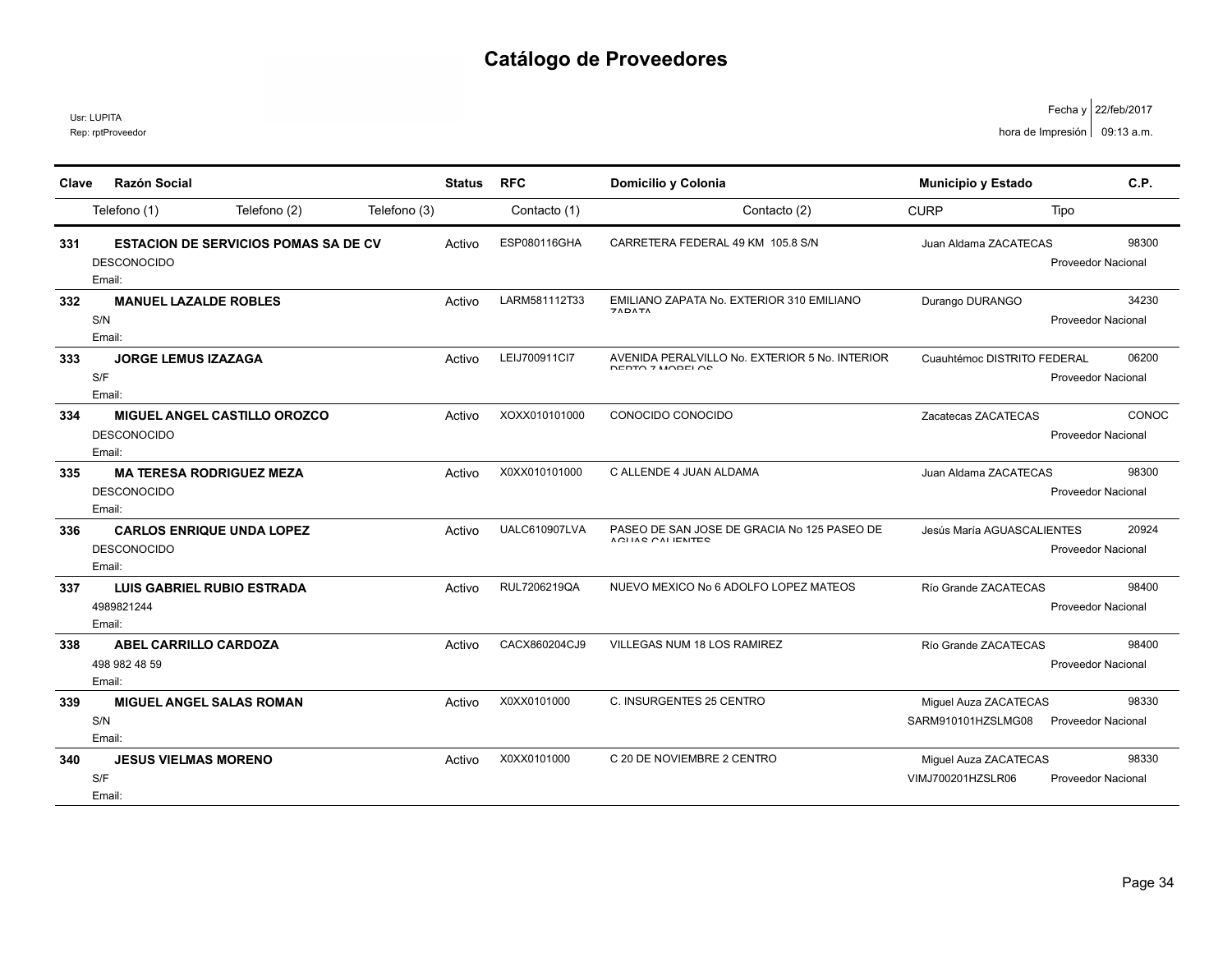Usr: LUPITA

Rep: rptProveedor

| Clave | <b>Razón Social</b>                                                       | <b>Status</b> | <b>RFC</b>    | Domicilio y Colonia               | Municipio y Estado                          | C.P.                               |
|-------|---------------------------------------------------------------------------|---------------|---------------|-----------------------------------|---------------------------------------------|------------------------------------|
|       | Telefono (2)<br>Telefono (1)                                              | Telefono (3)  | Contacto (1)  | Contacto (2)                      | <b>CURP</b>                                 | Tipo                               |
| 341   | ANA CRISTINA SALAS ROMAN<br>S/F<br>Email:                                 | Activo        | X0XX0101000   | C INSURGENTES 25 CENTRO           | Miguel Auza ZACATECAS<br>SARA920724MZSLMN01 | 98330<br><b>Proveedor Nacional</b> |
| 342   | <b>MA DE JESUS VAQUERA RAMIREZ</b><br>S/N<br>Email:                       | Activo        | X0XX0101000   | C 20 DE NOVIEMBRE 2 CENTRO        | Miguel Auza ZACATECAS<br>VARJ770622MZSQMS06 | 98330<br>Proveedor Nacional        |
| 343   | <b>ADOLFO HERNANDEZ GONZALEZ</b><br>S/N<br>Email:                         | Activo        | X0XX0101000   | C. GENARO CODINA 5A CENTRO        | Juan Aldama ZACATECAS<br>HEGA801111HZSRND03 | 98300<br><b>Proveedor Nacional</b> |
| 344   | <b>IRASEMA DE GUADALUPE PEDROZA MORALES</b><br>S/N<br>Email:              | Activo        | X0XX0101000   | EDMUNDO SANCHEZ 14 CONOCIDO       | Miguel Auza ZACATECAS<br>PEMI560701MZSDRR21 | 98330<br><b>Proveedor Nacional</b> |
| 345   | <b>MARIA ELBA GARCIA PEREZ</b><br>S/N<br>Email:                           | Activo        | X0XX0101000   | ESCOBEDO 54A CENTRO               | Juan Aldama ZACATECAS<br>GAPE550114MZSRRL07 | 98300<br><b>Proveedor Nacional</b> |
| 346   | <b>MARIA DE LA LUZ CHAVEZ PEREZ</b><br>S/N<br>Email:                      | Activo        | CAPL700529D74 | CONOCIDO CONOCIDO                 | Zacatecas ZACATECAS                         | <b>Proveedor Nacional</b>          |
| 347   | <b>ROSA OLIVIA AGUILAR PAMANES</b><br>S/N<br>Email:                       | Activo        | AUPR580302EGA | CENTENARIO SUR 56 CENTRO          | Juan Aldama ZACATECAS                       | 98300<br>Proveedor Nacional        |
| 348   | <b>JULIO CESAR CARRILLO FLORES</b><br>498 982 4859<br>Email:              | Activo        | CAFJ880407H26 | CALLE VILLEGAS NUM 18 LOS RAMIREZ | Río Grande ZACATECAS                        | 98400<br><b>Proveedor Nacional</b> |
| 349   | AUTOZONE DE MEXICO, S DE RL DE CV<br>S/N<br>Email:                        | Activo        | AME970109GW0  | MAESTROS ILUSTRES No. 5 CENTRO    | Río Grande ZACATECAS                        | 98420<br><b>Proveedor Nacional</b> |
| 350   | <b>COMPUTADORAS Y ACCESORIOS DE ZACATECAS, S. Activo</b><br>S/N<br>Email: |               | CAZ8607319G7  | AV. UNIVERSIDAD No. 210-3 LA LOMA | Zacatecas ZACATECAS                         | 98068<br>Proveedor Nacional        |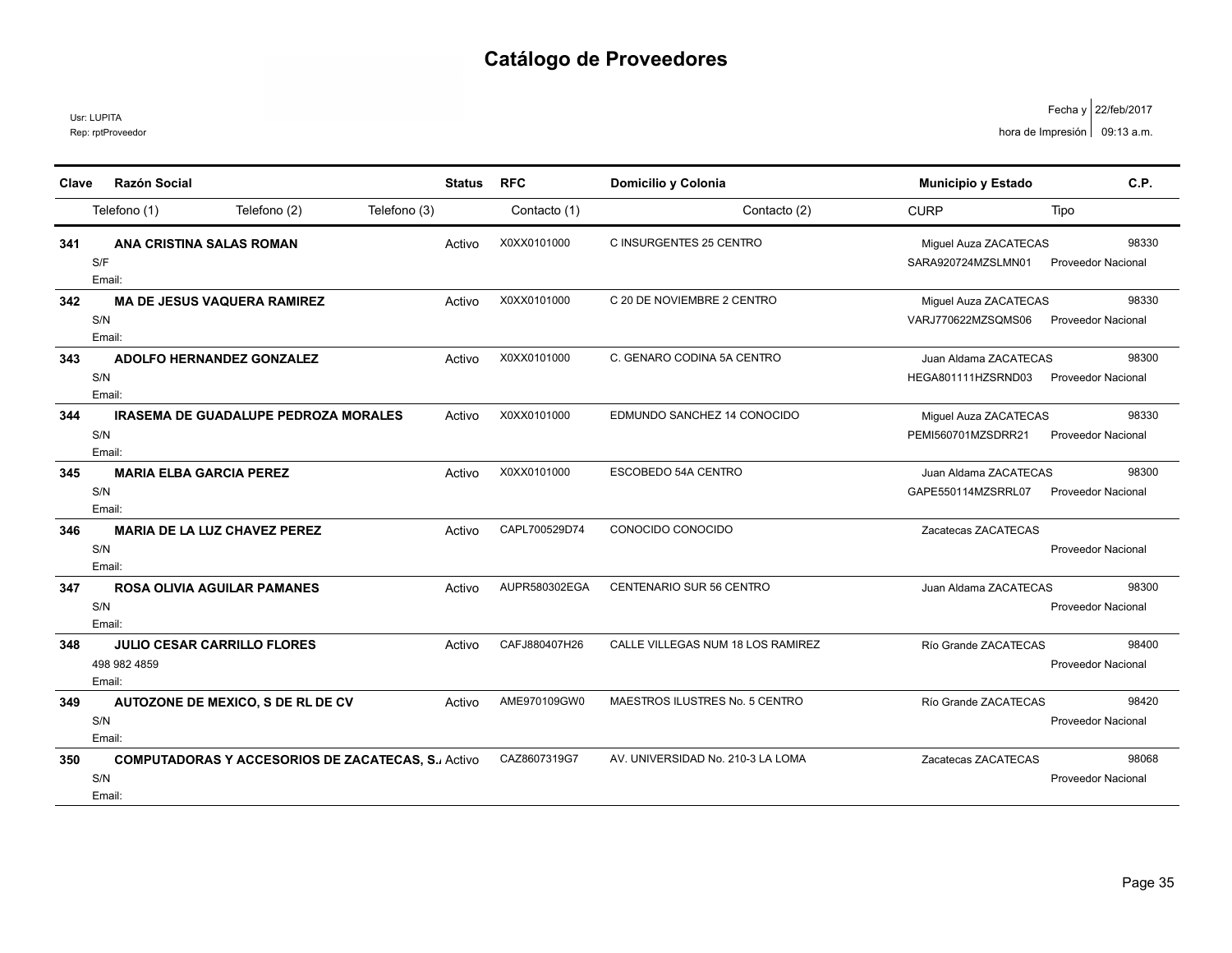Rep: rptProveedor Usr: LUPITA

22/feb/2017 Fecha y hora de Impresión  $\vert$  09:13 a.m.

| Clave | <b>Razón Social</b>                                                           | <b>Status</b> | <b>RFC</b>    | Domicilio y Colonia                                                      | Municipio y Estado                          | C.P.                               |
|-------|-------------------------------------------------------------------------------|---------------|---------------|--------------------------------------------------------------------------|---------------------------------------------|------------------------------------|
|       | Telefono (1)<br>Telefono (2)<br>Telefono (3)                                  |               | Contacto (1)  | Contacto (2)                                                             | <b>CURP</b>                                 | Tipo                               |
| 351   | <b>JESUS POLINA MORALES</b><br><b>DESCONOCIDO</b><br>Email:                   | Activo        | POMJ54081983A | DOMICILIO CONOCIDO                                                       | Juan Aldama ZACATECAS                       | 98300<br>Proveedor Nacional        |
| 352   | <b>IMPERPINTEX DE ZACATECAS S DE RL DE CV</b><br><b>DESCONOCIDO</b><br>Email: | Activo        | IZA1001155D2  | COLEGIO MILITAR 27 ZONA CENTRO                                           | Guadalupe ZACATECAS                         | 98600<br>Proveedor Nacional        |
| 353   | <b>MARCO ADAN MORALES GARCIA</b><br><b>DESCONOCIDO</b><br>Email:              | Activo        | XX0X010101    | 2DA NORTE 48 ORIENTE                                                     | Juan Aldama ZACATECAS<br>MOGM960515HZSRRR01 | 98300<br><b>Proveedor Nacional</b> |
| 354   | <b>PAVIMENTOS Y TERRACERIAS SELEN SA DE CV</b><br>191 7020<br>Email:          | Activo        | PTS131120625  | IGNACIO ZARAGOZA 341 PTE INT 3 CENTRO                                    | Gómez Palacio DURANGO                       | 35000<br>Contratista Obra Pública  |
| 355   | <b>CESANTONI SA DE CV</b><br>478 9854200<br>Email:                            | Activo        | CES801003T12  | CARR PANAMERICANA KM 24.6 ZONA INDUSTRIAL                                | Calera ZACATECAS                            | 98500<br>Proveedor Nacional        |
| 356   | <b>JUAN GUENTHER JANZEN</b><br>671 101 0742<br>Email:                         | Activo        | GUJJ780103955 | CAMPO No EXTERIOR 2 No. INTERIOR CASA 3 EX<br><b>ILACIENDA LA LIONDA</b> | Miguel Auza ZACATECAS                       | 98340<br>Proveedor Nacional        |
| 357   | <b>LLANTAS ROJAVE DE ZACATECAS SA DE CV</b><br>492 924 6105<br>Email:         | Activo        | LRZ850524LW7  | 5 SEÑORES NUM 404 BENITO JUAREZ                                          | Zacatecas ZACATECAS                         | 98080<br>Proveedor Nacional        |
| 358   | NUEVA WAL MART DE MEXICO S DE RL DE CV<br><b>DESCONOCIDO</b><br>Email:        | Activo        | NWM9709244W4  | NEXTENGO 78 SANTA CRUZ ACAYUCAN                                          | Azcapotzalco DISTRITO FEDERAL               | 02770<br>Proveedor Nacional        |
| 359   | <b>BRENDA BELEN CHAVEZ GUTIERREZ</b><br><b>DESCONOCIDO</b><br>Email:          | Activo        | X0XX010101    | NICOLAS BRAVO 42 CENTAURO DEL NORTE                                      | Juan Aldama ZACATECAS<br>CAGB880430MZSHT02  | 98300<br>Proveedor Nacional        |
| 360   | <b>ASHLEY MARTINEZ ORTEGA</b><br><b>DESCONOCIDO</b><br>Email:                 | Activo        | MAOA930620AKA | ALTAMIRANO 93B CENTRO                                                    | Juan Aldama ZACATECAS                       | 98300<br><b>Proveedor Nacional</b> |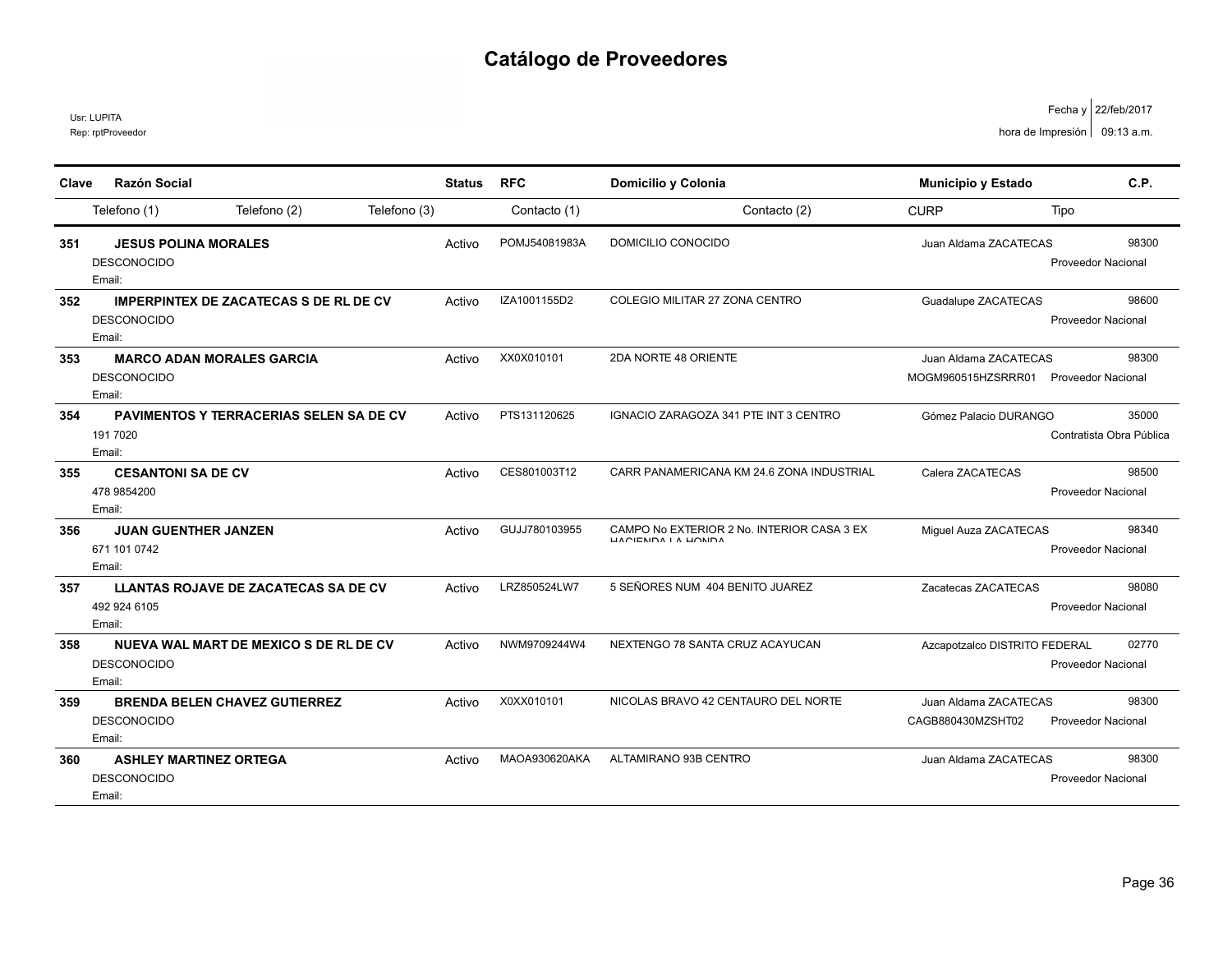Usr: LUPITA

Rep: rptProveedor

| Clave | <b>Razón Social</b>                                                                        | <b>Status</b> | <b>RFC</b>           | Domicilio y Colonia                                                               | Municipio y Estado                           | C.P.                               |
|-------|--------------------------------------------------------------------------------------------|---------------|----------------------|-----------------------------------------------------------------------------------|----------------------------------------------|------------------------------------|
|       | Telefono (2)<br>Telefono (1)                                                               | Telefono (3)  | Contacto (1)         | Contacto (2)                                                                      | <b>CURP</b>                                  | Tipo                               |
| 361   | <b>VICTOR DE JESUS VEGA RODRIGUEZ</b><br>S/N<br>Email:                                     | Activo        | <b>VERV610722AL2</b> | 5 DE MAYO No. 223 CENTRO                                                          | San Pedro COAHUILA DE<br>71010071            | 27800<br><b>Proveedor Nacional</b> |
| 362   | <b>ALBERTO SILVEYRA FAYA</b><br><b>DESCONOCIDO</b><br>Email:                               | Activo        | SIFA770119M17        | BLVD. ARMANDO DEL CASTILLLO FRANCO 605-D<br><b>DADOLIE INDIJIETDII JA QUINEDO</b> | Torreón COAHUILA DE ZARAGOZA                 | 35078<br><b>Proveedor Nacional</b> |
| 363   | <b>JOSE REFUGIO MORALES GARCIA</b><br><b>DESCONOCIDO</b><br>Email:                         | Activo        | XOXX010101000        | CALLE BENITO JUAREZ NUM 13 LOS PEÑA                                               | Juan Aldama ZACATECAS                        | 98300<br>Proveedor Nacional        |
| 364   | <b>EMILIO GONZALEZ CASTAÑEDA</b><br><b>DESCONOCIDO</b><br>Email:                           | Activo        | XOXX010101000        | CALLE JUSTO SIERRA NUM 3                                                          | Juan Aldama ZACATECAS                        | 98300<br>Proveedor Nacional        |
| 365   | <b>JOSE LUIS ALBA VIDAÑA</b><br><b>DESCONOCIDO</b><br>Email:                               | Activo        | AAVL7407279B9        | <b>CALLE PANTEON</b>                                                              | Juan Aldama ZACATECAS                        | 98300<br><b>Proveedor Nacional</b> |
| 366   | <b>MA DE LOS ANGELES SOTO AGUILAR</b><br><b>DESCONOCIDO</b><br>Email:                      | Activo        | X0XX010101           | AV MIGUEL AUZA 49 CENTRO                                                          | Juan Aldama ZACATECAS<br>SOAA680719MDGTGN01  | 98300<br><b>Proveedor Nacional</b> |
| 367   | <b>BLAS SILOS LOPEZ</b><br><b>DESCONOCIDO</b><br>Email:                                    | Activo        | XOXX010101           | AV MIGUEL AUZA 49 CENTRO                                                          | Juan Aldama ZACATECAS<br>SILB640416HDGLPL02  | 98300<br><b>Proveedor Nacional</b> |
| 368   | <b>JOSE PABLO PEREZ PEÑA</b><br>S/N<br>Email:                                              | Activo        | XOXX0101000          | 20 DE NOVIEMBRE No. 6 LOS PEÑA                                                    | Juan Aldama ZACATECAS<br>PEPP681229HZSRXB04  | 98300<br>Proveedor Nacional        |
| 369   | <b>BLANCA ESTELA PEREZ MARTINEZ</b><br>S/N<br>Email:                                       | Activo        | XOXX0101000          | AV PIRINEOS 75 NTE CESAR G. MERAZ                                                 | Lerdo DISTRITO FEDERAL<br>PEMB630305MZSRRL09 | <b>Proveedor Nacional</b>          |
| 370   | <b>COMERCIALIZADORA DEL JUGUETE Y REGALO, SA DI Activo</b><br><b>DESCONOCIDO</b><br>Email: |               | CJR020806KDA         | AV. PROLONGACION MUNOZ 620 LOS REYES                                              | San Luis Potosí SAN LUIS POTOSI              | 78270<br>Proveedor Nacional        |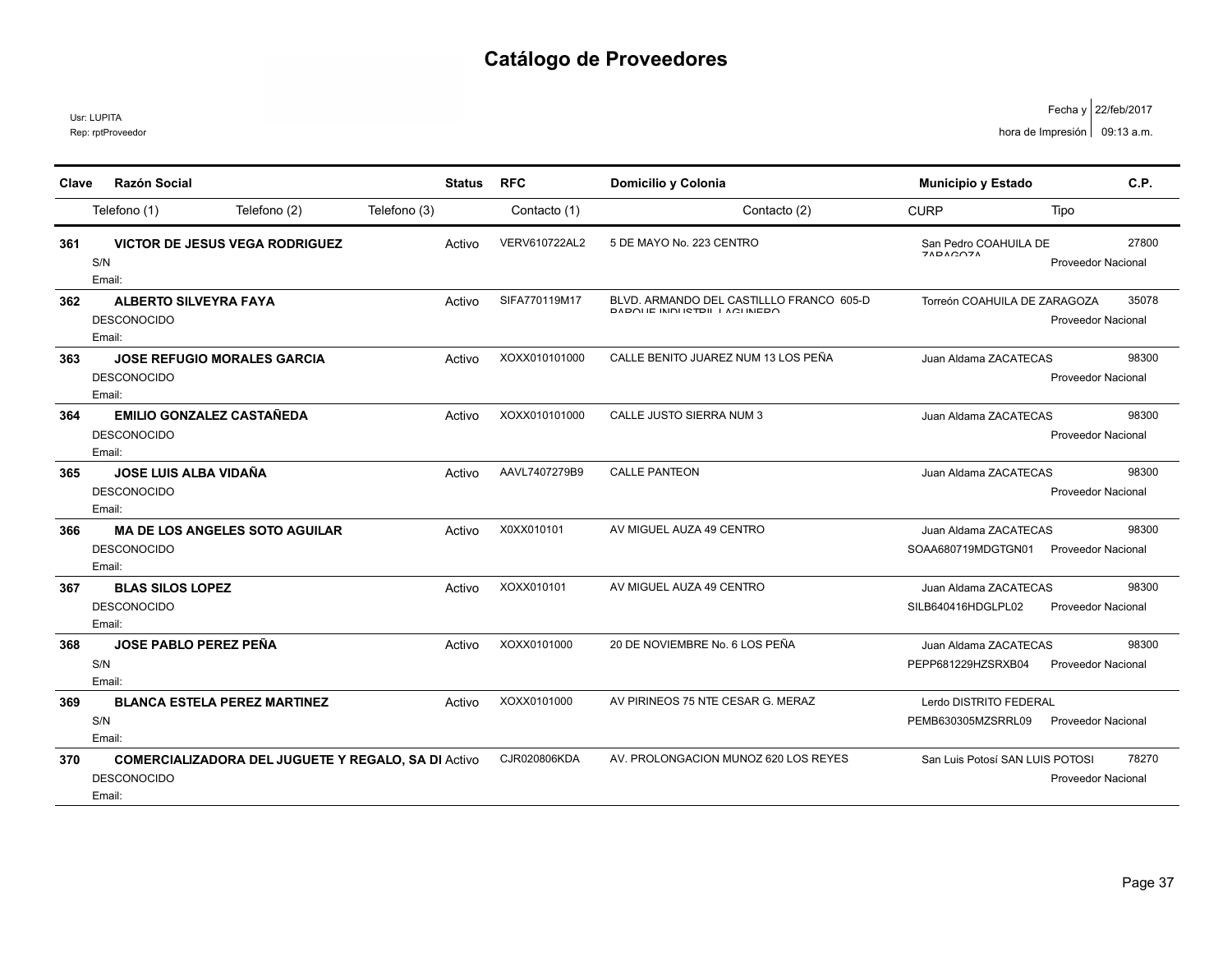|       | Rep: rptProveedor                                                                                 |               |               |                                                                              |                                             | hora de Impresión   09:13 a.m.     |
|-------|---------------------------------------------------------------------------------------------------|---------------|---------------|------------------------------------------------------------------------------|---------------------------------------------|------------------------------------|
| Clave | <b>Razón Social</b>                                                                               | <b>Status</b> | <b>RFC</b>    | Domicilio y Colonia                                                          | Municipio y Estado                          | C.P.                               |
|       | Telefono (1)<br>Telefono (2)<br>Telefono (3)                                                      |               | Contacto (1)  | Contacto (2)                                                                 | <b>CURP</b>                                 | Tipo                               |
| 371   | SURTIDOR ELECTRICO DE MONTERREY SA DE CV<br>81250100<br>Email: VENTASONLINE@SURTIDORELECTRICO.COM | Activo        | SEM760301LY5  | MADERO 1701 PONIENTE                                                         | Monterrey NUEVO LEON                        | 64000<br><b>Proveedor Nacional</b> |
| 372   | <b>BRENDA YANET GOMEZ QUIROZ</b><br>S/N<br>Email:                                                 | Activo        | XOXX0101000   | JUAN JOSE RIOS No. 45 LAS FLORES                                             | Juan Aldama ZACATECAS<br>GOQB951105MZSMRR03 | 98300<br><b>Proveedor Nacional</b> |
| 373   | <b>VIRGINIA PEREZ PEREZ</b><br>S/N<br>Email:                                                      | Activo        | XOXX0101000   | 2A ORIENTE No. 30 ORIENTE                                                    | Juan Aldama ZACATECAS<br>PEPV661228MZSRRR10 | 98300<br><b>Proveedor Nacional</b> |
| 374   | <b>IECISA MEXICO SA DE CV</b><br><b>DESCONOCIDO</b><br>Email:                                     | Activo        | IME0804097T3  | BOULEVARD MANUEL AVILA CAMCHO 191 LOS<br>MODALES DOL ANIOO                   | Miguel Hidalgo DISTRITO FEDERAL             | 11510<br>Proveedor Nacional        |
| 375   | <b>MARIA ALEJANDRA DE LA CRUZ BASILLO</b><br><b>DESCONOCIDO</b><br>Email:                         | Activo        | CUBA960518HEA | AV. BENITO JUAREZ ENTRE AV. ATLACOMULCO Y<br>CALLE DEL QUI ENICIO Q'ALCENTEO | Atlacomulco MEXICO                          | 50480<br><b>Proveedor Nacional</b> |
| 376   | <b>HILARIO DUEÑAS HERREJON</b><br><b>DESCONOCIDO</b><br>Email:                                    | Activo        | DUHH6210216A7 | J TRINIDAD CERVANTES 66 CENTRO                                               | Tequila JALISCO                             | 46400<br><b>Proveedor Nacional</b> |
| 377   | <b>MARIA DE LOS ANGELES GARCIA MEDELLIN</b><br>S/N<br>Email:                                      | Activo        | GAMA640808KW6 | REAL DE MINAS No. 101 MINERA                                                 | Zacatecas ZACATECAS                         | 98050<br><b>Proveedor Nacional</b> |
| 378   | <b>DIANA GUADALUPE MONTELONGO AGUILAR</b><br><b>DESCONOCIDO</b><br>Email:                         | Activo        | MOAD960412AP4 | CARRETERA FEDERAL 49 KM 123 S/N 7 DE MARZO                                   | Juan Aldama ZACATECAS                       | 98300<br>Proveedor Nacional        |
| 379   | <b>SECRETARIA DE HACIENDA Y CREDITO PUBLICO</b><br><b>DESCONOCIDO</b><br>Email:                   | Activo        | XOXX010101    | DE LA UNION 101 CENTRO                                                       | Zacatecas ZACATECAS                         | 98000<br><b>Proveedor Nacional</b> |
| 380   | <b>MUNICIPIO DE JUAN ALDAMA ZAC</b><br>498 983 01 50                                              | Activo        | MJA850101I88  | AV CENTENARIO SUR NUM 5 CENTRO                                               | Juan Aldama ZACATECAS                       | 98300<br>Proveedor Nacional        |

Email:

Usr: LUPITA

22/feb/2017 Fecha y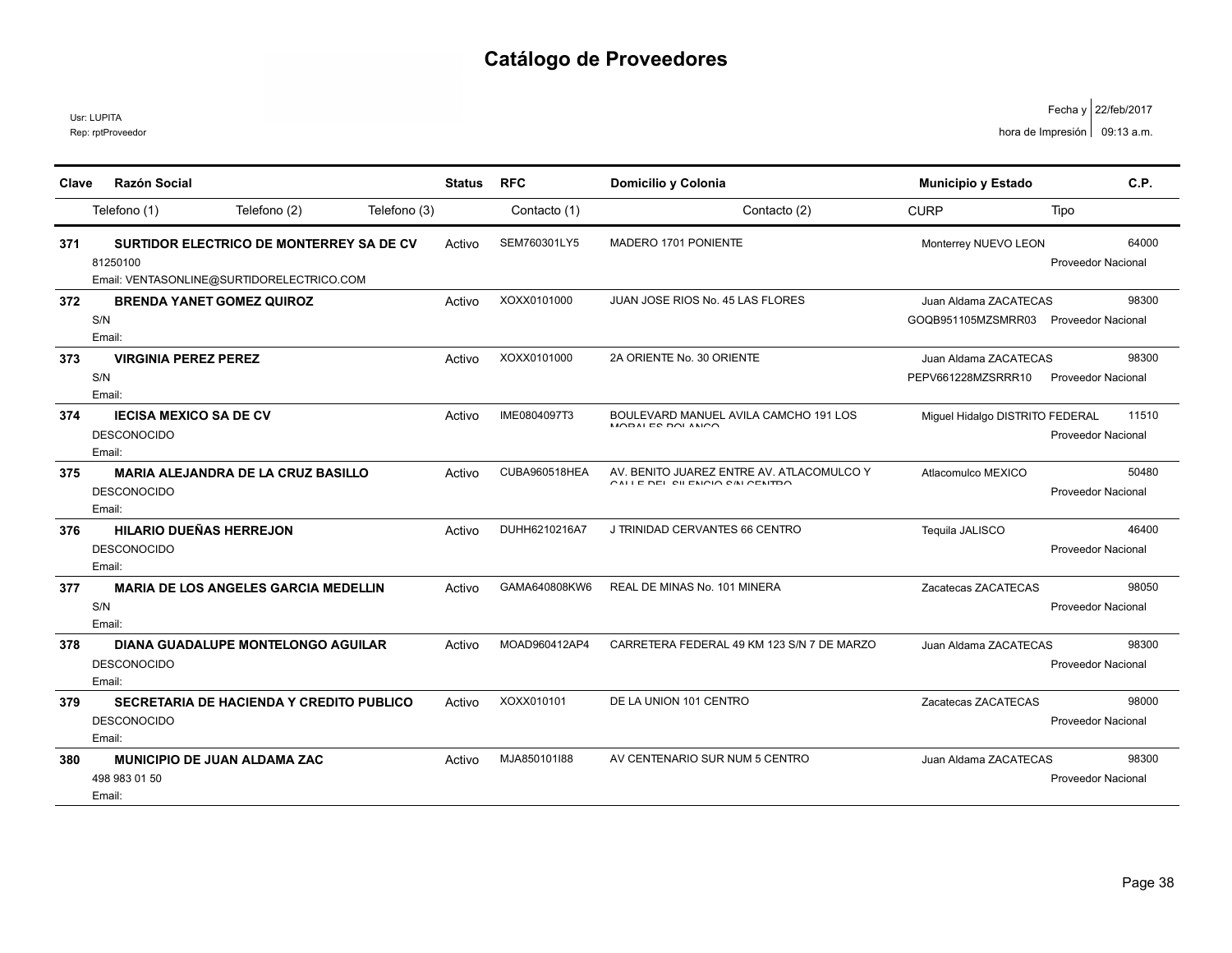|       | Usr: LUPITA<br>Rep: rptProveedor                            |                                                           |               |               |                                                  |                       | Fecha y   22/teb/2017<br>hora de Impresión   09:13 a.m. |
|-------|-------------------------------------------------------------|-----------------------------------------------------------|---------------|---------------|--------------------------------------------------|-----------------------|---------------------------------------------------------|
| Clave | <b>Razón Social</b>                                         |                                                           | <b>Status</b> | <b>RFC</b>    | Domicilio y Colonia                              | Municipio y Estado    | C.P.                                                    |
|       | Telefono (1)                                                | Telefono (2)                                              | Telefono (3)  | Contacto (1)  | Contacto (2)                                     | <b>CURP</b>           | Tipo                                                    |
| 381   | <b>DESCONOCIDO</b><br>Email:                                | <b>SERVICIOS DE ASESORIAS INTEGRAL PROFESIONAL</b> Activo |               | SAI080521LH7  | MOTES APALACHES 210 LOMAS DEL CAMPESTRE          | Zacatecas ZACATECAS   | 98098<br>Proveedor Nacional                             |
| 382   | <b>DESCONOCIDO</b><br>Email:                                | <b>RICARDO MARTINEZ HERNANDEZ</b>                         | Activo        | MAHR7908298FA | SAN MARTIN TEXMELUCAN 6 FRACC. LOS<br>CONNIENTOP | Guadalupe ZACATECAS   | 98612<br><b>Proveedor Nacional</b>                      |
| 383   | <b>DESCONOCIDO</b><br>Email:                                | <b>ANGEL FRANCISCO GAONA PADILLA</b>                      | Activo        | GAPA691001UM2 | ALVARO OBREGON 19 CENTRO                         | Juan Aldama ZACATECAS | 98300<br><b>Proveedor Nacional</b>                      |
| 384   | MIGUEL ANGEL PEREZ GOMEZ<br><b>DESCONOCIDO</b><br>Email:    |                                                           | Activo        | PEGM590127EL8 | CARRETEREA KM 1 LIBRAMIENTO S/N CENTRO           | Cuencamé DURANGO      | 35800<br><b>Proveedor Nacional</b>                      |
| 385   | 492-926-4824<br>Email:                                      | URIEL ALFREDO FERNANDEZ MARTINEZ                          | Activo        | FEMU820112214 | HIDALGO 1-B CENTRO                               | Juan Aldama ZACATECAS | 98300<br>Proveedor Nacional                             |
| 386   | <b>DESCONOCIDO</b><br>Email:                                | ROSAURA GUADALUPE MORALES VAZQUEZ                         | Activo        | MOVR810613762 | <b>MORELOS 44 CENTRO</b>                         | Juan Aldama ZACATECAS | 98300<br><b>Proveedor Nacional</b>                      |
| 387   | <b>ARCELIA NIETO VELEZ</b><br><b>DESCONOCIDO</b><br>Email:  |                                                           | Activo        | NIVA830409433 | JAZMINEZ 277 LAS QUINTAS                         | Guadalupe ZACATECAS   | 98607<br>Proveedor Nacional                             |
| 388   | <b>LUCINA GUZMAN IBARRA</b><br><b>DESCONOCIDO</b><br>Email: |                                                           | Activo        | GUIL790730H52 | CONOCIDO CENTRO                                  | Juan Aldama ZACATECAS | 98300<br>Proveedor Nacional                             |
| 389   | PETER THIESSEN WIEBE<br>S/N<br>Email:                       |                                                           | Activo        | TIWP741113875 | CAMPO No. 2 EX HACIENDA LA HONDA                 | Miguel Auza ZACATECAS | 98340<br><b>Proveedor Nacional</b>                      |
| 390   | 492 491 6200<br>Email:                                      | HOME DEPOT MEXICO S DE RL DE CV                           | Activo        | HDM001017AS1  | CAMINO REAL DE TIERRA ADENTRO 5 EL SALERO        | Guadalupe ZACATECAS   | 98607<br><b>Proveedor Nacional</b>                      |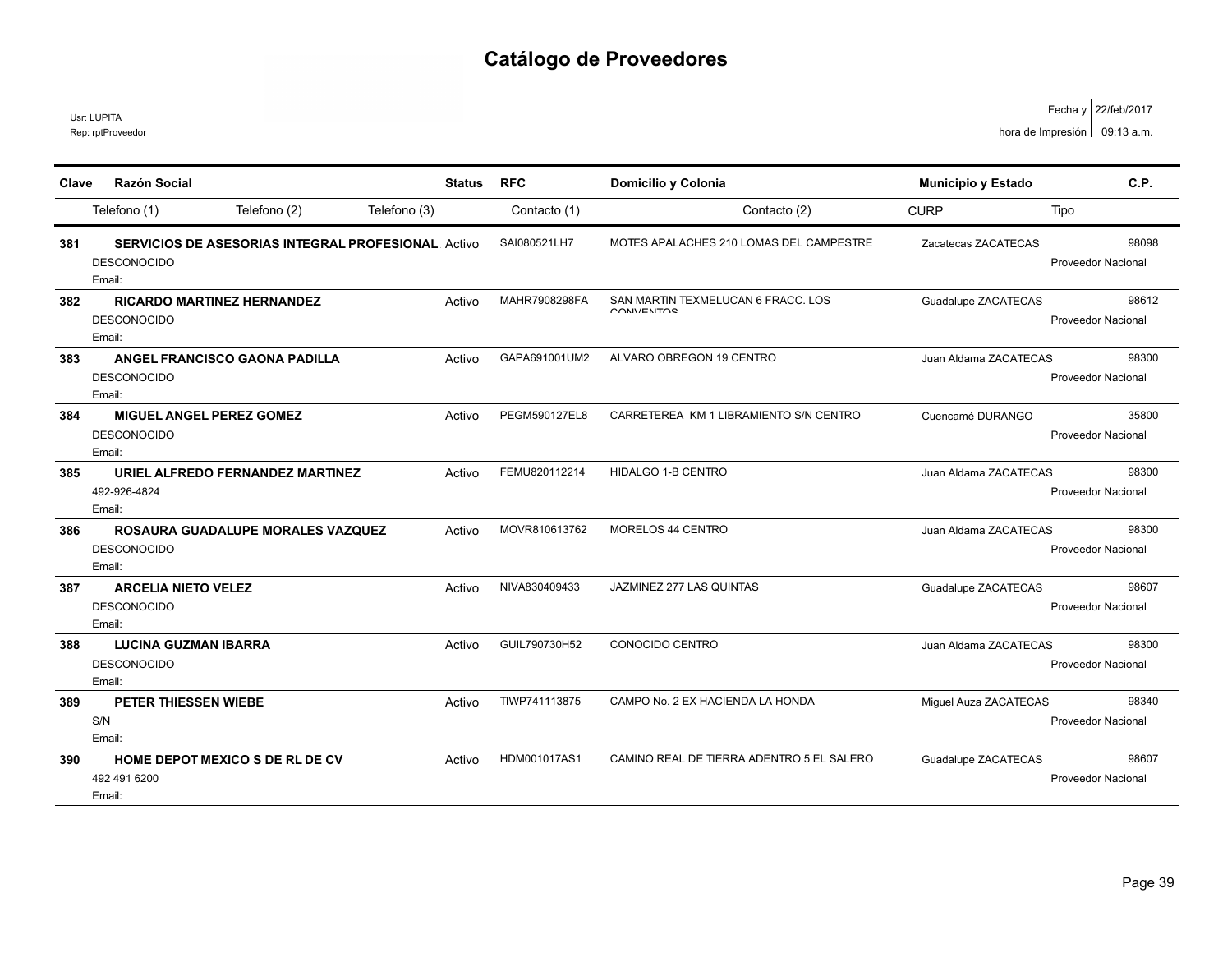Rep: rptProveedor Usr: LUPITA

| Clave                                         | <b>Razón Social</b>                                                                                                                                                                                                                                                                                                                                                                                                                                                                                                      | <b>Status</b>                                  | <b>RFC</b>                                                                                                      | Domicilio y Colonia                                                                                                                                                                                                                                                                         | <b>Municipio y Estado</b>                                                                                                                                                                             | C.P.                                                                                                      |
|-----------------------------------------------|--------------------------------------------------------------------------------------------------------------------------------------------------------------------------------------------------------------------------------------------------------------------------------------------------------------------------------------------------------------------------------------------------------------------------------------------------------------------------------------------------------------------------|------------------------------------------------|-----------------------------------------------------------------------------------------------------------------|---------------------------------------------------------------------------------------------------------------------------------------------------------------------------------------------------------------------------------------------------------------------------------------------|-------------------------------------------------------------------------------------------------------------------------------------------------------------------------------------------------------|-----------------------------------------------------------------------------------------------------------|
|                                               | Telefono (2)<br>Telefono (1)                                                                                                                                                                                                                                                                                                                                                                                                                                                                                             | Telefono (3)                                   | Contacto (1)                                                                                                    | Contacto (2)                                                                                                                                                                                                                                                                                | <b>CURP</b>                                                                                                                                                                                           | Tipo                                                                                                      |
| 391                                           | <b>ALBERTINA NOYOLA GARCIA</b>                                                                                                                                                                                                                                                                                                                                                                                                                                                                                           | Activo                                         | NOGA650124TD5                                                                                                   | CENTENARIO 4-C CENTRO                                                                                                                                                                                                                                                                       | Juan Aldama ZACATECAS                                                                                                                                                                                 | 98300                                                                                                     |
|                                               | <b>DESCONOCIDO</b>                                                                                                                                                                                                                                                                                                                                                                                                                                                                                                       |                                                |                                                                                                                 |                                                                                                                                                                                                                                                                                             |                                                                                                                                                                                                       | Proveedor Nacional                                                                                        |
|                                               | Email:                                                                                                                                                                                                                                                                                                                                                                                                                                                                                                                   |                                                |                                                                                                                 |                                                                                                                                                                                                                                                                                             |                                                                                                                                                                                                       |                                                                                                           |
| 392                                           | <b>PORFIRIO MEDINA GARCIA</b>                                                                                                                                                                                                                                                                                                                                                                                                                                                                                            | Activo                                         | XOXX0101000                                                                                                     | C. LOPEZ PORTILLO 18 PRIMERA NORTE                                                                                                                                                                                                                                                          | Juan Aldama ZACATECAS                                                                                                                                                                                 | 98300                                                                                                     |
|                                               | S/N                                                                                                                                                                                                                                                                                                                                                                                                                                                                                                                      |                                                |                                                                                                                 |                                                                                                                                                                                                                                                                                             | MEGP500911HZSDRR09                                                                                                                                                                                    | <b>Proveedor Nacional</b>                                                                                 |
|                                               | Email:                                                                                                                                                                                                                                                                                                                                                                                                                                                                                                                   |                                                |                                                                                                                 |                                                                                                                                                                                                                                                                                             |                                                                                                                                                                                                       |                                                                                                           |
| 393                                           | <b>RUFINO HERNANDEZ FLOREZ</b>                                                                                                                                                                                                                                                                                                                                                                                                                                                                                           | Activo                                         | HEFR370228Q63                                                                                                   | VILLAREAL No 9 CENTRO                                                                                                                                                                                                                                                                       | Juan Aldama ZACATECAS                                                                                                                                                                                 | 98300                                                                                                     |
|                                               |                                                                                                                                                                                                                                                                                                                                                                                                                                                                                                                          |                                                |                                                                                                                 |                                                                                                                                                                                                                                                                                             |                                                                                                                                                                                                       | Proveedor Nacional                                                                                        |
|                                               |                                                                                                                                                                                                                                                                                                                                                                                                                                                                                                                          |                                                |                                                                                                                 |                                                                                                                                                                                                                                                                                             |                                                                                                                                                                                                       |                                                                                                           |
|                                               |                                                                                                                                                                                                                                                                                                                                                                                                                                                                                                                          | Activo                                         |                                                                                                                 | <b>ADE MADTINIEZ DOMINIOUEZ</b>                                                                                                                                                                                                                                                             |                                                                                                                                                                                                       | 98600                                                                                                     |
|                                               |                                                                                                                                                                                                                                                                                                                                                                                                                                                                                                                          |                                                |                                                                                                                 |                                                                                                                                                                                                                                                                                             |                                                                                                                                                                                                       | Contratista Obra Pública                                                                                  |
|                                               |                                                                                                                                                                                                                                                                                                                                                                                                                                                                                                                          |                                                |                                                                                                                 |                                                                                                                                                                                                                                                                                             |                                                                                                                                                                                                       |                                                                                                           |
|                                               |                                                                                                                                                                                                                                                                                                                                                                                                                                                                                                                          |                                                |                                                                                                                 |                                                                                                                                                                                                                                                                                             |                                                                                                                                                                                                       | 98307                                                                                                     |
|                                               |                                                                                                                                                                                                                                                                                                                                                                                                                                                                                                                          |                                                |                                                                                                                 |                                                                                                                                                                                                                                                                                             |                                                                                                                                                                                                       | <b>Proveedor Nacional</b>                                                                                 |
|                                               |                                                                                                                                                                                                                                                                                                                                                                                                                                                                                                                          |                                                |                                                                                                                 |                                                                                                                                                                                                                                                                                             |                                                                                                                                                                                                       |                                                                                                           |
|                                               |                                                                                                                                                                                                                                                                                                                                                                                                                                                                                                                          |                                                |                                                                                                                 |                                                                                                                                                                                                                                                                                             |                                                                                                                                                                                                       | 98085                                                                                                     |
|                                               |                                                                                                                                                                                                                                                                                                                                                                                                                                                                                                                          |                                                |                                                                                                                 |                                                                                                                                                                                                                                                                                             |                                                                                                                                                                                                       | <b>Proveedor Nacional</b>                                                                                 |
|                                               |                                                                                                                                                                                                                                                                                                                                                                                                                                                                                                                          |                                                |                                                                                                                 |                                                                                                                                                                                                                                                                                             |                                                                                                                                                                                                       |                                                                                                           |
|                                               |                                                                                                                                                                                                                                                                                                                                                                                                                                                                                                                          |                                                |                                                                                                                 |                                                                                                                                                                                                                                                                                             |                                                                                                                                                                                                       | 98060                                                                                                     |
|                                               |                                                                                                                                                                                                                                                                                                                                                                                                                                                                                                                          |                                                |                                                                                                                 |                                                                                                                                                                                                                                                                                             |                                                                                                                                                                                                       |                                                                                                           |
|                                               |                                                                                                                                                                                                                                                                                                                                                                                                                                                                                                                          |                                                |                                                                                                                 |                                                                                                                                                                                                                                                                                             |                                                                                                                                                                                                       |                                                                                                           |
|                                               |                                                                                                                                                                                                                                                                                                                                                                                                                                                                                                                          |                                                |                                                                                                                 |                                                                                                                                                                                                                                                                                             |                                                                                                                                                                                                       | 20285                                                                                                     |
|                                               |                                                                                                                                                                                                                                                                                                                                                                                                                                                                                                                          |                                                |                                                                                                                 |                                                                                                                                                                                                                                                                                             |                                                                                                                                                                                                       |                                                                                                           |
|                                               |                                                                                                                                                                                                                                                                                                                                                                                                                                                                                                                          |                                                |                                                                                                                 |                                                                                                                                                                                                                                                                                             |                                                                                                                                                                                                       | 98300                                                                                                     |
|                                               |                                                                                                                                                                                                                                                                                                                                                                                                                                                                                                                          |                                                |                                                                                                                 |                                                                                                                                                                                                                                                                                             |                                                                                                                                                                                                       |                                                                                                           |
|                                               |                                                                                                                                                                                                                                                                                                                                                                                                                                                                                                                          |                                                |                                                                                                                 |                                                                                                                                                                                                                                                                                             |                                                                                                                                                                                                       |                                                                                                           |
|                                               |                                                                                                                                                                                                                                                                                                                                                                                                                                                                                                                          |                                                |                                                                                                                 |                                                                                                                                                                                                                                                                                             |                                                                                                                                                                                                       | 98330                                                                                                     |
|                                               |                                                                                                                                                                                                                                                                                                                                                                                                                                                                                                                          |                                                |                                                                                                                 |                                                                                                                                                                                                                                                                                             |                                                                                                                                                                                                       |                                                                                                           |
|                                               | Email:                                                                                                                                                                                                                                                                                                                                                                                                                                                                                                                   |                                                |                                                                                                                 |                                                                                                                                                                                                                                                                                             |                                                                                                                                                                                                       |                                                                                                           |
| 394<br>395<br>396<br>397<br>398<br>399<br>400 | S/N<br>Email:<br><b>GERARDO DE JESUS SALINAS ARANDA</b><br><b>DESCONOCIDO</b><br>Email:<br><b>ERNESTO BERNALES LOPEZ</b><br><b>DESCONOCIDO</b><br>Email:<br><b>MIGUEL ANGEL HINOJOSA MARCIAL</b><br><b>DESCONOCIDO</b><br>Email:<br><b>MOISES MUÑOZ CADENA</b><br><b>DESCONOCIDO</b><br>Email:<br><b>SERVICIOS Y COMERCIALIZACION UNREY SA DE CV</b> Activo<br><b>DESCONOCIDO</b><br>Email:<br><b>EDGAR CASTAÑEDA HERNANDEZ</b><br><b>DESCONOCIDO</b><br>Email:<br><b>SAUL ENOC MOELLER GARCIA</b><br><b>DESCONOCIDO</b> | Activo<br>Activo<br>Activo<br>Activo<br>Activo | SAAG580320S85<br>XOXX010101<br>HIMM510928BH7<br>MUCM680904SD9<br>SCU1212282R0<br>CAHE820614AA5<br>MOGS720101917 | CALZADA REVOLUCION MEXICAMNA NUM EXTERIOR<br>RIO MISSISSIPI 13 VILLA ARECHIGA<br>LAGO LA ENCANTADA 315 LOMAS DEL LAGO<br>AV. UNIVERSIDAD 329 TERCER PISO HIDRAULICA<br>REYES HEROLES 354 VERSALLES 2DA SECCION<br>FELIPE CALDERON NUM 8 UNIVERSIDAD<br>CALLE PRIVADA COLOTLAN NUM 20 CENTRO | Guadalupe ZACATECAS<br>Juan Aldama ZACATECAS<br>BELE660707HZSRPR06<br>Juan Aldama ZACATECAS<br>Zacatecas ZACATECAS<br>Aguascalientes AGUASCALIENTES<br>Juan Aldama ZACATECAS<br>Miguel Auza ZACATECAS | Proveedor Nacional<br><b>Proveedor Nacional</b><br><b>Proveedor Nacional</b><br><b>Proveedor Nacional</b> |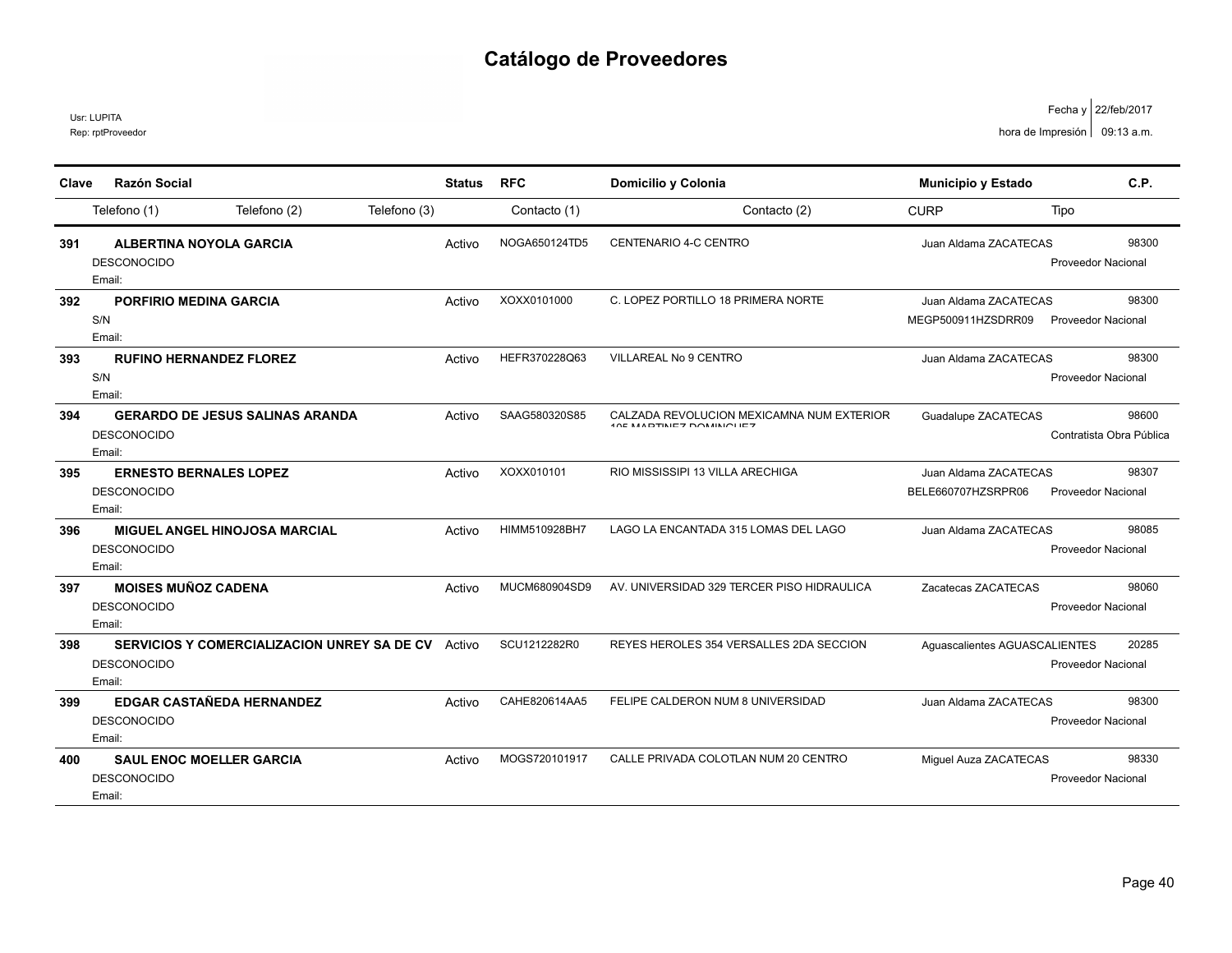Usr: LUPITA

Rep: rptProveedor

| Clave | <b>Razón Social</b>                                                      |              | <b>Status</b> | <b>RFC</b>    | Domicilio y Colonia                                  |                                                                   |                           | C.P.  |
|-------|--------------------------------------------------------------------------|--------------|---------------|---------------|------------------------------------------------------|-------------------------------------------------------------------|---------------------------|-------|
|       |                                                                          |              |               |               |                                                      | <b>Municipio y Estado</b>                                         |                           |       |
|       | Telefono (2)<br>Telefono (1)                                             | Telefono (3) |               | Contacto (1)  | Contacto (2)                                         | <b>CURP</b>                                                       | Tipo                      |       |
| 401   | <b>ISAAC MEDINA HERNANDEZ</b><br>498-935-6040<br>Email:                  |              | Activo        | XOXX010101    | VIRGEN DE FATIMA 1104 FRACCIONAMIENTO SAN<br>DEDNADE | General Francisco R. Murguía<br>$7000T0000$<br>MEHI730810HZSDRS03 | <b>Proveedor Nacional</b> | 98350 |
| 402   | <b>Marco Antonio Ocampos Campos</b><br>desconocido<br>Email: desconocido |              | Activo        | OACM6808098N9 | 13279-5 Prohgar                                      | Azcapotzalco DISTRITO FEDERAL                                     | <b>Proveedor Nacional</b> | 02600 |
| 403   | <b>SALVADOR ESQUIVEL GAYTAN</b><br><b>DESCONOCIDO</b><br>Email:          |              | Activo        | EUGS9612237P2 | LA PERA 201-200 OJOCALIENTE III                      | Aguascalientes AGUASCALIENTES                                     | Proveedor Nacional        | 20196 |
| 404   | <b>ROGELIO FERNANDO CABRAL ROBLES</b><br>49329898<br>Email:              |              | Activo        | XAXX010101000 | PRIV DE LOS FRESNOS 29 DEL PARQUE                    | Fresnillo ZACATECAS                                               | <b>Proveedor Nacional</b> | 99060 |
| 405   | <b>BERTHA FABELA PEREZ</b><br><b>DESCONOCIDO</b><br>Email:               |              | Activo        | XAXX010101000 | 2DA NORTE No 22 ORIENTE                              | Juan Aldama ZACATECAS                                             | Proveedor Nacional        | 98300 |
| 406   | <b>JOSE CARLOS GOMEZ GUTIERREZ</b><br><b>DESCONOCIDO</b><br>Email:       |              | Activo        | XAXX010101000 | 2DA NORTE No 5                                       | Juan Aldama ZACATECAS                                             | <b>Proveedor Nacional</b> |       |
| 407   | <b>MAYRA ESTELA RAMIREZ VALDIVIA</b><br><b>DESCONOCIDO</b><br>Email:     |              | Activo        | XAXX010101000 | ALVARO OBREGON 24 CENTRO                             | Juan Aldama ZACATECAS                                             | Proveedor Nacional        | 98300 |
| 408   | <b>ISRAEL ADAME GALVAN</b><br><b>DESCONOCIDO</b><br>Email:               |              | Activo        | AAGI880915AN5 | C. ALTAMIRANO 90 CENTRO                              | Juan Aldama ZACATECAS                                             | <b>Proveedor Nacional</b> | 98300 |
| 409   | <b>JOEL ROCHA FABELA</b><br><b>DESCONOCIDO</b><br>Email:                 |              | Activo        | ROFJ790715124 | C ALTAMIRANO 108 CENTRO                              | Juan Aldama ZACATECAS                                             | <b>Proveedor Nacional</b> | 98300 |
| 410   | <b>MIGUEL AARON AGUILERA PERALES</b><br><b>DESCONOCIDO</b><br>Email:     |              | Activo        | AUPM720701QM7 | C JUAREZ 9 CENTRO                                    | Juan Aldama ZACATECAS                                             | <b>Proveedor Nacional</b> | 98300 |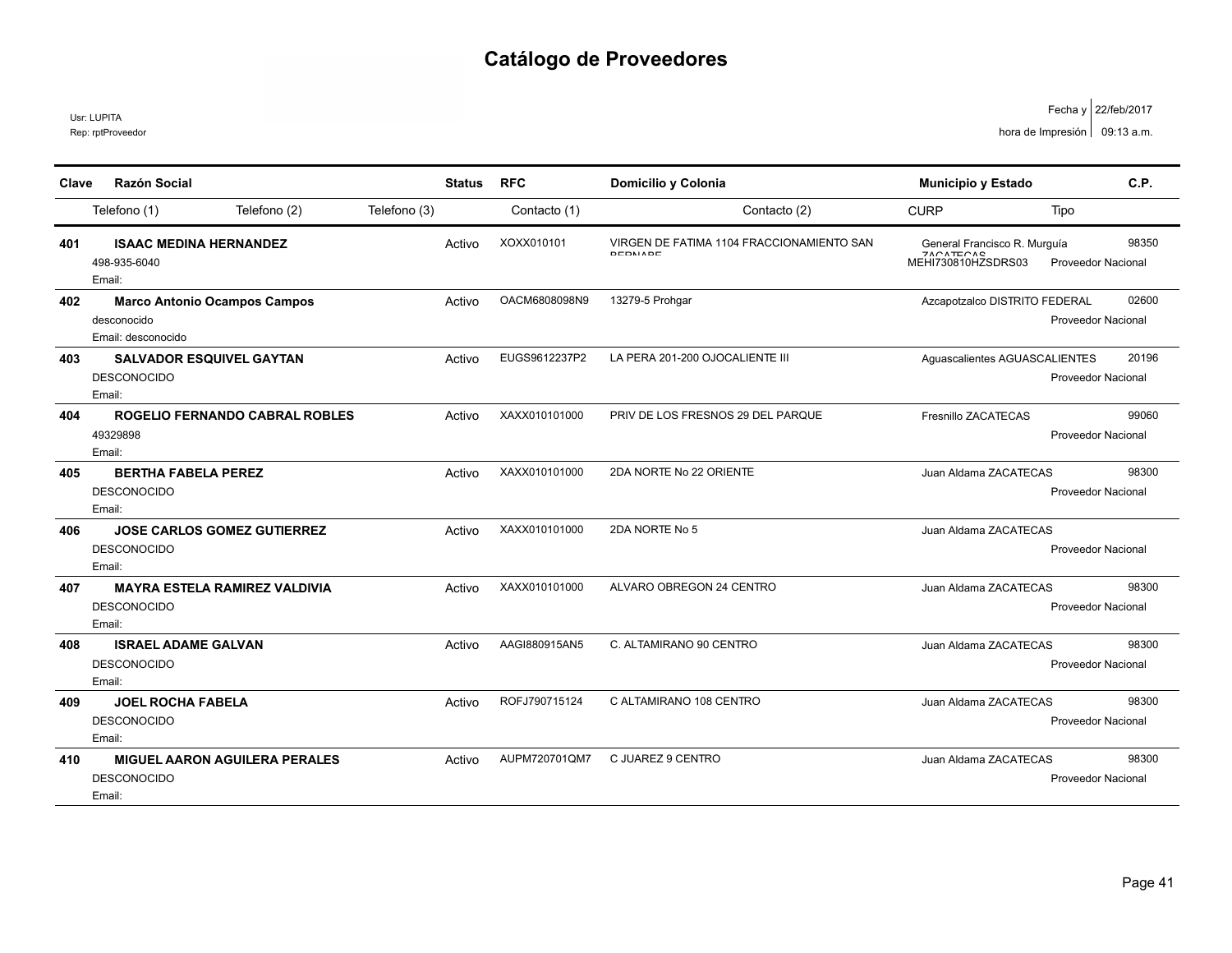|       | Usr: LUPITA<br>Rep: rptProveedor                                                                        |        |                |                                            |                                             | Fecha y   22/teb/2017<br>hora de Impresión   09:13 a.m. |
|-------|---------------------------------------------------------------------------------------------------------|--------|----------------|--------------------------------------------|---------------------------------------------|---------------------------------------------------------|
| Clave | <b>Razón Social</b>                                                                                     | Status | <b>RFC</b>     | Domicilio y Colonia                        | <b>Municipio y Estado</b>                   | C.P.                                                    |
|       | Telefono (2)<br>Telefono (3)<br>Telefono (1)                                                            |        | Contacto (1)   | Contacto (2)                               | <b>CURP</b>                                 | Tipo                                                    |
| 411   | <b>PROFESIONALES EN TELECOMUNICACIONES SA DE CACTIVO</b><br><b>DESCONOCIDO</b><br>Email:                |        | PTE970324B91   | C CALZADA LUIS MOYA 512 GONZALEZ ORTEGA    | Zacatecas ZACATECAS                         | 98087<br><b>Proveedor Nacional</b>                      |
| 412   | WINGU NETWORKS SA DE CV<br><b>DESCONOCIDO</b><br>Email:                                                 | Activo | WNE1203015A1   | BOULEVARD MAGNOCENTRO 6 INTERLOMAS         | Huixquilucan MEXICO                         | 52760<br>Proveedor Nacional                             |
| 413   | <b>DIANA CRISTINA JIMENEZ PANAMES</b><br><b>DESCONOCIDO</b><br>Email:                                   | Activo | JIPD810724LS7  | C ALDAMA 68 CENTRO                         | Río Grande ZACATECAS                        | 98400<br><b>Proveedor Nacional</b>                      |
| 414   | SOLUCIONES EMPRESARIALES C&T SA DE CV<br><b>DESCONOCIDO</b><br>Email:                                   | Activo | SQSEC04111153A | LATERAL 209 COLONIAS DEL PADRE 2DA SECCION | Zacatecas ZACATECAS                         | 98085<br><b>Proveedor Nacional</b>                      |
| 415   | <b>ANTONIO PADILLA PADILLA</b><br>1379-0405<br>33 3157-3028<br>Email: autocristalespadillaA@hotmail.com | Activo | PAPA641215D77  | FLOR DE LUNA 228 GUADALUPANA               | Tlaquepaque JALISCO                         | 45595<br><b>Proveedor Nacional</b>                      |
| 416   | <b>SALVADOR GARCIA ORTEGA</b><br>492 922 2167<br>Email:                                                 | Activo | XOXX010101     | ESTEBAN CASTORENA 103 CENTRO               | Zacatecas ZACATECAS<br>GAOS451107HZSRRL03   | 98001<br>Proveedor Nacional                             |
| 417   | <b>PRODUCE EVENTOS PROFESIONALES SA DE CV</b><br><b>DESCONOCIDO</b><br>Email:                           | Activo | PPR150511NP5   | PONIENTE 750 144 16 DE SEPTIEMBRE          | Miguel Hidalgo DISTRITO FEDERAL             | 11810<br>Proveedor Nacional                             |
| 418   | <b>DANIEL AGUILAR BOLLAIN Y GOYTIA</b><br><b>DESCONOCIDO</b><br>Email:                                  | Activo | XXOX010101     | ALTAMIRANO 45 CENTRO                       | Juan Aldama ZACATECAS<br>AUBC910411HZSGLN05 | 98300<br>Proveedor Nacional                             |
| 419   | ROSA MARIA BECERRA MALDONADO<br><b>DESCONOCIDO</b><br>Email:                                            | Activo | BEMR680119496  | CALLE MORELOS 55 CENTRO                    | Juan Aldama ZACATECAS                       | 98300<br><b>Proveedor Nacional</b>                      |
| 420   | <b>HECTOR FAVILA AGUERO</b><br><b>DESCONOCIDO</b><br>Email:                                             | Activo | FAAH611108D58  | MANUEL ACUÑA 1A CENTRO                     | Juan Aldama ZACATECAS<br>FAAH611108HZSVGC01 | 98300<br>Proveedor Nacional                             |

22/feb/2017 Fecha y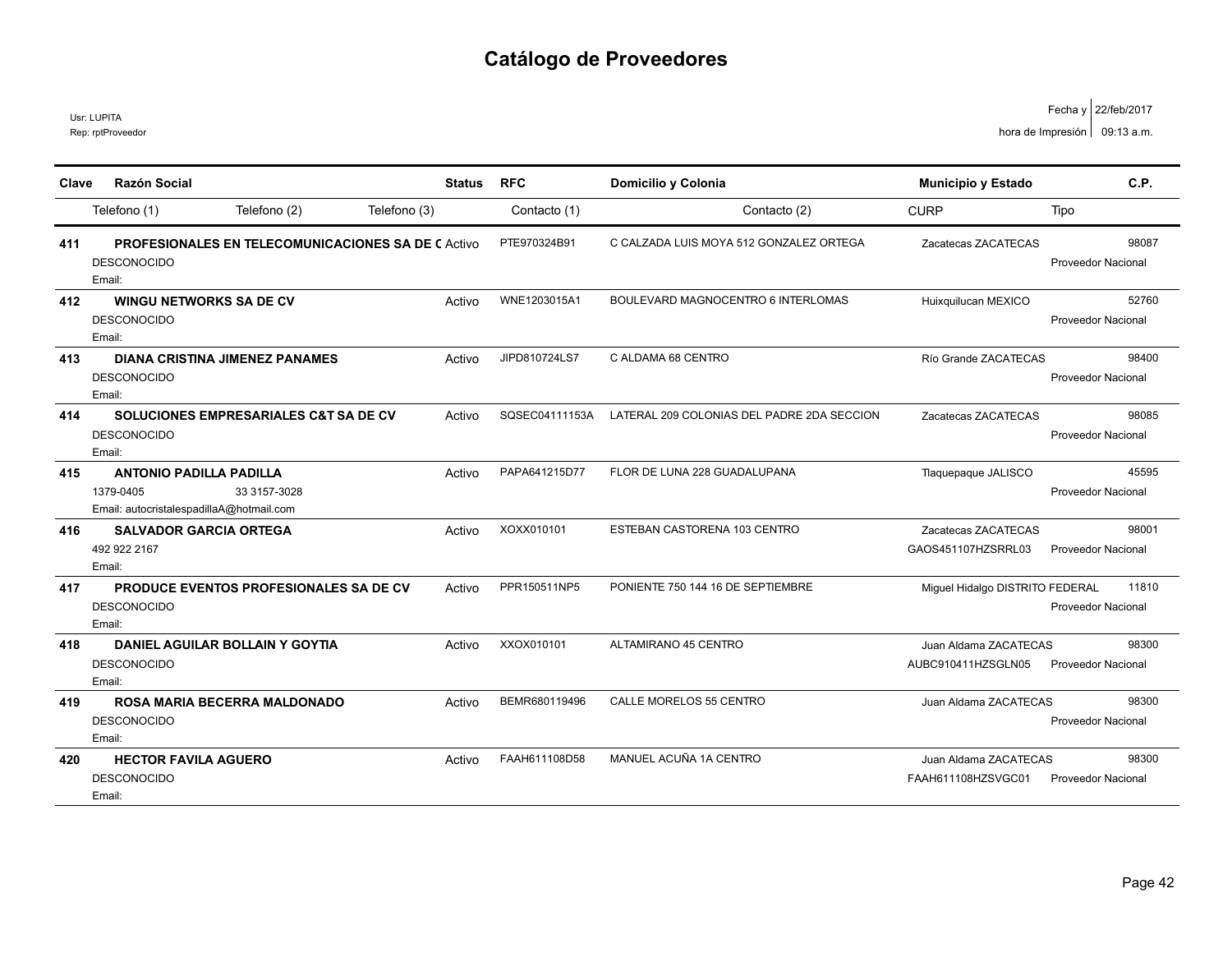Usr: LUPITA

| Clave | <b>Razón Social</b>                         | <b>Status</b> | <b>RFC</b>    | Domicilio y Colonia                  | <b>Municipio y Estado</b> | C.P.                      |
|-------|---------------------------------------------|---------------|---------------|--------------------------------------|---------------------------|---------------------------|
|       | Telefono (2)<br>Telefono (1)                | Telefono (3)  | Contacto (1)  | Contacto (2)                         | <b>CURP</b>               | Tipo                      |
| 421   | <b>ISMAEL PERALES ESTRADA</b>               | Activo        | XOXX010101    | 1RA ORIENTE 51 CENTRO                | Juan Aldama ZACATECAS     | 98300                     |
|       | <b>DESCONOCIDO</b><br>Email:                |               |               |                                      | PEEI790117HZSRSS06        | <b>Proveedor Nacional</b> |
| 422   | <b>GREGORIO SANDOVAL FLORES</b>             | Activo        | XOXX010101    | CALLE DEL REPOSO 112 LOMAS DE CRISTO | Zacatecas ZACATECAS       | 98085                     |
|       | <b>DESCONOCIDO</b><br>Email:                |               |               |                                      | SAFG620525HZSNLR03        | <b>Proveedor Nacional</b> |
| 423   | <b>HECTOR HERNANDEZ MORALES</b>             | Activo        | XOXX010101    | 2DA NORTE 22 ORIENTE                 | Juan Aldama ZACATECAS     | 98300                     |
|       | <b>DESCONOCIDO</b><br>Email:                |               |               |                                      | HEMH700726HZSRRC00        | <b>Proveedor Nacional</b> |
| 424   | YASSMIN GEORGINA CALDERON TAPIA             | Activo        | XOXX010101    | <b>CENTENARIO 32 CENTRO</b>          | Juan Aldama ZACATECAS     | 98300                     |
|       | <b>DESCONOCIDO</b><br>Email:                |               |               |                                      | CATY660121MZSLPS09        | <b>Proveedor Nacional</b> |
| 425   | <b>ORFA RUTH BASURTO PEREZ</b>              | Activo        | XOXX010101    | 2DA ORIENTE 30B ORIENTE              | Juan Aldama ZACATECAS     | 98300                     |
|       | <b>DESCONOCIDO</b><br>Email:                |               |               |                                      | BAPO880210MZSSRR00        | <b>Proveedor Nacional</b> |
| 426   | <b>FRANCISCO GARCIA FUENTES</b>             | Activo        | XOXX010101    | <b>DESCONOCIDO</b>                   | Juan Aldama ZACATECAS     |                           |
|       | <b>DESCONOCIDO</b>                          |               |               |                                      |                           | Proveedor Nacional        |
|       | Email:                                      |               |               |                                      |                           |                           |
| 427   | <b>COMERCIAL ABARROTERA VALLES SA DE CV</b> | Activo        | CAVV990128S85 | VENUSTIANO CARRANZA NO. 99 CENTRO    | Juan Aldama ZACATECAS     | 98300                     |
|       | <b>DESCONOCIDO</b><br>Email:                |               |               |                                      |                           | Proveedor Nacional        |
| 428   | <b>JOSE BARRON PACHECO</b>                  | Activo        | BAPJ74605370  | PROFESOR JESUS MEZA Nº 14 CENTRO     | Juan Aldama ZACATECAS     | 98300                     |
|       | <b>DESCONCIDO</b><br>Email:                 |               |               |                                      |                           | <b>Proveedor Nacional</b> |
| 429   | <b>MIGUEL ANGEL RODRIGUEZ SILOS</b>         | Activo        | XOXX010101    | CENTENARIO 132 CENTRO                | Juan Aldama ZACATECAS     | 98300                     |
|       | <b>DESCONOCIDO</b><br>Email:                |               |               |                                      | ROSM640926HZSDLG09        | <b>Proveedor Nacional</b> |
| 430   | <b>NATHALY FABELA RAMIREZ</b>               | Activo        | FARN880913DK5 | <b>ALLENDE CENTRO</b>                | Juan Aldama ZACATECAS     | 98300                     |
|       | <b>DESCONOCIDO</b><br>Email:                |               |               |                                      |                           | Proveedor Nacional        |